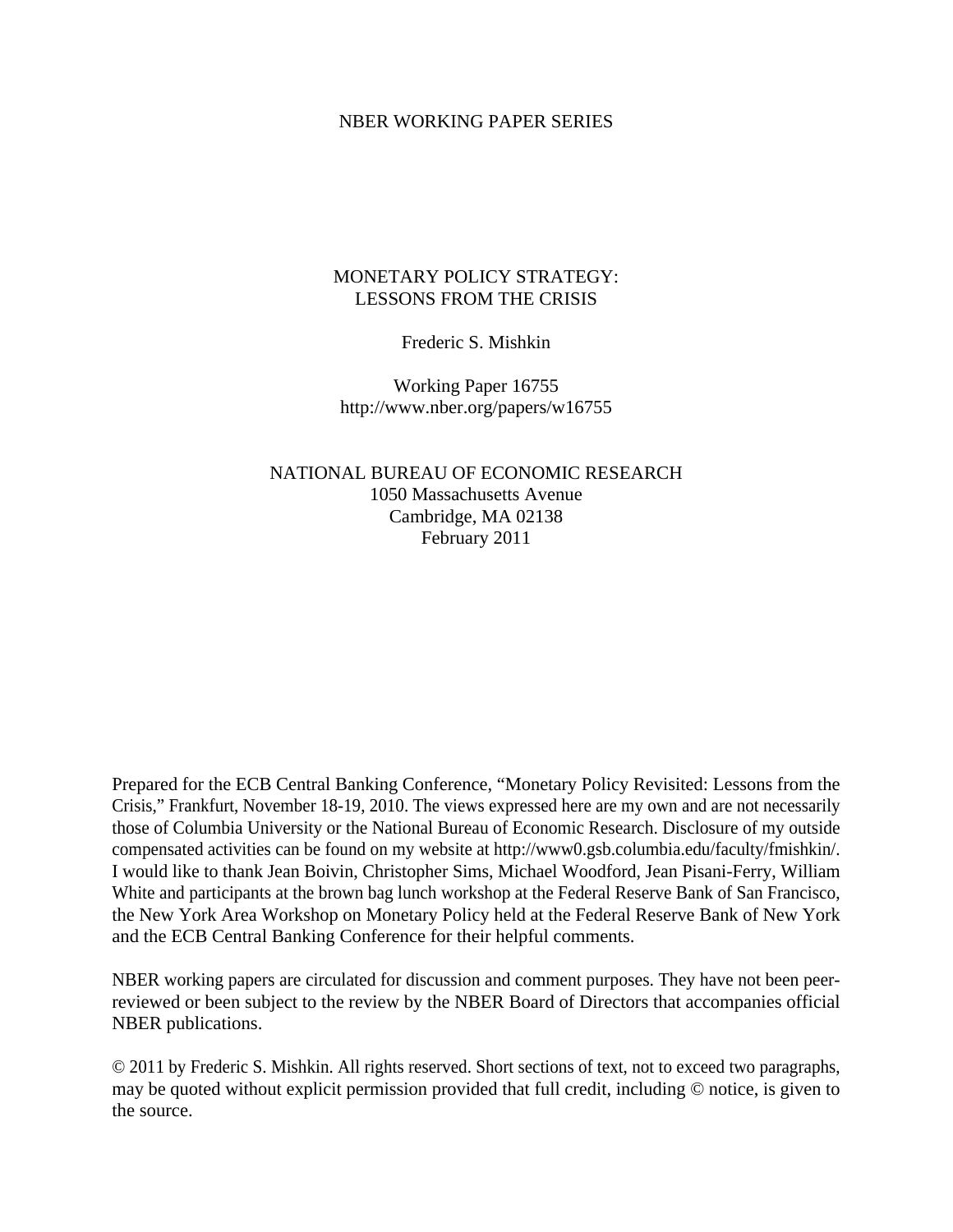Monetary Policy Strategy: Lessons from the Crisis Frederic S. Mishkin NBER Working Paper No. 16755 February 2011 JEL No. E44,E52,E58,G01

### **ABSTRACT**

This paper examines what we have learned and how we should change our thinking about monetary policy strategy in the aftermath of the 2007-2009 financial crisis. It starts with a discussion of where the science of monetary policy was before the crisis and how central banks viewed monetary policy strategy. It will then examine how the crisis has changed the thinking of both macro/monetary economists and central bankers. Finally, it looks how much of the science of monetary policy needs to be altered and draws implications for monetary policy strategy.

Frederic S. Mishkin Columbia University Graduate School of Business Uris Hall 817 3022 Broadway New York, NY 10027 and NBER fsm3@columbia.edu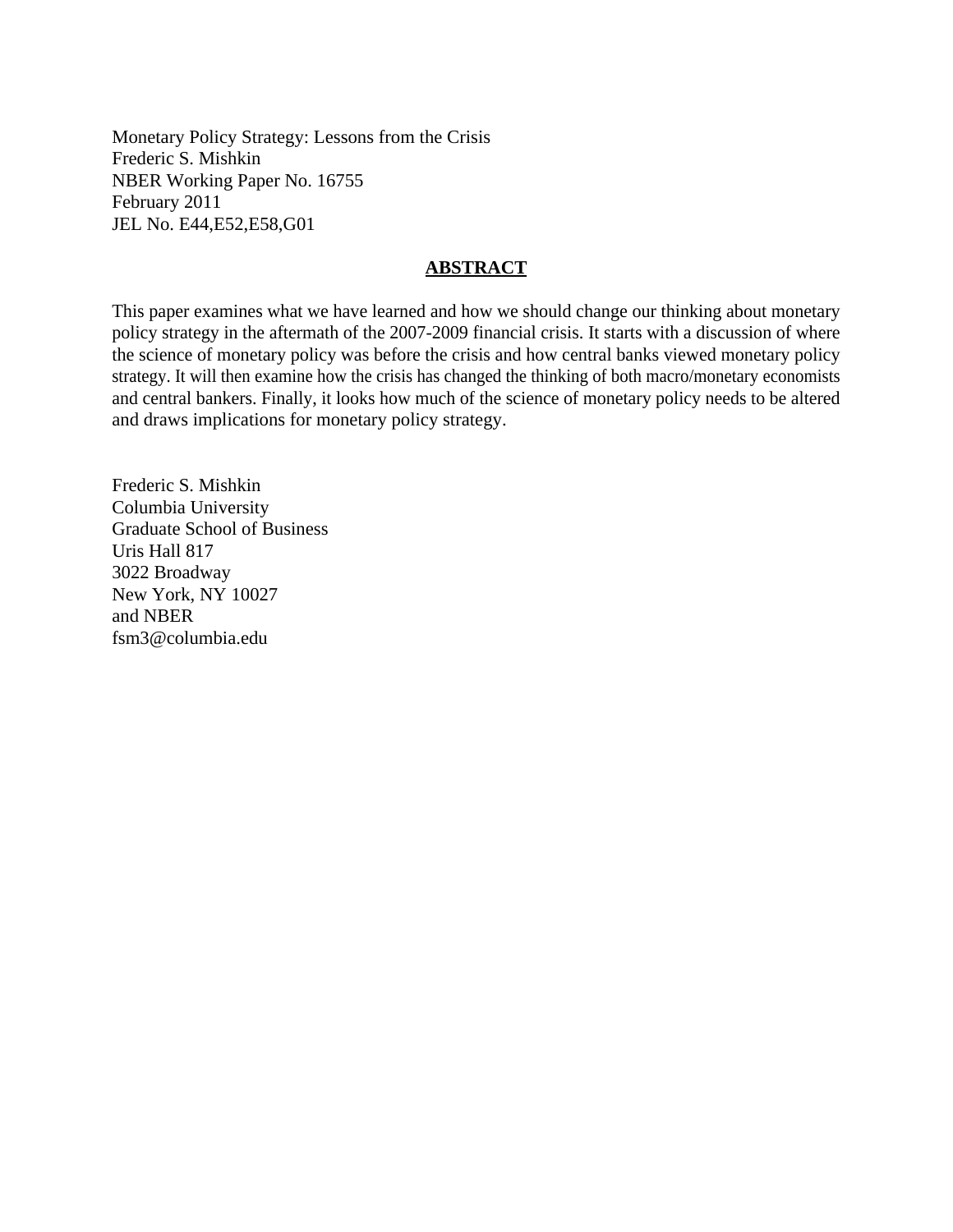Up until August 2007, advances in both theory and empirical work in the study of monetary economics had led both academic economists and policymakers to argue that there was now a well defined "science of monetary policy". There was a general consensus in central banks about most elements of monetary policy strategy, and monetary policy was perceived as being highly successful in OECD countries, with not only low inflation, but also low variability of inflation. In addition, output volatility had declined in these countries, and the period since the early 1980s was dubbed the "Great Moderation". Monetary economists and central bankers were feeling pretty good about themselves.

Then, starting in August 2007, the world was hit by what Alan Greenspan, former Chairman of the Fed, described in Congressional testimony as a "once-in-a-century credit tsunami". The tsunami from the 2007-2009 financial crisis, not only flattened economic activity, producing the most severe world-wide economic contraction since the Great Depression, but it also seemed to sweep away confidence in the ability of central bankers to successfully manage the economy.

This paper examines what we have learned and how we should change our thinking about monetary policy strategy in the aftermath of the 2007-2009 financial crisis. It starts with a discussion of where the science of monetary policy was before the crisis and how central banks viewed monetary policy strategy. It will then examine how the crisis has changed the thinking of both macro/monetary economists and central bankers. Finally, it will look at what implications this change in thinking has had on monetary policy science and strategy.

# **I. The Science of Monetary Policy Before the Crisis**

To examine where the state of monetary policy analysis was before the crisis, I will draw heavily on a paper that I wrote just before crisis began, which was presented at a conference at the Bundesbank in September of 2007 (2009a). In that paper I outlined nine basic scientific principles, derived from theory and empirical evidence that guided thinking at almost all central banks: 1) inflation is always and everywhere a monetary phenomenon; 2) price stability has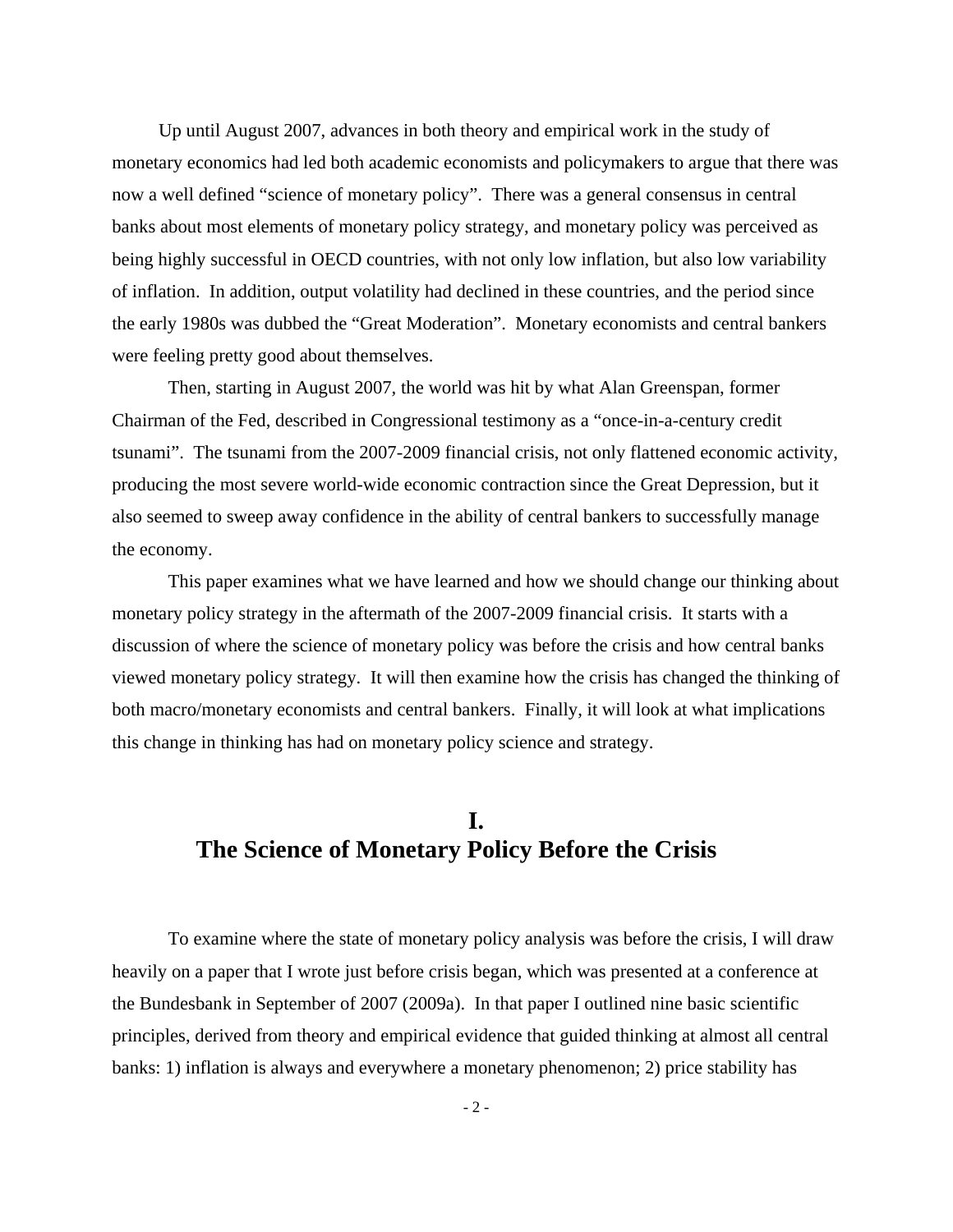important benefits; 3) there is no long-run tradeoff between unemployment and inflation; 4) expectations play a crucial role in the determination of inflation and in the transmission of monetary policy to the macroeconomy; 5) real interest rates need to rise with higher inflation, i.e., the Taylor Principle; 6) monetary policy is subject to the time-inconsistency problem; 7) central bank independence helps improve the efficiency of monetary policy; 8) commitment to a strong nominal anchor is central to producing good monetary policy outcomes; and 9) financial frictions play an important role in business cycles.

The first eight of these principles are elements of what has been dubbed the new neoclassical synthesis (Goodfriend and King, 1997) and were agreed to by almost all academic economists and central bankers. The last principle that financial frictions play and important role in business cycles was not explicitly part of models used for policy analysis in central banks, but was well understood by many, although not all central bankers. Because a key issue will be whether recent events overturn these principles, it is worth spending a fair amount of time understanding the theoretical and empirical basis for each of them below.

### **Nine Basic Principles**

### *1. Inflation is Always and Everywhere a Monetary Phenomenon.*

 By the 1950s and 1960s, the majority of macroeconomists had converged on a consensus view of macroeconomic fluctuations that downplayed the role of monetary factors. Much of this consensus reflected the aftermath of the Great Depression and Keynes' seminal *The General Theory of Employment, Interest, and Prices*, which emphasized shortfalls in aggregate demand as the source of the Great Depression and the role of fiscal factors as possible remedies. In contrast, research by Milton Friedman and others in what became known as the "monetarist" tradition (Friedman and Meiselman, 1963; Friedman and Schwartz, 1963a,b) attributed much of the economic malaise of the Depression to poor monetary policy decisions and more generally argued that the growth in the money supply was a key determinant of aggregate economic activity and, particularly, inflation. Over time, this research, as well as Friedman's predictions that expansionary monetary policy in the 1960s would lead to high inflation and high interest rates (Friedman, 1968), had a major impact on the economics profession, with almost all economists eventually coming to agree with the Friedman's famous adage, "Inflation is always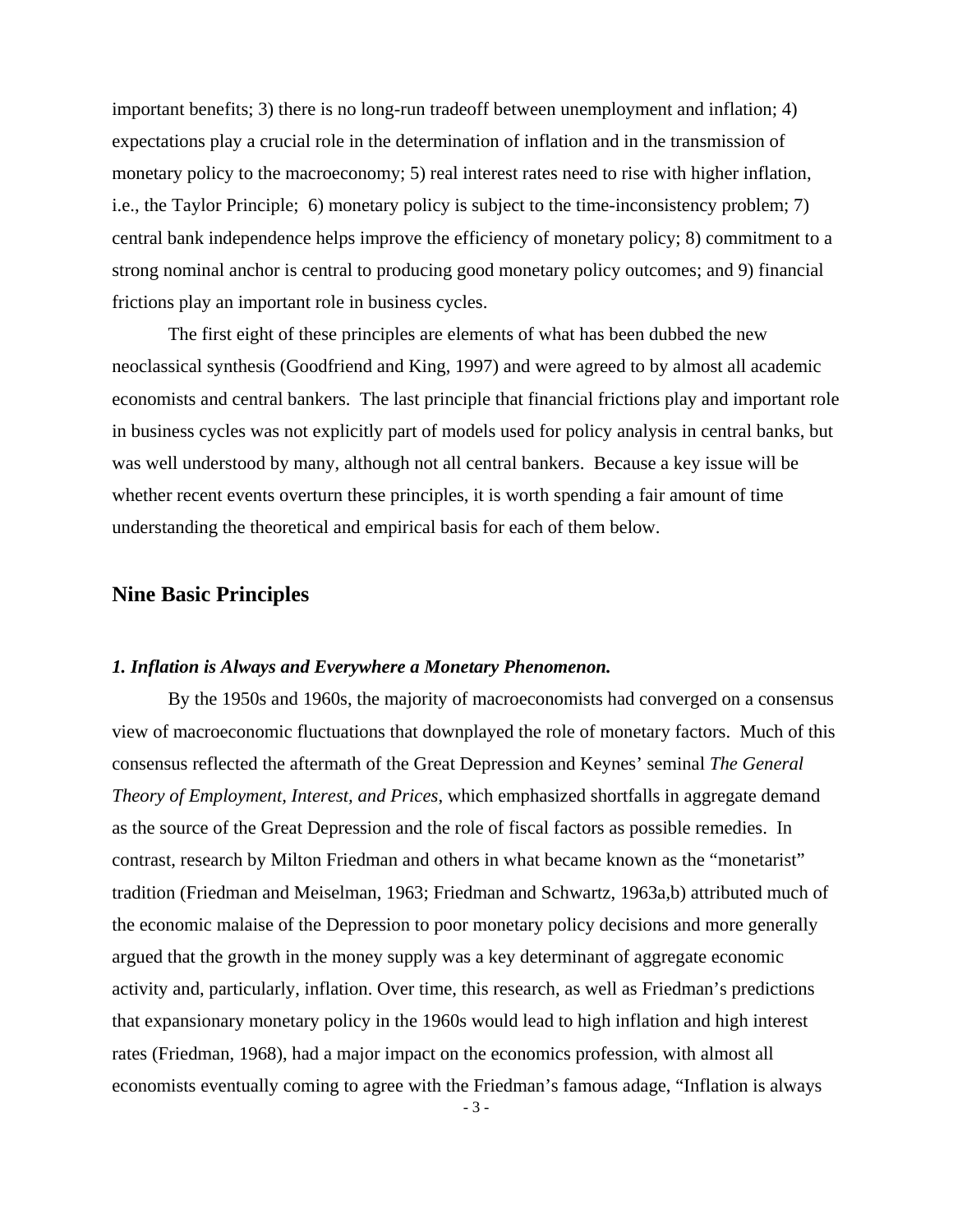and everywhere a monetary phenomenon" (Friedman 1963, p. 17), as long as inflation is referring to a sustained increase in the price level (e.g., Mishkin, 2010a).<sup>1</sup>

 General agreement with Friedman's adage did not mean that all economists subscribed to the view that the money growth was the most informative piece of information about inflation, but rather that the ultimate source of inflation was overly expansionary monetary policy. In particular, an important imprint of this line of thought was that central bankers came to recognize that keeping inflation under control was their responsibility.

### *2. Price Stability Has Important Benefits.*

 $\overline{a}$ 

With the rise of inflation in the 1960s and 1970s, economists, and also the public and politicians, began to discuss the high costs of inflation (for example, see the surveys in Fischer, 1993; and Anderson and Gruen, 1995). High inflation undermines the role of money as a medium of exchange by acting as a tax on cash holdings. On top of this, a high-inflation environment leads to overinvestment in the financial sector, which expands to help individuals and businesses escape some of the costs of inflation (English, 1996). Inflation leads to uncertainty about relative prices and the future price level, making it harder for firms and individuals to make appropriate decisions, thereby decreasing economic efficiency (Lucas, 1972; Briault, 1995). The interaction of the tax system and inflation also increases distortions that adversely affect economic activity (Feldstein, 1997). Unanticipated inflation causes redistributions of wealth, and, to the extent that high inflation tends to be associated with volatile inflation, these distortions may boost the costs of borrowing. Finally, some households undoubtedly do not fully understand the implications of a general trend in prices--that is, they may suffer from nominal illusion--making financial planning more difficult.<sup>2</sup> The total effect of

 $<sup>1</sup>$  Although inflation can be characterized as a monetary phenomenon, it is crucial to recognize that fiscal policy can</sup> drive monetary policy if there is fiscal dominance, that is, government budget deficits get so large that they force monetary authorities to expand the money supply to pay for government spending. Monetary authorities are only able to keep inflation under control if governments pursue responsible fiscal policy so that fiscal dominance does not occur. The usual view is that fiscal dominance is rarely a feature of advanced countries and instead is limited to developing countries. However, the recent massive government budget deficits in advanced countries and the reluctance of politicians in these countries to rein in future entitlements may indicate that fiscal dominance is now a danger even for advanced economies.

 $2^{2}$  Of course, economic theory implies that inflation can be either too high or too low. The discussion has emphasized costs associated with high inflation. But there are also potentially important costs associated with rates of inflation that are very low. For example, Akerlof, Dickens, and Perry (1996) suggest that downward nominal wage rigidity could result in severe difficulties for economic performance at some times when inflation is too low.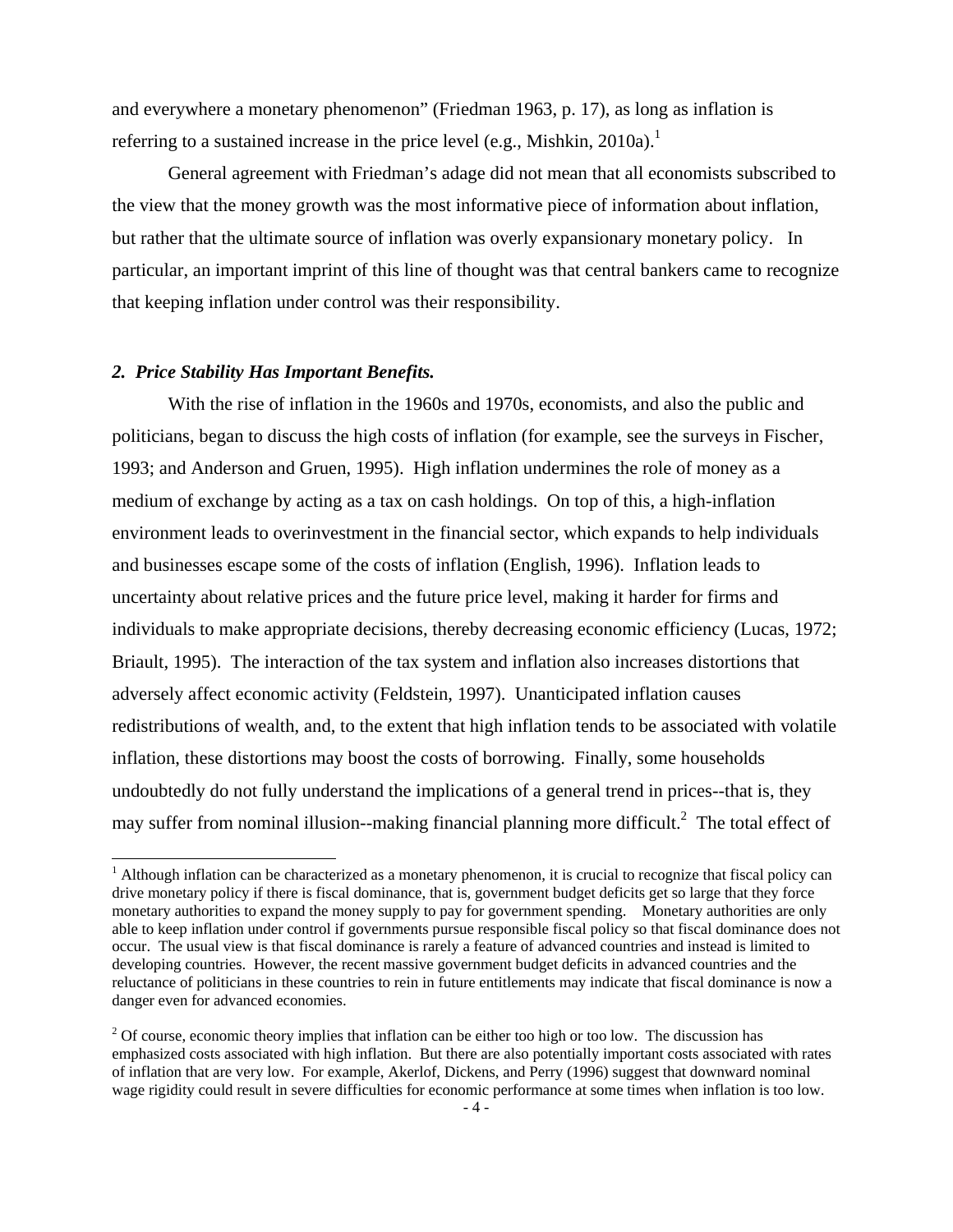these distortions became more fully appreciated over the course of the 1970s, and the recognition of the high costs of inflation led to the view that low and stable inflation can increase the level of resources productively employed in the economy.<sup>3, 4</sup>

#### *3. There is No Long-Run Tradeoff Between Unemployment and Inflation.*

 A paper published in 1960 by Paul Samuelson and Robert Solow (1960) argued that work by A.W. Phillips (1958), which became known as the Phillips curve, suggested that there was a long-run tradeoff between unemployment and inflation and that this tradeoff should be exploited. Under this view, the policymaker would have to choose between two competing goals--inflation and unemployment--and decide how high an inflation rate he or she would be willing to accept to attain a lower unemployment rate. Indeed, Samuelson and Solow even mentioned that a nonperfectionist goal of a 3 percent unemployment rate could be achieved at what they considered to be a not-too-high inflation rate of 4 percent to 5 percent per year. This thinking was influential, and probably contributed to monetary and fiscal policy activism aimed at bringing the economy to levels of employment that, with hindsight, were not sustainable. Indeed, the economic record from the late 1960s through the 1970s was not a happy one: Inflation accelerated, with the inflation rate in the United States and other industrialized countries eventually climbing above 10 percent in the 1970s, leading to what has been dubbed "The Great Inflation."

 The tradeoff suggested by Samuelson and Solow was hotly contested by Milton Friedman (1968) and Edmund Phelps (1968), who independently argued that there was no long-run tradeoff between unemployment and the inflation rate: Rather, the economy would gravitate to some natural rate of unemployment in the long run no matter what the rate of inflation was. In other words, the long-run Phillips curve would be vertical, and attempts to lower unemployment

Other research has shown that the zero lower bound on nominal interest rates can lower economic efficiency if inflation is too low (e.g., Reifschneider and Williams, 2000). Eggertsson and Woodford (2003) discuss strategies to address the zero-lower-bound problem.

 $3$  A further possibility is that low inflation may even help increase the rate of economic growth. While time-series studies of individual countries and cross-national comparisons of growth rates were not in total agreement (Anderson and Gruen, 1995), the consensus grew that inflation is detrimental to economic growth, particularly when inflation rates are high.

<sup>&</sup>lt;sup>4</sup> The deleterious effects of inflation on economic efficiency implies that the level of sustainable employment is probably lower at higher rates of inflation. Thus, the goals of price stability and high employment are likely to be complementary, rather than competing, and so there is no policy tradeoff between the goals of price stability and maximum sustainable employment, the so-called dual mandate that the Federal Reserve has been given by Congress (Mishkin, 2007a).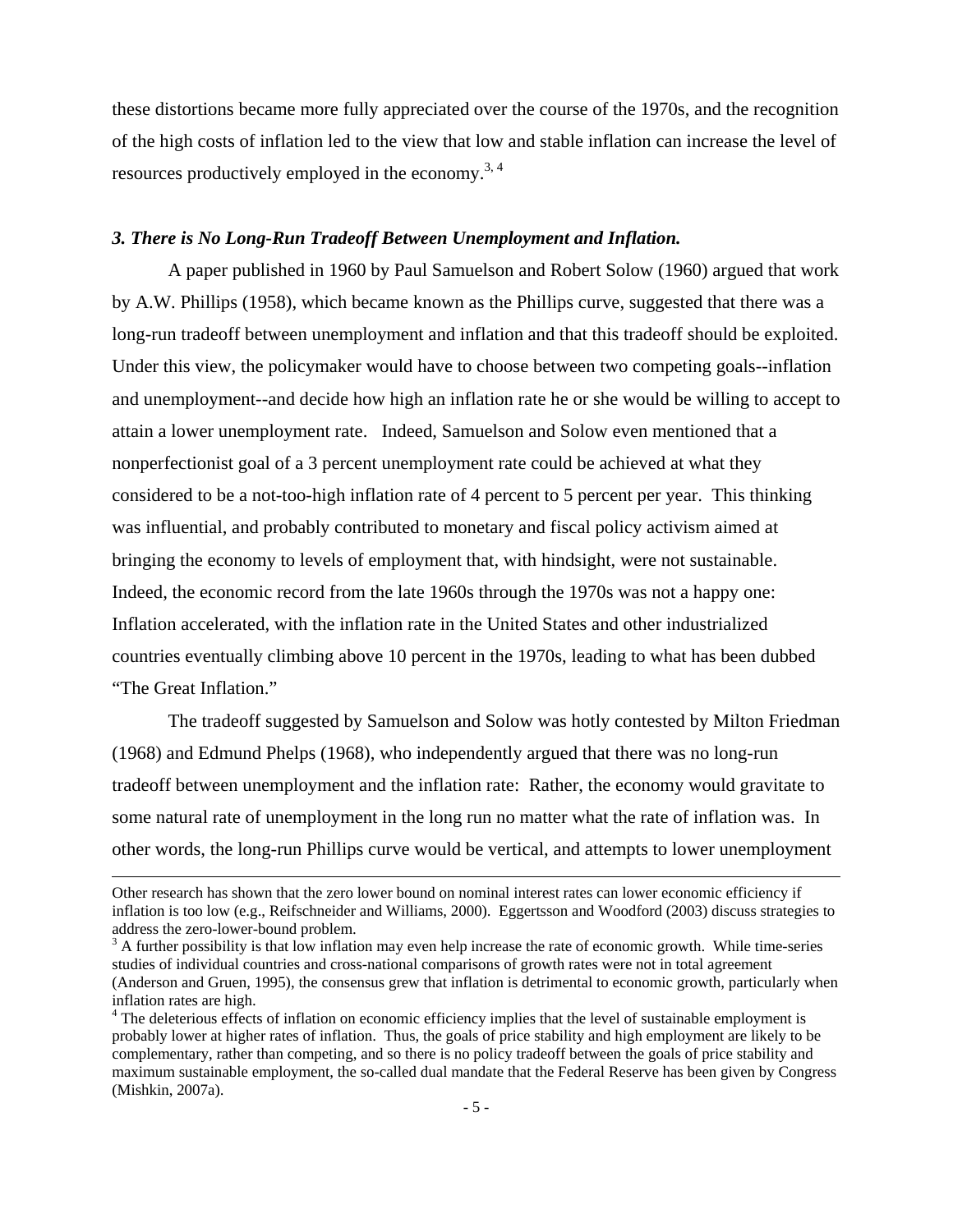below the natural rate would result only in higher inflation. The Friedman-Phelps natural rate hypothesis was immediately influential and fairly quickly began to be incorporated in formal econometric models.

 Given the probable role that the attempt to exploit a long-run Phillips curve tradeoff had in the 'Great Inflation," central bankers adopted the natural rate, or no-long-run-tradeoff, view. Of course, the earlier discussion of the benefits of price stability suggests a long-run tradeoff--but not of the Phillips curve type. Rather, low inflation likely contributes to improved efficiency and hence higher employment in the long run.

#### *4. Expectations Play a Crucial Role in the Macro Economy.*

 $\overline{a}$ 

 A key aspect of the Friedman-Phelps natural rate hypothesis was that sustained inflation may initially confuse firms and households, but in the long run sustained inflation would not boost employment because *expectations* of inflation would adjust to any sustained rate of increase in prices. Starting in the early 1970s, the rational expectations revolution, launched in a series of papers by Robert Lucas (1972, 1973, and 1976), took this reasoning a step further and demonstrated that the public and the markets' expectations of policy actions have important effects on almost every sector of the economy.<sup>5</sup> The theory of rational expectations emphasized that economic agents should be driven by optimizing behavior, and therefore their expectations of future variables should be optimal forecasts (the best guess of the future) using all available information. Because the optimizing behavior posited by rational expectations indicates that expectations should respond immediately to new information, rational expectations suggests that the long run might be quite short, so that attempting to lower unemployment below the natural rate could lead to higher inflation very quickly.

 A fundamental insight of the rational expectations revolution is that expectations about future monetary policy have an important impact on the evolution of economic activity. As a result, the systematic component of policymakers' actions--i.e., the component that can be anticipated--plays a crucial role in the conduct of monetary policy. Indeed, the management of expectations about future policy has become a central element of monetary theory, as

 $<sup>5</sup>$  The 1976 Lucas paper was already very influential in 1973, when it was first presented at the Carnegie-Rochester</sup> Conference. Note that although Muth (1961) introduced the idea of rational expectations more than ten years earlier, his work went largely unnoticed until resurrected by Lucas.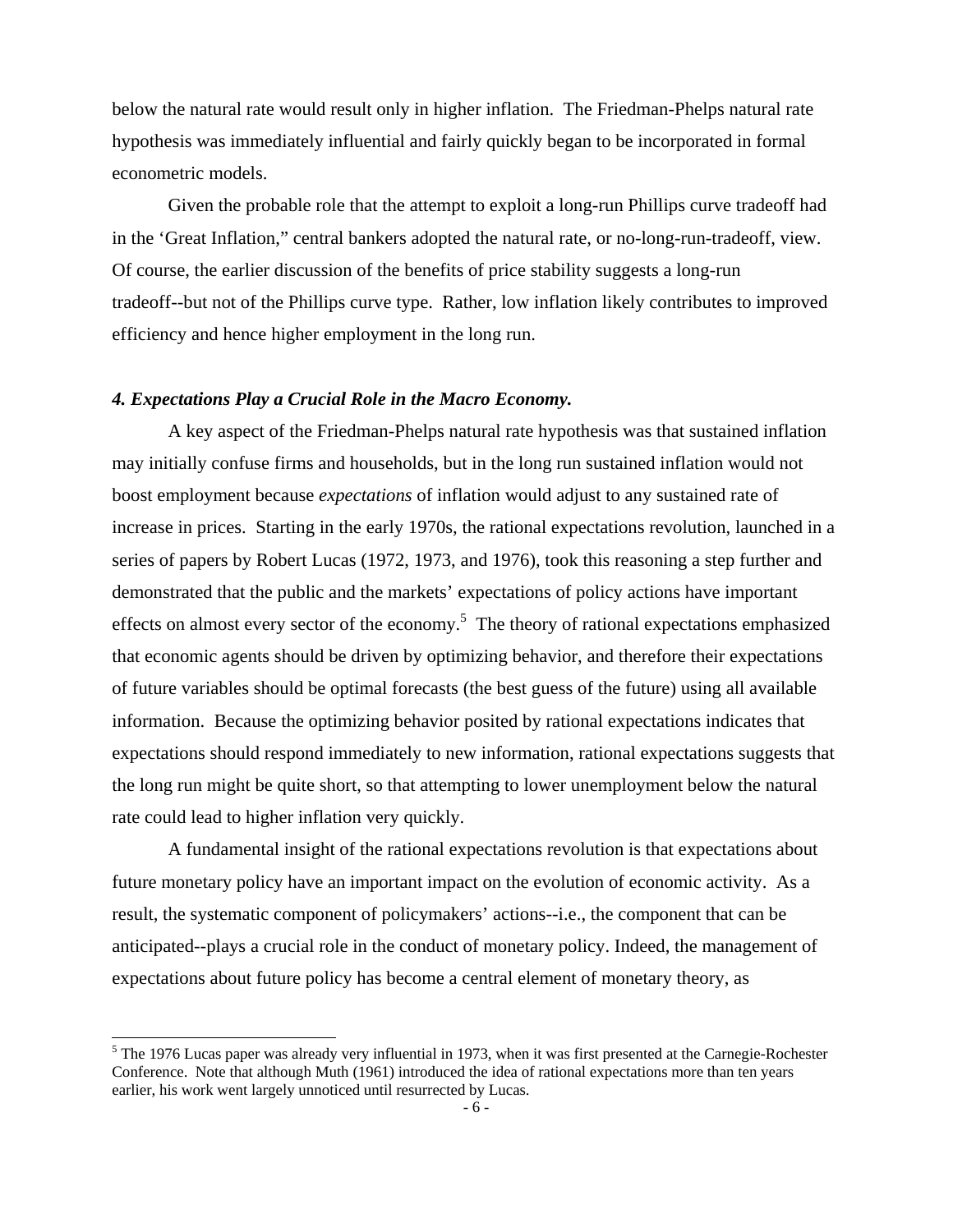emphasized in the recent synthesis of Michael Woodford (2003).<sup>6</sup> And this insight has far-reaching implications, for example, with regard to the types of systematic behavior by policymakers that are likely to be conducive to macroeconomic stability and growth.<sup>7</sup>

### *5. The Taylor Principle is Necessary for Price Stability.*

 The recognition that economic outcomes depend on expectations of monetary policy suggests that policy evaluation requires the comparison of economic performance under different monetary policy rules.<sup>8</sup> One type of rule that has received enormous attention in the literature is the Taylor rule (Taylor, 1993), which describes monetary policy as setting an overnight bank rate (federal funds rate in the United States) in response to the deviation of inflation from its desired level or target (the inflation gap) and the deviation of output from its natural rate level (the output gap). Taylor (1993) emphasized that a rule of this type had desirable properties and in particular would stabilize inflation only if the coefficient on the inflation gap exceeded unity. This conclusion came to be known as the "Taylor principle" (Woodford, 2001) and can be described most simply by saying that stabilizing monetary policy must raise the nominal interest rate by more than the rise in inflation. In other words, inflation will remain under control only if real interest rates rise in response to a rise in inflation. Although, the Taylor principle now seems pretty obvious, estimates of Taylor rules, such as those by Clarida, Gali, and Gertler (1998), indicate that during the late 1960s and 1970s many central banks, including the Federal Reserve, violated the Taylor principle, resulting in the "Great Inflation" that so many countries

<sup>&</sup>lt;sup>6</sup> Indeed, one implication of rational expectations in a world of flexible wages and prices was the policy ineffectiveness proposition, which indicated that if monetary policy was anticipated, it would have no real effect on output; only unanticipated monetary policy could have a significant impact. Although evidence for the policy ineffectiveness proposition turned out to be weak (Barro, 1977; Mishkin, 1982a,b, 1983), the rational expectation revolution's point that monetary policy's impact on the economy is substantially influenced by whether it is anticipated or not has become widely accepted.

 $<sup>7</sup>$  Of course, the recognition that management of expectations is a central element in monetary policymaking raises</sup> to the forefront the credibility of monetary policy authorities to do what they say they will do. It does not diminish, however, the importance of actions by the monetary authorities because "actions speak louder than words": Monetary authorities will be believed only if they take the actions consistent with how they want expectations to be managed.

 $8$  Although Lucas (1976) was a critique of the then-current practice of using econometric models to evaluate specific policy actions, it leads to the conclusion that monetary policy analysis should involve the comparison of economic performance arising from different rules.<br><sup>9</sup> Variants of the Taylor rule also allow for interest rate smoothing, as in Taylor (1999).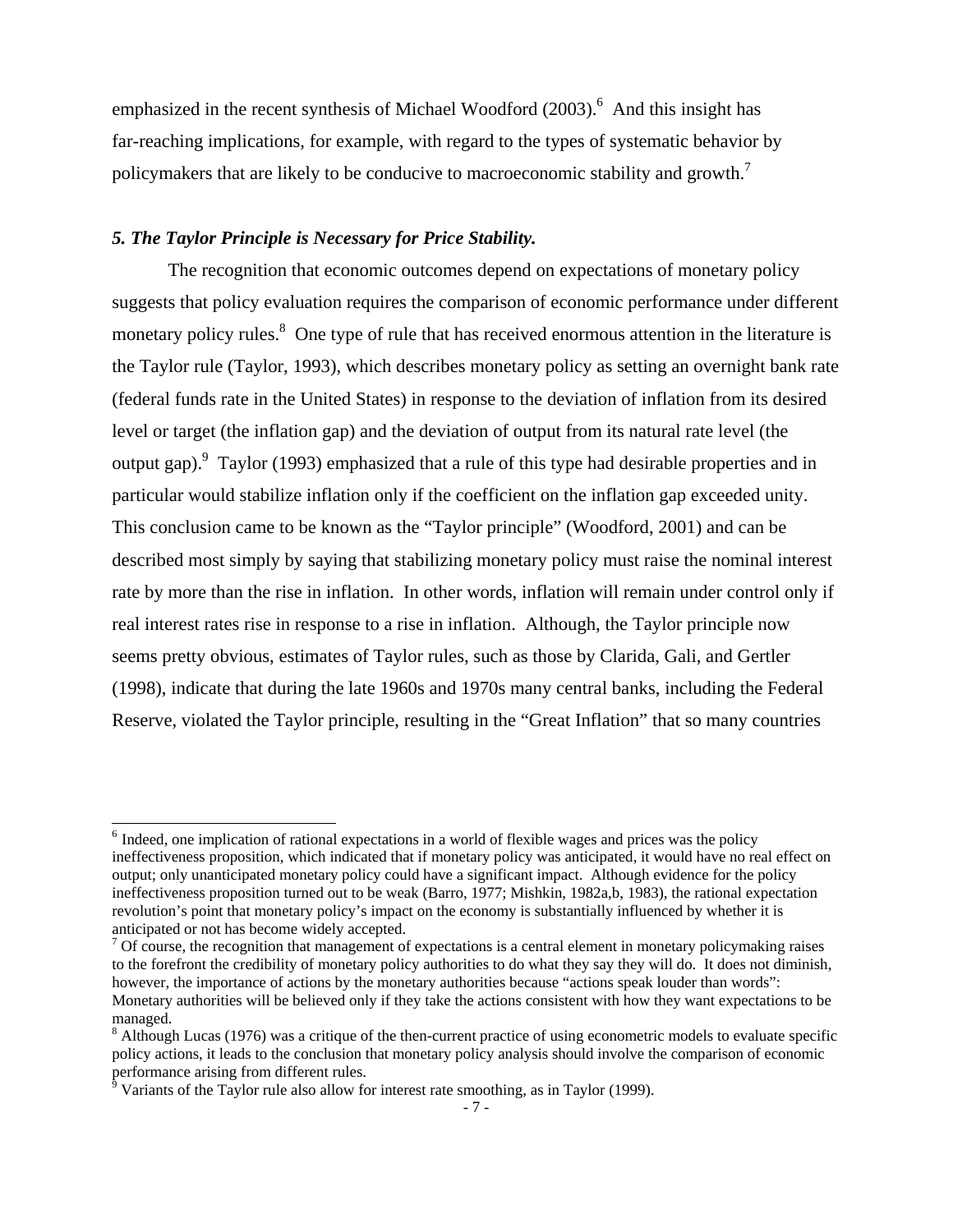experienced during this period.<sup>10</sup> Indeed, as inflation rose in the United States, real interest rates  $f$ ell.<sup>11</sup>

#### *6. The Time-Inconsistency Problem is Relevant to Monetary Policy.*

 Another important development in the science of monetary policy that emanated from the rational expectations revolutions was the discovery of the importance of the time-inconsistency problem in papers by Kydland and Prescott (1977), Calvo (1978), and Barro and Gordon (1983). The time-inconsistency problem can arise if monetary policy conducted on a discretionary, dayby-day basis leads to worse long-run outcomes than could be achieved by committing to a policy rule. In particular, policymakers may find it tempting to exploit a short-run Phillips curve tradeoff between inflation and employment; but private agents, cognizant of this temptation, will adjust expectations to anticipate the expansionary policy, so that it will result only in higher inflation with no short-run increase in employment In other words, without a commitment mechanism, monetary policy makers may find themselves unable to *consistently* follow an optimal plan over *time;* the optimal plan can be *time-inconsistent* and so will soon be abandoned. The notion of time-inconsistency has led to a number of important insights regarding central bank behavior--such as the importance of reputation (formalized in the concept of *reputational equilibria*) and institutional design.

### *7. Central Bank Independence Improves Macroeconomic Performance.*

 Indeed, the potential problem of time-inconsistency has led to a great deal of research that examines the importance of institutional features that can give central bankers the commitment mechanisms they need to pursue low inflation. Perhaps the most significant has been research showing that central bank independence, at least along some dimensions, is likely very important to maintaining low inflation. Allowing central banks to be instrument independent, i.e., to control the setting of monetary policy instruments, can help insulate them

 $10$  In contrast, Orphanides (2003) argues that the Federal Reserve did abide by the Taylor principle but pursued overly expansionary policies during this period because of large and persistent misperceptions of the level of potential output and the natural unemployment rate.

 $^{11}$  E.g., the estimates in Mishkin (1981, 1992).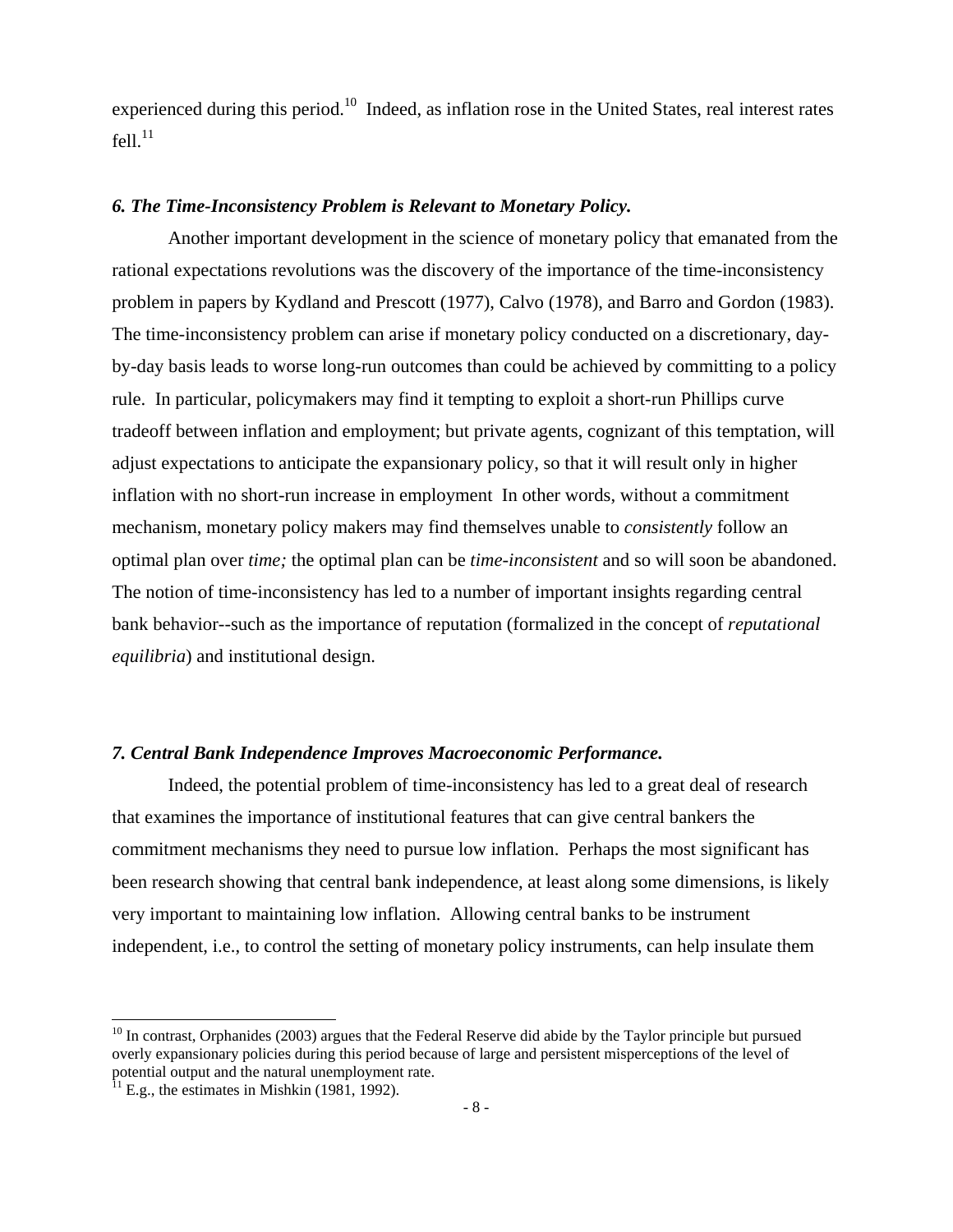from short-run pressures to exploit the Phillips-curve tradeoff between employment and inflation and thus avoid the time-inconsistency problem.<sup>12</sup>

Evidence supports the conjecture that macroeconomic performance is improved when central banks are more independent. When central banks in industrialized countries are ranked from least legally independent to most legally independent, the inflation performance is found to be the best for countries with the most independent central banks (Alesina and Summers, 1993; Cukierman, 1993; Fischer, 1994; and the surveys in Forder, 2000, and Cukierman, 2006).<sup>13</sup>

 Although there is a strong case for instrument independence, the same is not true for goal independence, the ability of the central bank to set its own goals for monetary policy.<sup>14</sup> In a democracy, the public exercises control over government actions, and policymakers are accountable, which requires that the goals of monetary policy be set by the elected government. Although basic democratic principles argue for the government setting the goals of monetary policy, the question of whether it should set goals for the short-run or intermediate-run is more controversial. For example, an arrangement in which the government set a short-run inflation or exchange rate target that was changed every month or every quarter could easily lead to a serious time-inconsistency problem in which short-run objectives would dominate. In practice, however, this problem does not appear to be severe because, for example, in many countries in which the government sets the annual inflation target, the target is rarely changed once price stability is achieved. Even though, in theory, governments could manipulate monetary policy goals to pursue short-run objectives, they usually do not if the goal-setting process is highly transparent.

 $12$  For an example of how the time-inconsistency problem can be modeled as resulting from political pressure, see Mishkin and Westelius (2008). Instrument independence also insulates the central bank from the myopia that can be a feature of the political process. Instrument independence thus makes it more likely that the central bank will be forward looking and adequately allow for the long lags from monetary policy actions to inflation in setting their policy instruments.

 $<sup>13</sup>$  A case study that provides a striking example of the benefits of instrument independence.</sup>

occurred with the granting of instrument independence to the Bank of England in May of 1997 (Mishkin and Posen, 1997; Bernanke, Laubach, Mishkin and Posen, 1999); before that date, the Chancellor of the Exchequer (the finance minister) set the monetary policy instrument, not the Bank of England. During 1995-96 the U.K. retail inflation rate (RPIX) was fairly close to 3 percent, but the spread between nominal and indexed bond yields--referred to as 10 year breakeven inflation--was substantially higher, in the range of 4 percent to 5 percent, reflecting investors' inflation expectations as well as compensation for perceived inflation risk at a 10-year horizon. Notably, breakeven inflation declined markedly on the day that the government announced the Bank of England's independence and has remained substantially lower ever since.

<sup>&</sup>lt;sup>14</sup> The distinction between goal and instrument independence was first made by Debelle and Fischer (1994) and Fischer (1994).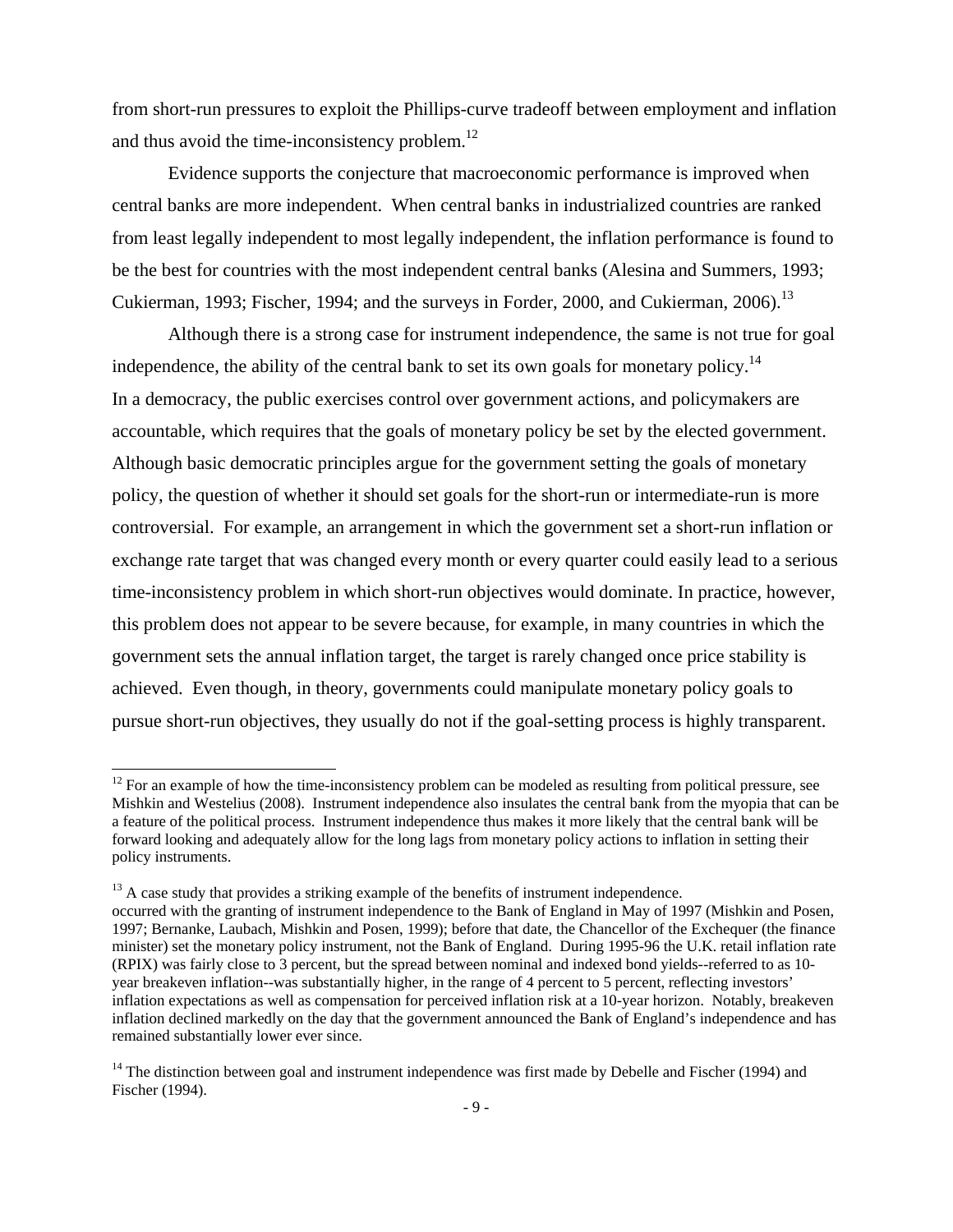However, the length of the lags from monetary policy to inflation is a technical issue that the central bank is well placed to determine. Thus, for example, deciding how long it should take for inflation to return to a long-run goal necessarily requires judgment and expertise regarding the nature of the inflation process and its interaction with real activity. That need for judgment and expertise argues for having the central bank set medium-term goals because the speed with which it can achieve them depends on the lags of monetary policy. Whether the central bank or the government should set medium-term inflation targets is therefore an open question.

#### *8. Credible Commitment to a Nominal Anchor Promotes Price and Output Stability.*

 The inability of monetary policy to boost employment in the long run, the importance of expectations, the benefits of price stability, and the time-inconsistency problem are the reasons that a credible commitment to a nominal anchor--i.e., stabilization of a nominal variable such as the inflation rate, the money supply, or an exchange rate--is crucial to successful monetary policy outcomes.

 An institutional commitment to price stability via establishing a nominal anchor provides a counterbalance to the time-inconsistency problem because it makes it clear that the central bank must focus on the long-run and thus resist the temptation to pursue short-run expansionary policies that are inconsistent with the nominal anchor. Commitment to a nominal anchor can also encourage the government to be more fiscally responsible, which also supports price stability. For example, persistent fiscal imbalances have, in the absence of a strong nominal anchor, led some governments, particularly in less-developed economies, to resort to the socalled inflation tax--the issuing/printing of money to pay for goods and services that leads to more inflation and is thus inconsistent with price stability.

 Commitment to a nominal anchor also leads to policy actions that promote price stability, which helps promote economic efficiency and growth. A credible commitment to a nominal anchor helps stabilize inflation expectations, which reduce the likelihood of "inflation scares," in which expected inflation and interest rates shoot up (Goodfriend, 1993). Inflation scares lead to bad economic outcomes because the rise in inflation expectations leads not only to higher actual inflation but also to monetary policy tightening to get inflation back under control that often results in large declines in economic activity. A credible commitment to a nominal anchor is therefore a crucial element in the successful management of expectations; and it is a key feature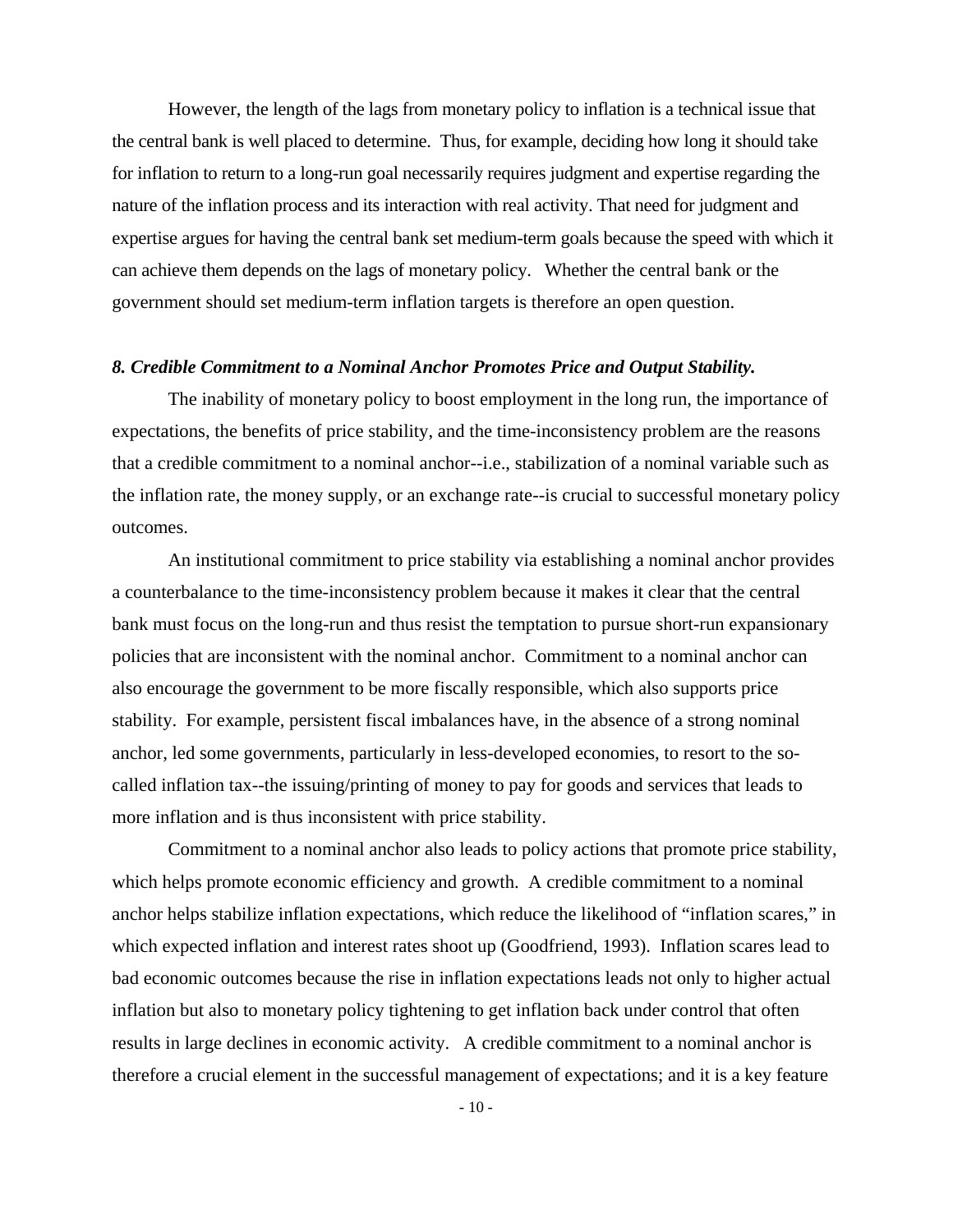of the new-neoclassical synthesis (Goodfriend and King, 1997; Clarida, Gali, and Gertler, 1999; Woodford, 2003). A successful commitment to a nominal anchor has been found to produce not only more-stable inflation but lower volatility of output fluctuations ( Fatás, Mihov, and Rose, 2007; Mishkin and Schmidt-Hebbel, 2002, 2007).

 Commitment to a nominal anchor can also help stabilize output and employment. Specifically, to counter a contractionary demand shock, the monetary authorities response is to reduce the short-run nominal interest rate; however, the effectiveness of such a policy action may be hindered if long-run inflation expectations are not firmly anchored. For example, if the private sector becomes less certain about the longer-run inflation outlook, then an increase in the inflation risk premium could boost longer-term interest rates by more than the increase in expected inflation. The higher inflation risk premium would place upward pressure on the real costs of long-term financing for households and businesses (whose debt contracts are almost always expressed in nominal terms) and hence might partially offset the direct monetary stimulus. Thus, a central bank commitment that firmly anchors long-run inflation expectations can make an important contribution to the effectiveness of the central bank's actions aimed at stabilizing economic activity in the face of adverse demand shocks.

#### *9. Financial Frictions Play and Important Role in the Business Cycle.*

 Research that outlined how asymmetric information could impede the efficient functioning of the financial system (Akerlof, 1970; Myers and Majluf, 1984; and Greenwald, Stiglitz, and Weiss, 1984) suggests an important link between business cycle fluctuations and financial frictions. When shocks to the financial system increase information asymmetry so that financial frictions increase dramatically, financial instability results, and the financial system is no longer able to channel funds to those with productive investment opportunities, with the result that the economy can experience a severe economic downturn (Mishkin, 1997). The rediscovery of Irving Fisher's (1933) paper on the Great Depression led to the recognition that financial instability played a central role in the collapse of economic activity during that period (Mishkin, 1978; Bernanke, 1983; and the survey in Calomiris, 1993), and it spawned a large literature on the role of financial frictions in business cycle fluctuations (e.g., Bernanke and Gertler, 1999, 2001; Bernanke, Gertler, and Gilchrist, 1999; Kashyap and Stein, 1994). The empirical evidence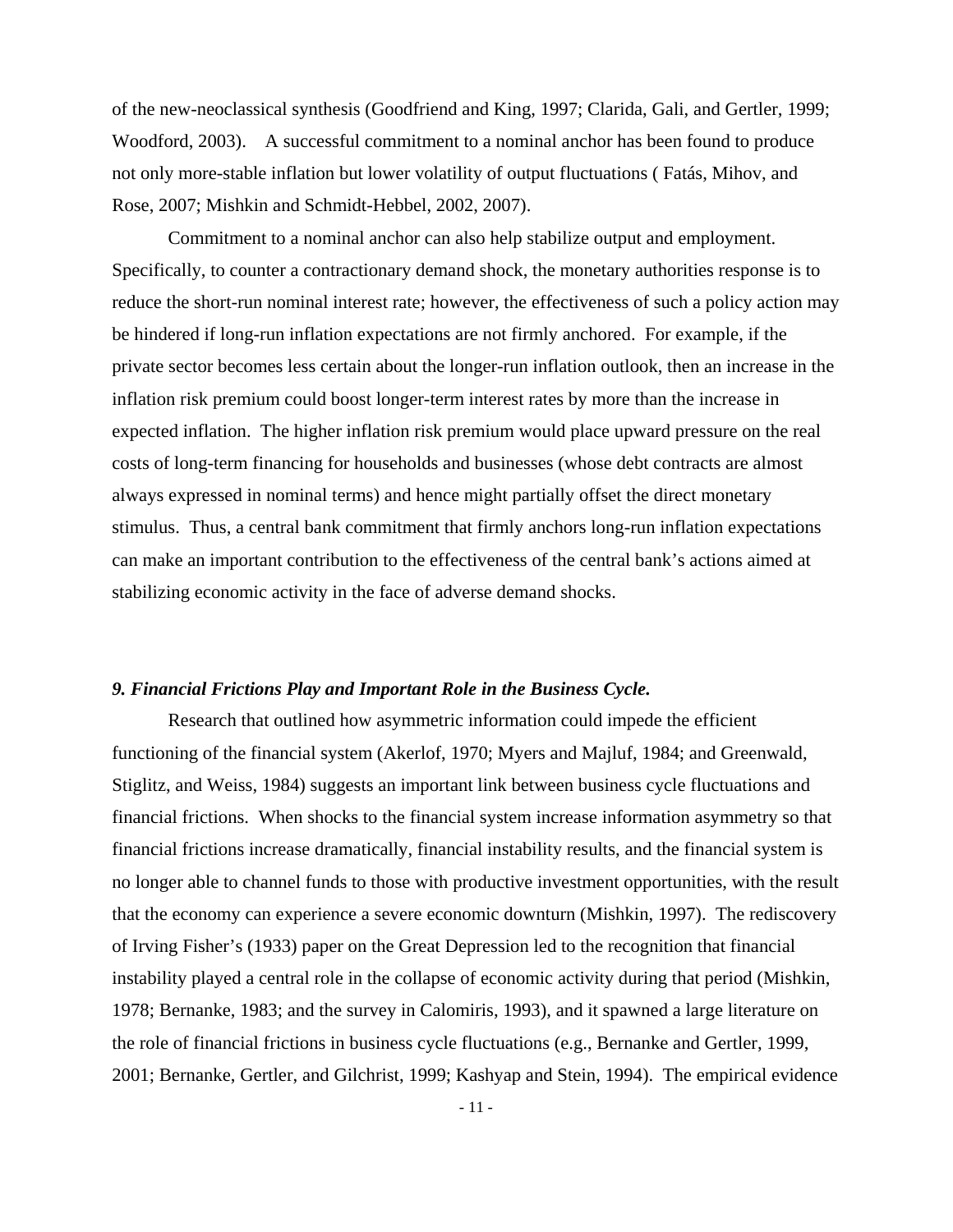also strongly supported the proposition that the most severe business cycle downturns are always associated with financial instability, not only in advanced countries but also in emerging-market countries (Mishkin, 1991, 1996).

Even before the crisis, most central bankers understood that financial disruptions could be very damaging to the economy and this explains the extraordinary actions that central banks took during the crisis to shore up financial markets (Mishkin, 2011). However, the macroeconomic models used for forecasting and policy analysis, whether they were dynamic stochastic general equilibrium (DSGE) models or more traditional macroeconometric models like FRBUS in use at the Federal Reserve, did not allow for the impact of financial frictions and disruptions on economic activity.

# **Theory of Optimal Monetary Policy**

The theory of optimal monetary policy starts by specifying an objective function that represents economic welfare, that is, the well-being of households in the economy, and then maximizes this objective function subject to constraints that are provided by a model of the economy. Before the crisis, both the objective function and the model of the economy were based on the principles of the new neoclassical synthesis.

*Objective Function.* Standard descriptions of the central bank's objective function have been expressed in terms of two components (e.g., Svensson, 1997, Clarida, Gali and Gertler, 1999, and Woodford, 2003). The benefits of price stability (principle 2) is reflected in the first component which involves minimizing the deviations of inflation from its optimal rate, which most central bankers take to be around the 2% level. The second component reflects the costs of underutilized resources in the economy and involves minimizing deviations of real economic activity from its natural rate level, which is the efficient level determined by the productive potential of the economy. Because expectations about the future play a central role in the determination of inflation and in the transmission mechanism of monetary policy (principle 4), optimal monetary policy requires taking account of the intertemporal nature of economic welfare and requires maximizing the objectives both for the present state of the economy and the expected path in future periods. Because inflation is a monetary phenomenon and is thus viewed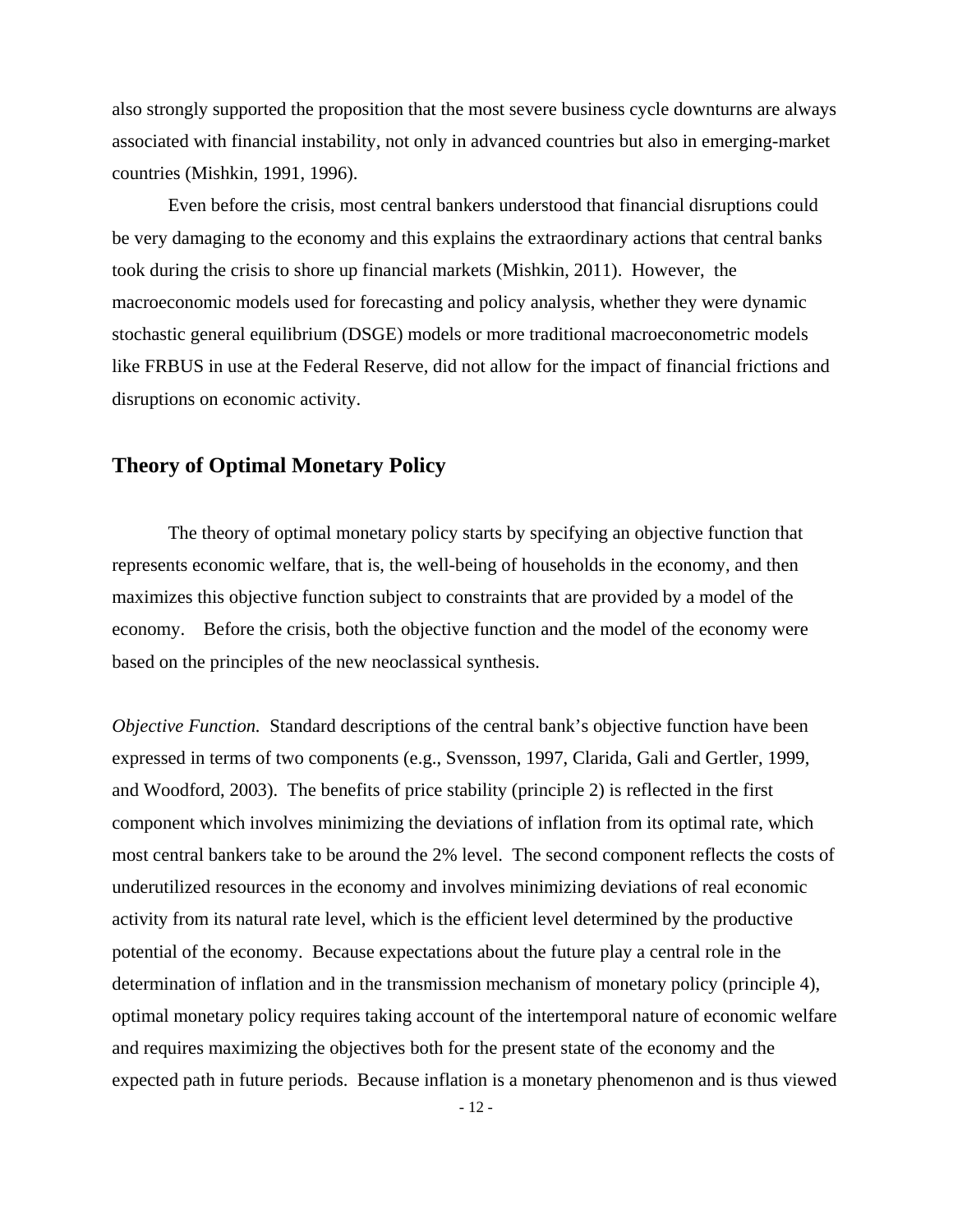as controllable by monetary policy (principle 1), the central bank sets its policy instruments (in normal times, a short-term interest rate) to maximize the objective function subject to the constraints.

*Constraints: The Model*. The constraints as embodied in macro-econometric models in use at central banks before the crisis also reflected the principles of the new neoclassical synthesis. These models display no long-run tradeoff between unemployment and inflation (principle 3). Expectations play a central role in household and business behavior (principle 4) and lead to the existence of the time-inconsistency problem (principle 5). The models also display the importance of a credible commitment to a strong nominal anchor to produce good monetary policy outcomes (principle 8), which requires an independent central bank (principle 7). Because the transmission of monetary policy to the economy operates through the real interest rate, real interest rates have to rise in order to stabilize inflation (Taylor principle 5).

*Linear Quadratic Framework.* As we have seen, the objective function and the model (constraints) used by central banks before the crisis reflected all eight principles of the neoclassical synthesis. However, the approach to analyzing optimal monetary policy used by central banks had an additional important feature: it made use of a linear quadratic (LQ) framework in which the equations describing the dynamic behavior of the economy are *linear*, a basic feature of DSGE models, and the objective function specifying the goals of policy is *quadratic*. For example, the objective function was characterized as a loss function comprising the squared value of the inflation gap (that is, actual inflation minus desired inflation) and the squared value of the output gap (that is, actual output minus potential output).

*Representative-Agent Framework*. The models also contained another additional feature, a representative-agent framework in which all agents are alike so that financial frictions are not present because they require that agents differ, particularly in the amount of information they have. With asymmetric information ruled out, the financial sector has no special role to play in economic fluctuations. Thus although central bankers were aware of principle 9 that financial frictions could have an important effect on economic activity, financial frictions were not a key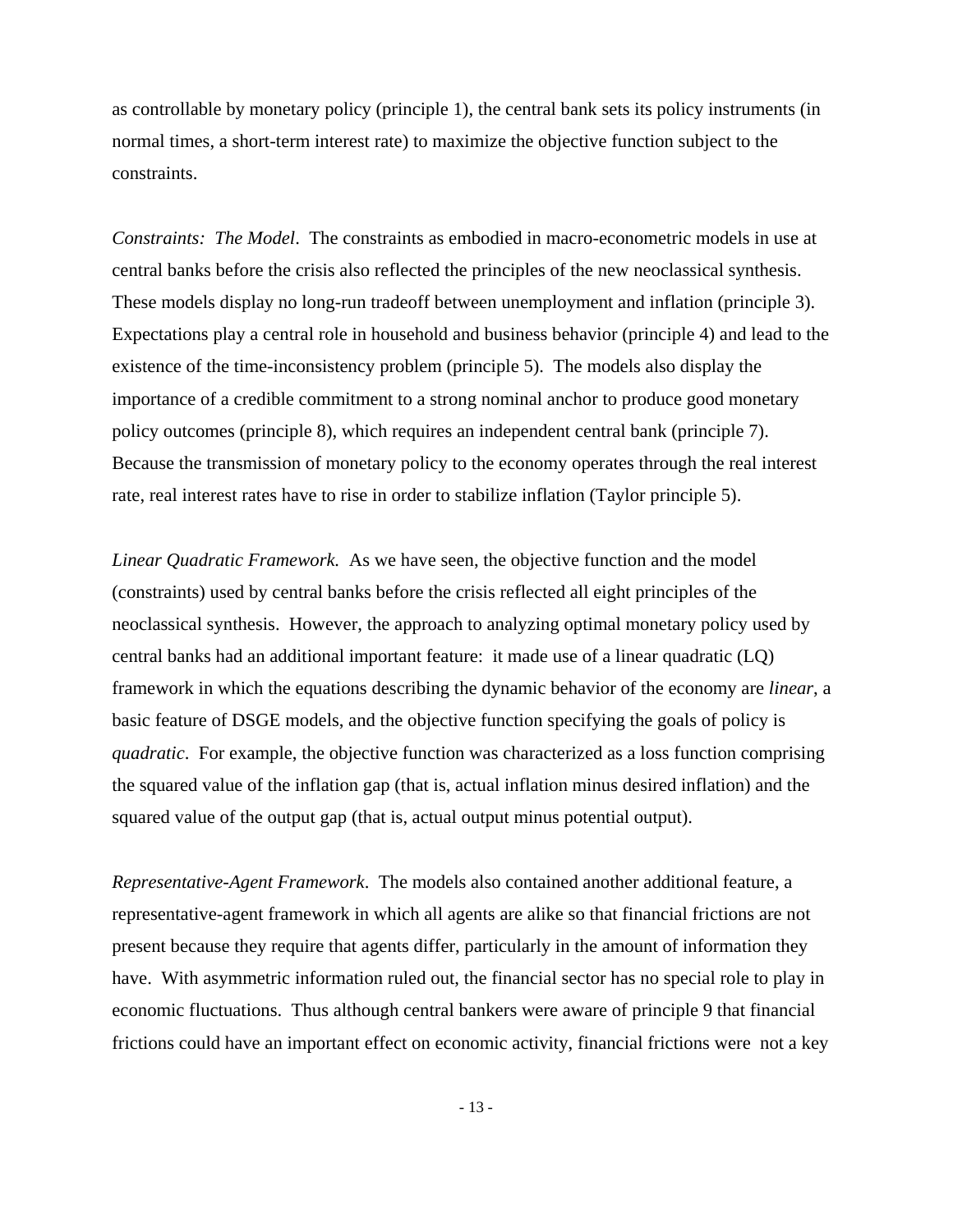feature in the macro-econometric models used in central banks and were not an element of the pre-crisis theory of optimal monetary policy.

# **II. Monetary Policy Strategy Before the Crisis**

 The science of monetary policy described above had several implications for the strategy of monetary policy, some of which were generally agreed to by almost all central bankers and others which were accepted by most central bankers, but for which there was not complete consensus.

# **Flexible Inflation Targeting**

 The monetary policy strategy that follows from the eight principles of the new neoclassical synthesis is referred to in the academic literature as "flexible inflation targeting" (Svensson, 1997). It involves a strong, credible commitment by the central bank to stabilize inflation in the long run, often at an explicit numerical level, but also allows for the central bank to pursue policies to stabilize output around its natural rate level in the short run.

The phrase "inflation targeting" to describe this monetary policy strategy is somewhat unfortunate. Although I would argue that almost all central banks that have an independent monetary policy follow the general principles of flexible inflation targeting, they do have very different approaches to the communication strategy surrounding it. Some central banks have announced an explicit numerical inflation objective and treat it as a target, and these are classified a full-fledged inflation targeters, while others are reluctant to be so explicit.

For example, the Federal Reserve has espoused a strong commitment to stabilize inflation, but has not been willing to announce an explicit inflation objective. Instead, the Federal Reserve reports on the individual FOMC participants' projection of inflation in the long run under "appropriate monetary policy". In effect, the Fed provides the long-run inflation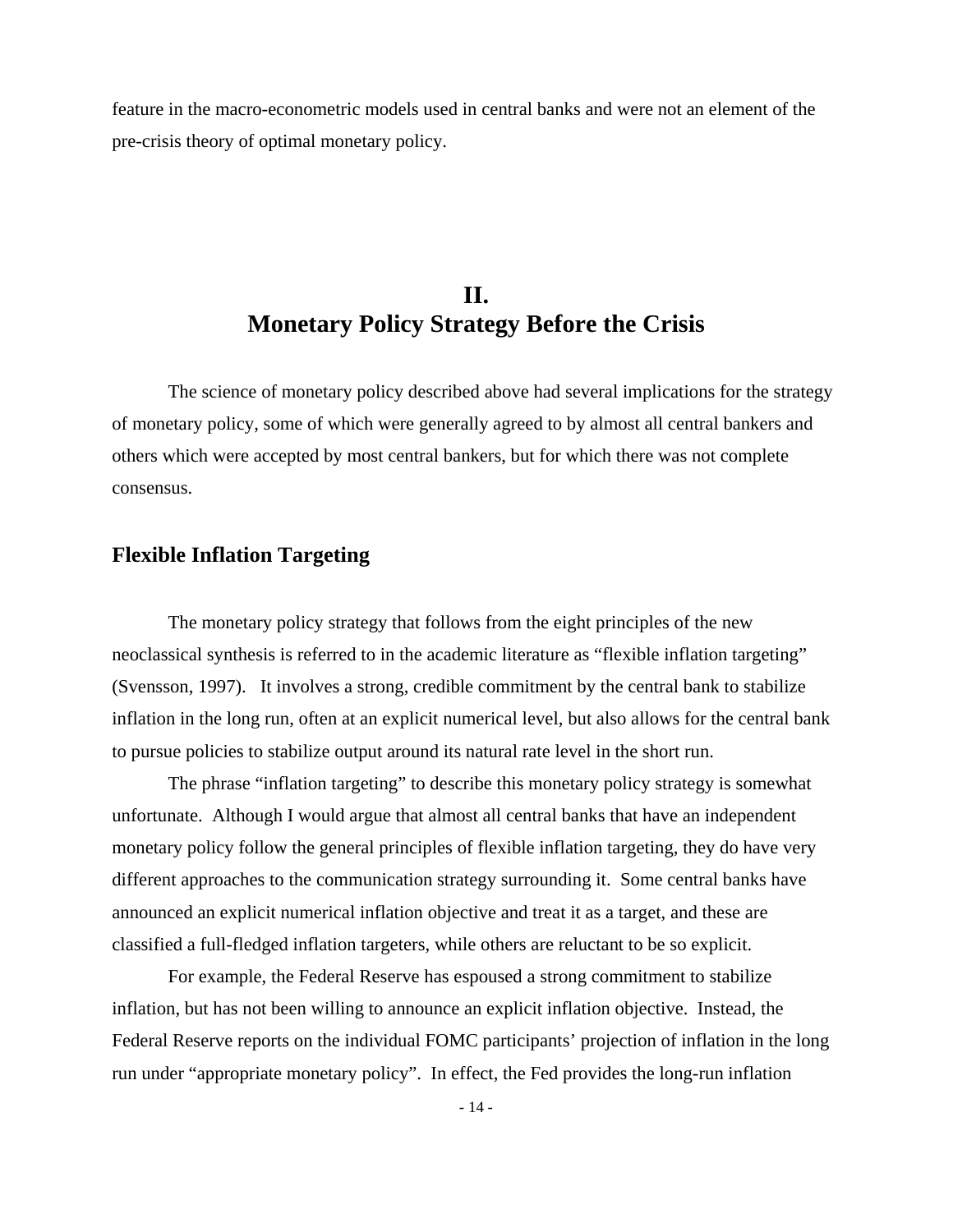objective for each FOMC participant, but has not required that the participants agree on a common objective for inflation. The Federal Reserve has therefore not yet adopted an agreed upon inflation objective and so it is not classified as being in the inflation targeting camp. On the other hand, the FOMC participants long-run inflation projections all have been in a pretty tight range between  $1 \frac{1}{2}$  and  $2\%$ , and so they are not far from committing to a specific inflation objective and not very large modifications in their communication strategy would move them to the inflation targeting camp (Mishkin, 2008).

In other cases, such as the European Central Bank or the Swiss National Bank, central banks have been willing to announce an explicit numerical inflation objective, but are reluctant to treat it as a target because they believe that this would not give them sufficient flexibility. They are unwilling to be classified as inflation targeters because they believe that the use of the word "target" might lead the public to expect them to hit the inflation targets too precisely or over too specific a horizon.

Despite these apparent differences in communication strategy, the basic approach of central banks with an independent monetary policy before the crisis was very similar. They adhered to the eight principles of the new neoclassical synthesis and were willing to conduct monetary policy under a strong commitment to stabilize inflation in the long run. Indeed, Svensson (2002) argues that any central bank that indicates that it will pursue the standard objective function which involves minimizing both inflation and output gap in an intertemporal setting is effectively a flexible inflation targeter. Before the crisis, almost all central banks with an independent monetary policy fell into this classification.

### **Certainty Equivalence, Gradualism and Risk Management**

Under the assumptions of the linear quadratic framework, the optimal policy is certainty equivalent: This policy can be characterized by a linear time-invariant response to each shock, and the magnitude of these responses does not depend on the variances or any other aspect of the probability distribution of the shocks. In such an environment, optimal monetary policy does not focus on tail risk which might require risk management. Furthermore, when financial market participants and wage and price setters are relatively forward-looking, the optimal policy under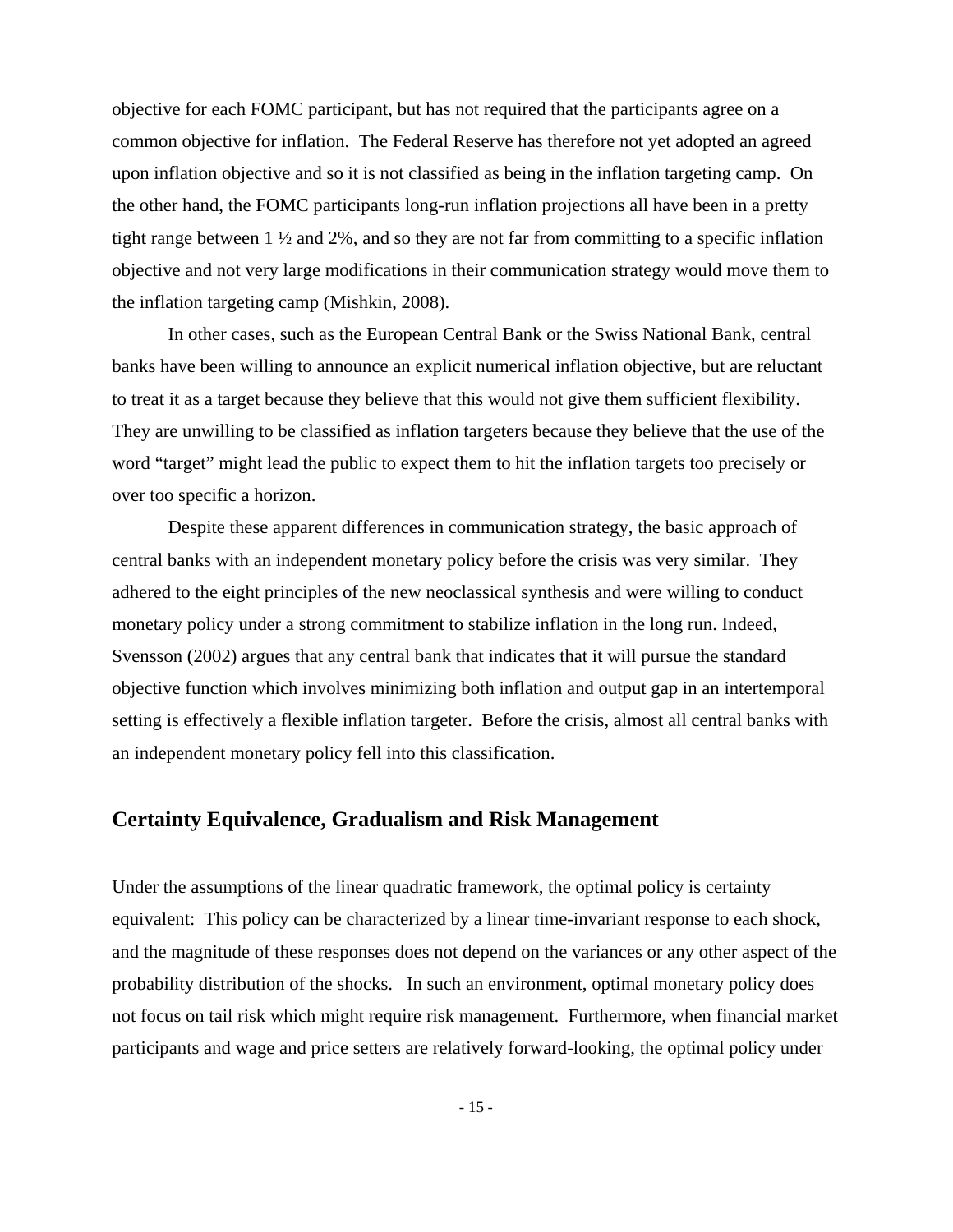commitment is characterized by considerable inertia, which is commonly referred to as gradualism.<sup>15</sup>

Indeed, the actual course of monetary policy before the crisis was typically been very smooth in the United States as well as in many other industrial economies. For example, the Federal Reserve usually adjusted the federal funds rate in increments of 25 or 50 basis points (that is, 1/4 or 1/2 percentage point) and sharp reversals in the funds rate path were rare. Numerous empirical studies have characterized monetary policy before the crisis using Taylorstyle rules in which the policy rate responds to the inflation gap and the output gap; these studies have generally found that the fit of the regression equation is improved by including a lagged interest rate that reflects the smoothness of the typical adjustment pattern.<sup>16</sup>

 Although in many ways central banks have conducted monetary policy under a certainty equivalence strategy, central bankers were not completely comfortable with this approach to monetary policy. While a linear-quadratic framework may provide a reasonable approximation to how optimal monetary policy operates under fairly normal circumstances, this approach is less likely to be adequate for thinking about monetary policy when there is risk, even if small, of particularly poor economic performance. First, the dynamic behavior of the economy may well exhibit nonlinearities, at least in response to some shocks (Hamilton, 1989; Kim and Nelson, 1999; and Kim, Morley, and Piger, 2005). Furthermore, the use of a quadratic objective function does not reflect the extent to which most individuals have strong preferences for minimizing the incidence of worst-case scenarios. Therefore, given that the central bank's ultimate goal of maximizing the public welfare, there is a case for monetary policy to reflect the public's preferences to avoid particularly adverse economic outcomes.

 The discomfort with a certainty equivalence approach to monetary policy led central bankers to exposit a "risk management" approach to the conduct of monetary policy even before the crisis. Alan Greenspan indeed described his thinking about monetary policy as exactly such an approach (Greenspan, 2003), although he was not very explicit about what this meant. However, it is clear that even before the crisis, central bankers were aware that they had to worry

<sup>&</sup>lt;sup>15</sup> The now-classic reference on this approach is Woodford (2003). Also see Goodfriend and King (1997); Rotemberg and Woodford (1997); Clarida, Gali, and Gertler (1999); King and Wolman (1999); Erceg, Henderson, and Levin (2000); Benigno and Woodford (2003); Giannoni and Woodford (2005); Levin, Onatski, and Williams (2005); and Schmitt-Grohé and Uribe (2005).

<sup>&</sup>lt;sup>16</sup> Clarida, Gali, and Gertler (1998, 2000); Sack (2000); English, Nelson, and Sack (2003); Smets and Wouters (2003); Levin, Onatski, and Williams (2005); further discussion is in Bernanke (2004).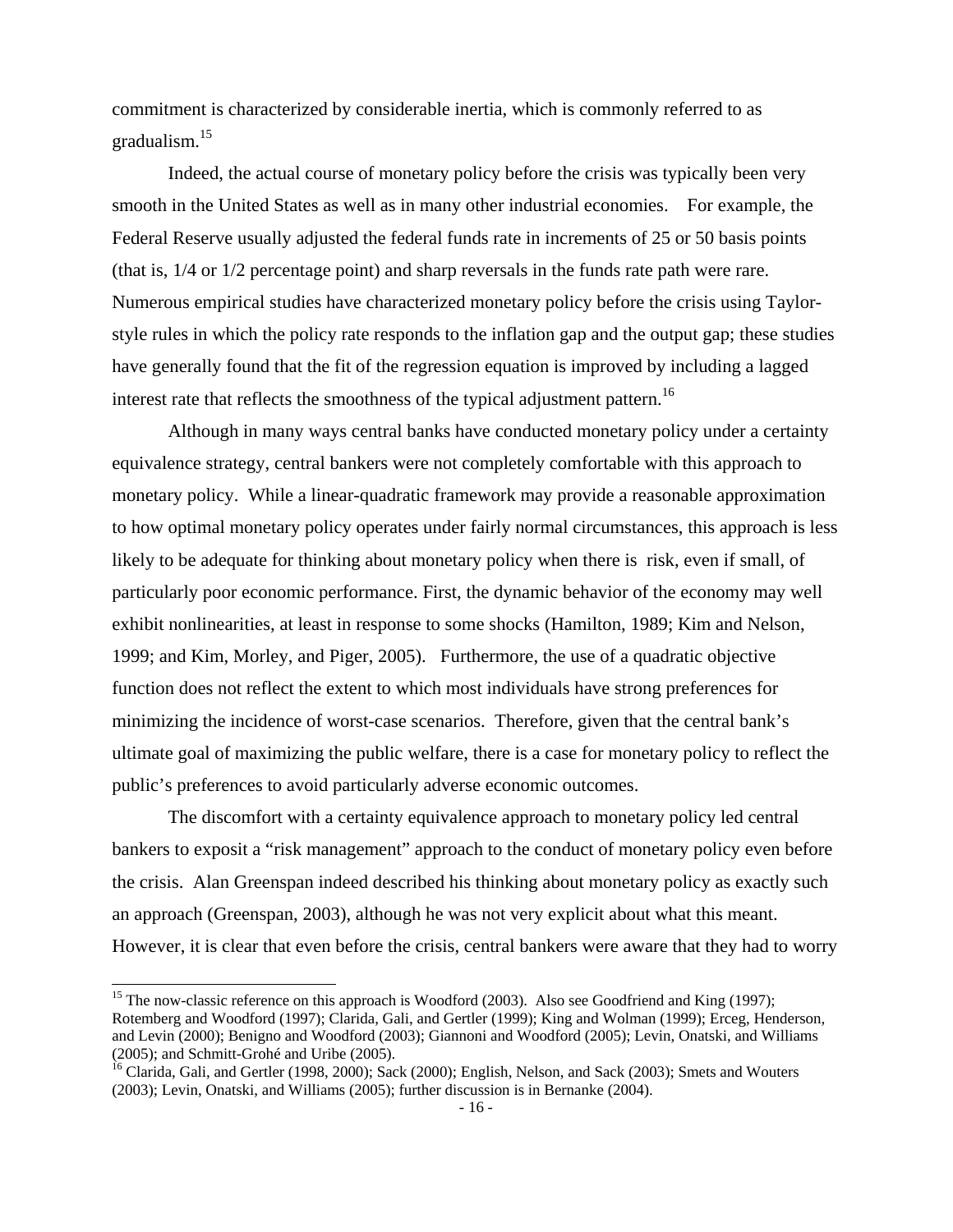about risks of very bad economic outcomes. Specifically, they were aware that in some circumstances the shocks hitting the economy might exhibit excess kurtosis, commonly referred to as "tail risk" in which the probability of relatively large disturbances is higher than would be implied by a Gaussian distribution.

# **Dichotomy Between Monetary Policy and Financial Stability Policy**

Even before the crisis, central bankers were aware that financial disruptions could have a serious negative impact on the economy. This is why many central banks not only issued reports on monetary policy, but also published *Financial Stability Reports* to discuss potential threats to the financial system. Nonetheless, the general equilibrium modeling frameworks at central banks did not incorporate financial frictions as a major source of business cycle fluctuations. This naturally led to a dichotomy between monetary policy and financial stability policy in which these two types of policies are conducted separately. Monetary policy instruments would focus on minimizing inflation and output gaps. It would then be up to prudential regulation and supervision to prevent excessive risk taking that could promote financial instability.

 Although I would characterize most central bankers as having supported the dichotomy between monetary policy and financial stability policy, there were views that monetary policy should address financial stability issues, particularly with regard to responding to potential asset price bubbles, as discussed below.

# **Response of Monetary Policy to Asset Price Bubbles: the "Lean" Versus "Clean" Debate**

 An active debate in central banks before the crisis focused on how central banks should respond to potential asset price bubbles. Because asset prices are a central element in the transmission mechanisms of monetary policy, the theory of optimal monetary policy requires that monetary policy responds to asset prices in order to obtain good outcomes in terms of inflation and output. Hence, the issue of how monetary policy might respond to asset-price movements is whether it should respond at all but whether it should respond over and above the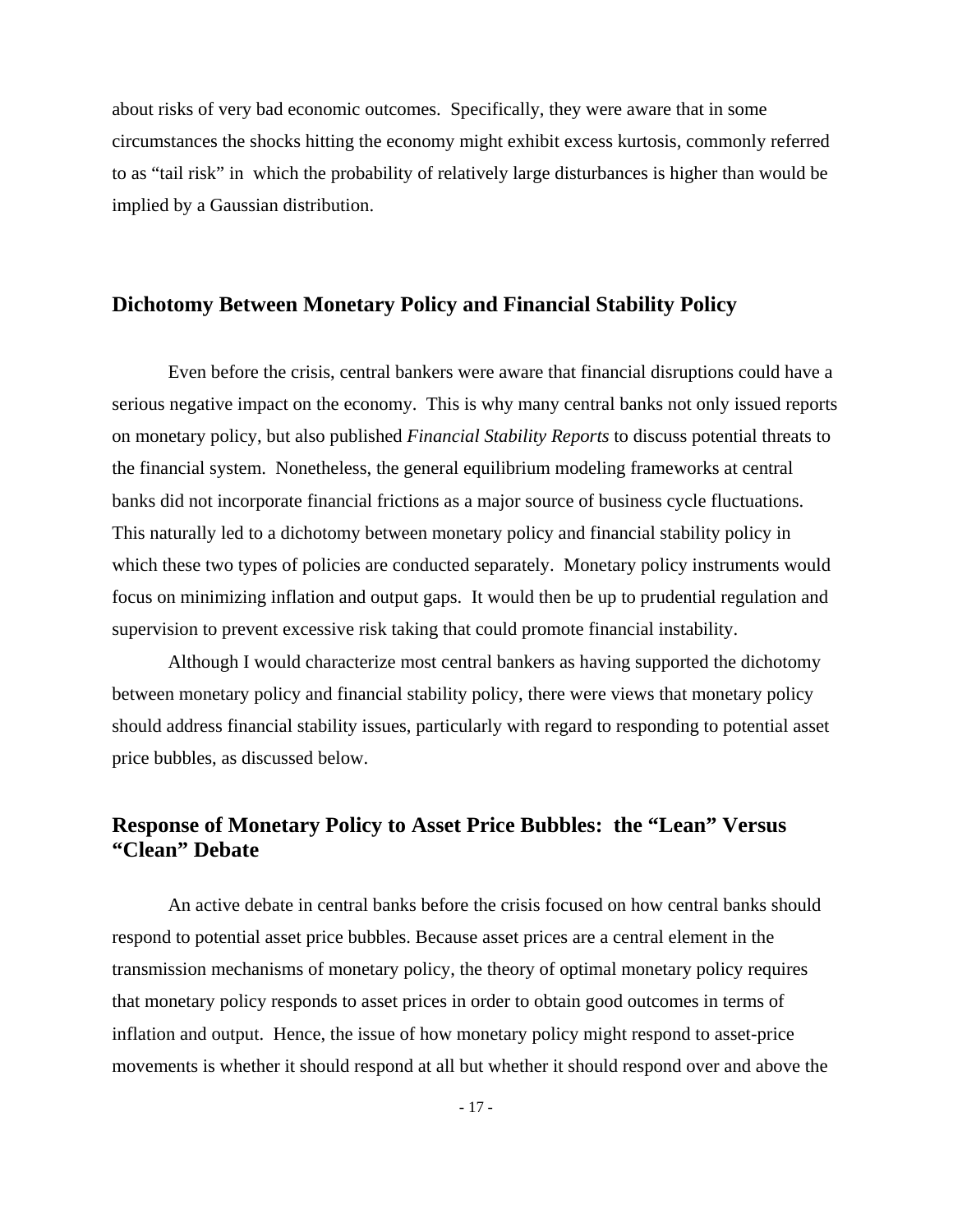response called for in terms of objectives to stabilize inflation and employment. Another way of stating the issue is whether monetary policy should try to pop, or slow the growth of possibly developing asset-price bubbles to minimize damage to the economy when these bubbles burst? Alternatively, should the monetary authorities not respond directly to possible asset price bubbles, but instead should respond to asset price declines only after a bubble bursts to stabilize both output and inflation? These two positions have been characterized as *leaning* against asset price bubbles versus *cleaning* up after the bubble bursts and so the debate over what to do about asset price bubbles has been characterized as the "lean" versus "clean" debate.

Even before the crisis, there was no question that asset price bubbles have negative effects on the economy. As Dupor (2005) has emphasized, the departure of asset prices from fundamentals can lead to inappropriate investments that decrease the efficiency of the economy. Furthermore, the bursting of bubbles throughout history has been followed by sharp declines in economic activity, as Kindleberger's (1978) famous book demonstrated.

The clear cut dangers of asset-price bubbles led some economists before the crisis, both inside and outside central banks —such as Cecchetti and others (2000), Borio and Lowe (2002), Borio, English, and Filardo (2003), and White (2004)—to argue that central banks should at times "lean against the wind" by raising interest rates to stop bubbles from getting out of hand. They argued that raising interest rates to slow a bubble's growth would produce better outcomes because it would either prevent the bubble or would result in a less severe bursting of the bubble, with far less damage to the economy.

The opposing view to the "leaning against the wind" view that asset prices should have a special role in the conduct of monetary policy over and above that implied by their foreseeable effect on inflation and employment is often referred to as the "Greenspan doctrine," because he strenuously argued that monetary policy should not try to lean against asset price bubbles, but rather should just clean up after they burst (Greenspan, 2002).<sup>17</sup> There are several elements of this argument.

First, bubbles are hard to detect. In order to justify leaning against a bubble, a central bank must assume that it can identify a bubble in progress. That assumption was viewed as highly dubious because it is hard to believe that the central bank has such an informational advantage over private markets. If the central bank has no informational advantage, and if it

 $17$  I was also a proponent of this view (Mishkin, 2001a, 2007b)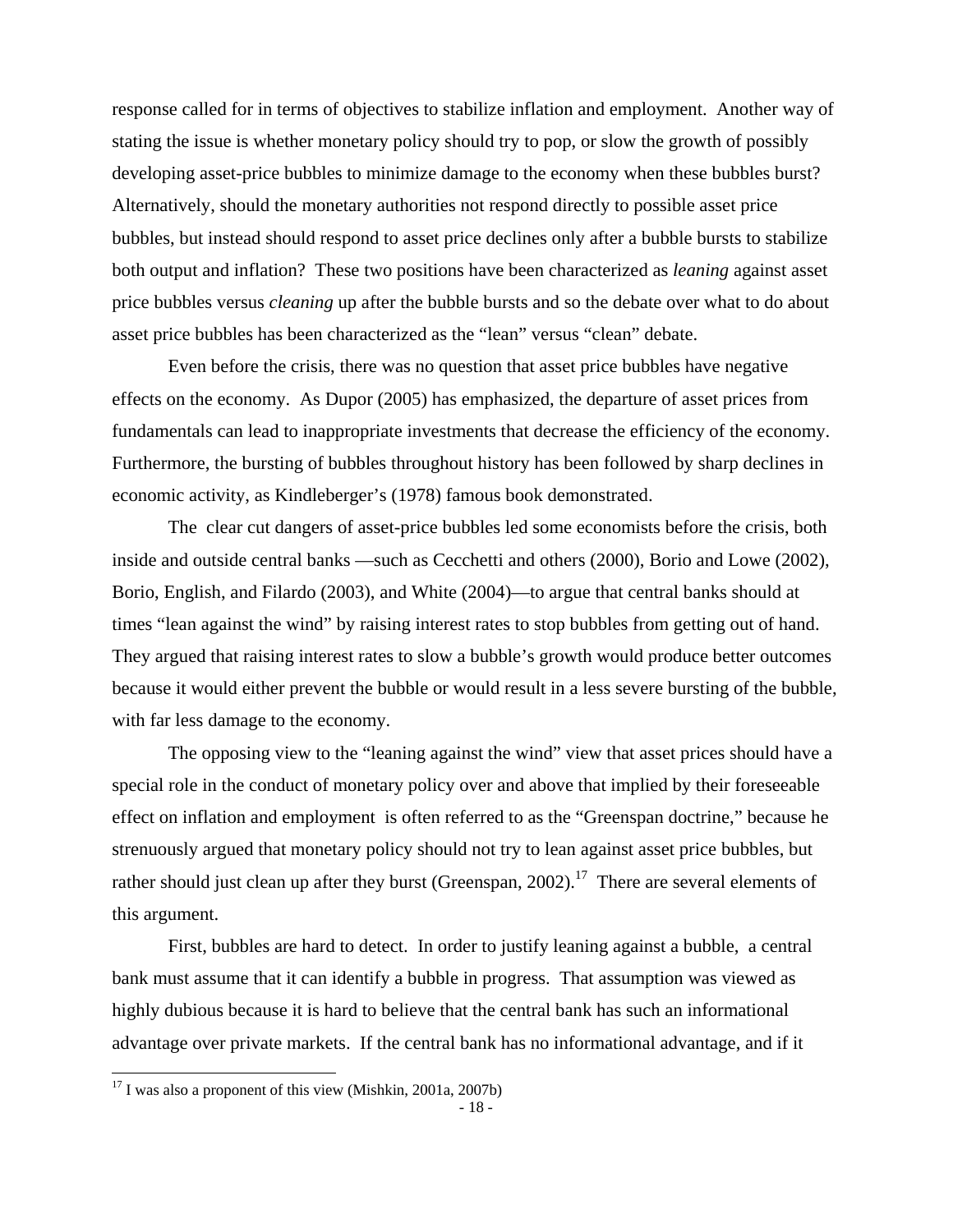knows that a bubble has developed, the market will almost surely know this too, and the bubble will burst. Thus, any bubble that could be identified with certainty by the central bank would be unlikely ever to develop much further.

A second objection against leaning against bubbles is that raising interest rates may be very ineffective in restraining the bubble, because market participants expect such high rates of return from buying bubble-driven assets.<sup>18</sup> By definition, bubbles are departures from the behavior that is normally incorporated within models, and so the tools of monetary policy are unlikely to work normally in abnormal conditions.

A third objection is that there are many asset prices, and at any one time a bubble may be present in only a fraction of assets. Monetary policy actions are a very blunt instrument in such a case, as such actions would be likely to affect asset prices in general, rather than solely those in a bubble.

Fourth, although some theoretical models suggested that raising interest rates could diminish the acceleration of asset prices, others suggest that raising interest rates would cause a bubble to burst more severely, thus doing even more damage to the economy (Bernanke, Gertler, and Gilchrist, 1999; Greenspan, 2002; Gruen, Plumb, and Stone, 2005; and Kohn, 2006). This view was supported by historical examples, such as the monetary tightening that occurred in 1928 and 1929 in the United States and 1989 in Japan, suggesting that raising interest rates may cause a bubble to burst more severely, thereby increasing the damage to the economy.<sup>19</sup> Another way of saying this is that bubbles are departures from normal behavior, and it is unrealistic to expect that the usual tools of monetary policy will be effective in abnormal conditions. Attempts to prick bubbles were thus viewed as possibly violating the Hippocratic oath of "do no harm".

Finally, there was a view that the monetary authorities had the tools to keep the harmful effects of a bursting bubble at a manageable level, as long as they respond in a timely fashion. This was true even if interest rates fell and approached the zero lower bound, and so the conventional tool of lowering the policy interest rate was no longer an option. The economy could be stimulated by either: 1) managing expectations so that the policy rate would be viewed as staying low for an extended period, thereby lowering long-term interest rates, 2) risk and term premiums could be lowered by purchasing securities, thereby changing their relative supply, and

 $18$  For example, see the discussion in Greenspan (2002).

<sup>&</sup>lt;sup>19</sup> For example, see Gruen, Plumb, and Stone (2005), Hamilton (1987), Cargill, Hutchison and Ito (2000), Jinushi, Kuroki and Miyao (2000) and Posen (2003).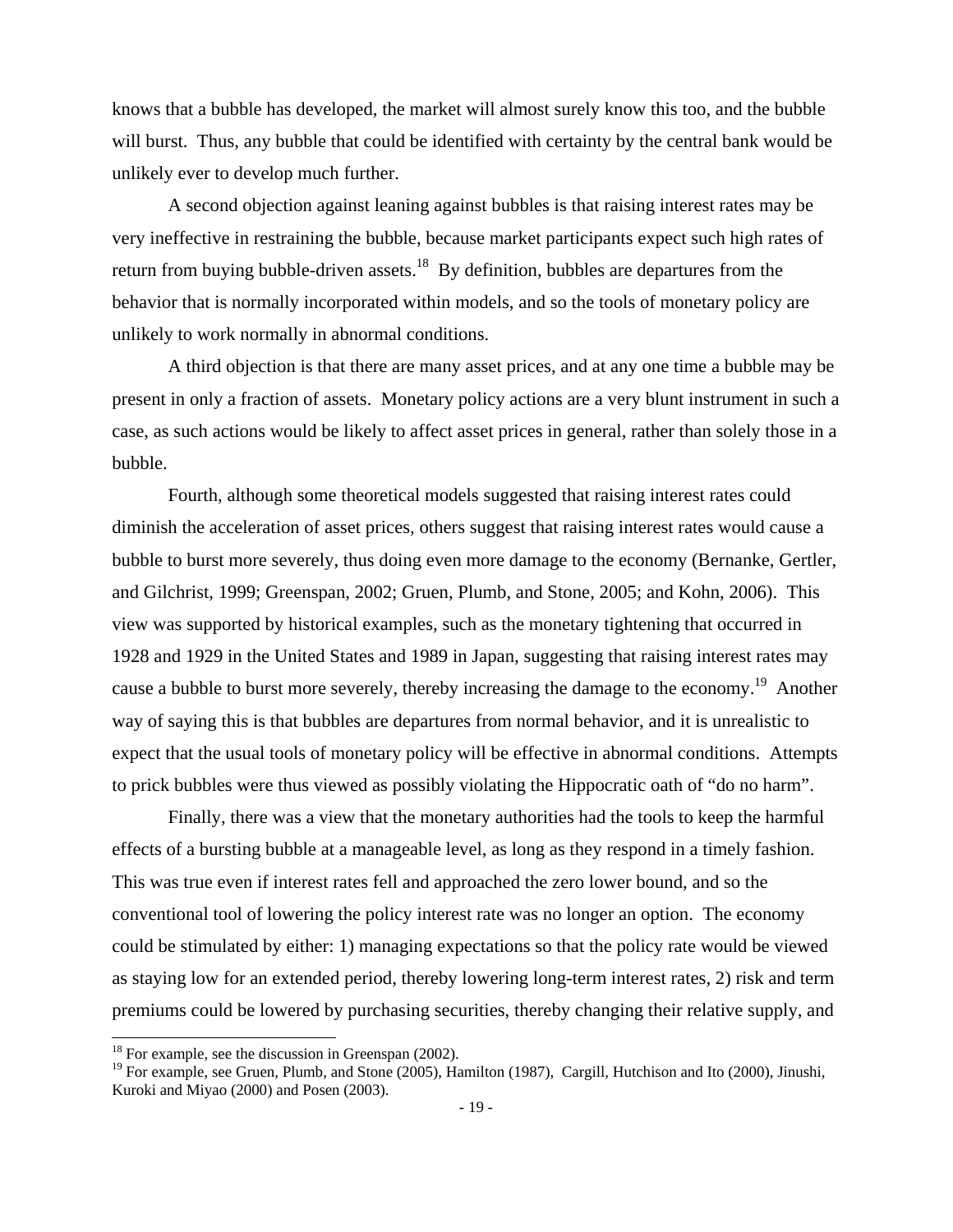3) by exchange rate interventions to lower the value of the domestic currency, thereby increasing foreign demand for domestic production.<sup>20</sup>

One counterargument to this view was the disastrous experience of Japan after the bursting of the stock market and real estate bubbles. However, as Posen (2003) pointed out,the problem in Japan was not so much the bursting of the bubble as it was the subsequent policies. The imbalances in Japan's banking sector were not resolved, so they continued to get worse well after the bubble had burst. In addition, as pointed out in Ahearne and others (2002), the Bank of Japan did not ease monetary policy sufficiently or rapidly enough in the aftermath of the crisis.

The bottom line from this analysis was that the cost of leaning against asset-price bubbles was likely to be high, while the costs of a bursting bubbles could be kept low. Instead of trying to lean against bubbles, this analysis supported an approach in which central banks just clean up after the bubble afterwards. This approach was fully consistent with monetary policy focusing on stabilizing inflation and employment without a special focus on asset price bubbles.

Another argument against focusing on asset prices, is that it could lead to public confusion about its objectives. As reported in Giavazzi and Mishkin (2006), interviews with participants from different sectors of Swedish society suggested that statements on house prices by the Riksbank confused the public and led to a general weakening of confidence in the Swedish central bank.

I would argue that the Greenspan doctrine, which was strongly supported by Federal Reserve officials, held great sway in the central banking world before the crisis. However, there were dissenting voices. For example, over several meetings in 2004, a minority of members of the Monetary Policy Committee (MPC) of the Bank of England argued for raising interest rates more than could be justified in terms of the Bank of England's objectives for inflation over its normal policy horizon.<sup>21</sup> According to the minutes of those meetings, the advocates believed that such a move would reduce the risks that high house-price appreciation and the rapid accumulation of household debt would lead to an abrupt adjustment process, with serious negative consequences for the economy.<sup>22</sup> Mervyn King, the Governor of the Bank of England, did not advocate leaning against the wind but did suggest that, to prevent a buildup of financial imbalances, a central bank might extend the horizon over which inflation is brought back to

 $^{20}$  E.g., see Svensson (2001), Reinhart (2003), Bernanke (2004).

 $21$  Bank of England (2004), MPC Minutes, January, p. 8; March, p. 9; April, p. 9; and August, p. 9.

 $22$  Bank of England (2004), MPC Minutes, March, p. 8.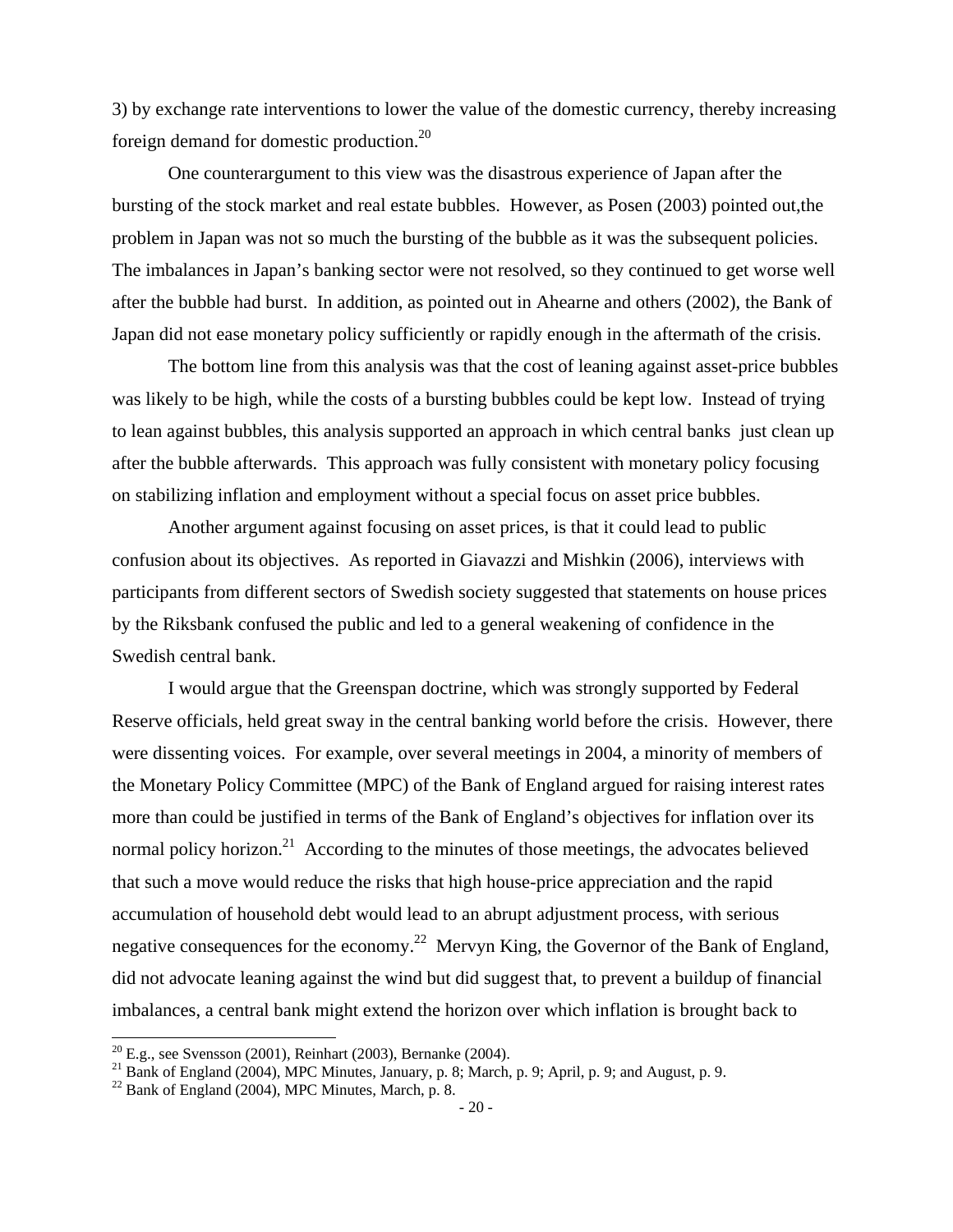target (King, 2004a,b). Statements from officials at the European Central Bank and other central banks also suggested that the possibility of an asset boom or bust might require a longer period than the usual one to two years in assessing whether the price stability goal was being met (Issing, 2003a,b; Stevens, 2004; Selody and Wilkins, 2004; Bank of Canada, 2006; and Rosenberg, 2006).

# **III. How Has the Crisis Changed Our Thinking?**

 The global financial crisis of 2007-2009 was not only a tsunami that flattened the economy, but in the eyes of some commentators it has flattened the science of monetary policy, requiring a total rethink. Armed with the understanding of where the science of monetary policy was before the crisis, we can ask what aspects of the events that unfolded during the crisis require us to modify our earlier analysis. From my reading of the crisis there are five lessons that should change how we think about the science of monetary policy and monetary policy strategy.

# *1. Developments in the financial sector have a far greater impact on economic activity than we earlier realized.*

Although central bankers generally recognized that financial frictions could play an important role in business cycle fluctuations, the 2007-2009 financial crisis made it clear that the adverse effects of financial disruptions on economic activity could be far worse than was anticipated for advanced economies. When the financial crisis started in August 2007, central bank actions to contain it seemed to be working. Many officials at the central banks, although still concerned about the disruption to the financial markets, hoped that the worst was over and that the financial system would begin to recover (see Mishkin, 2011). The subprime mortgage sector was after all only a small part of the overall capital market, and the losses in the subprime mortgage market, although substantial, still seemed manageable. By the summer of 2008, central banks were even turning their attention to the very high inflation rates at the time: for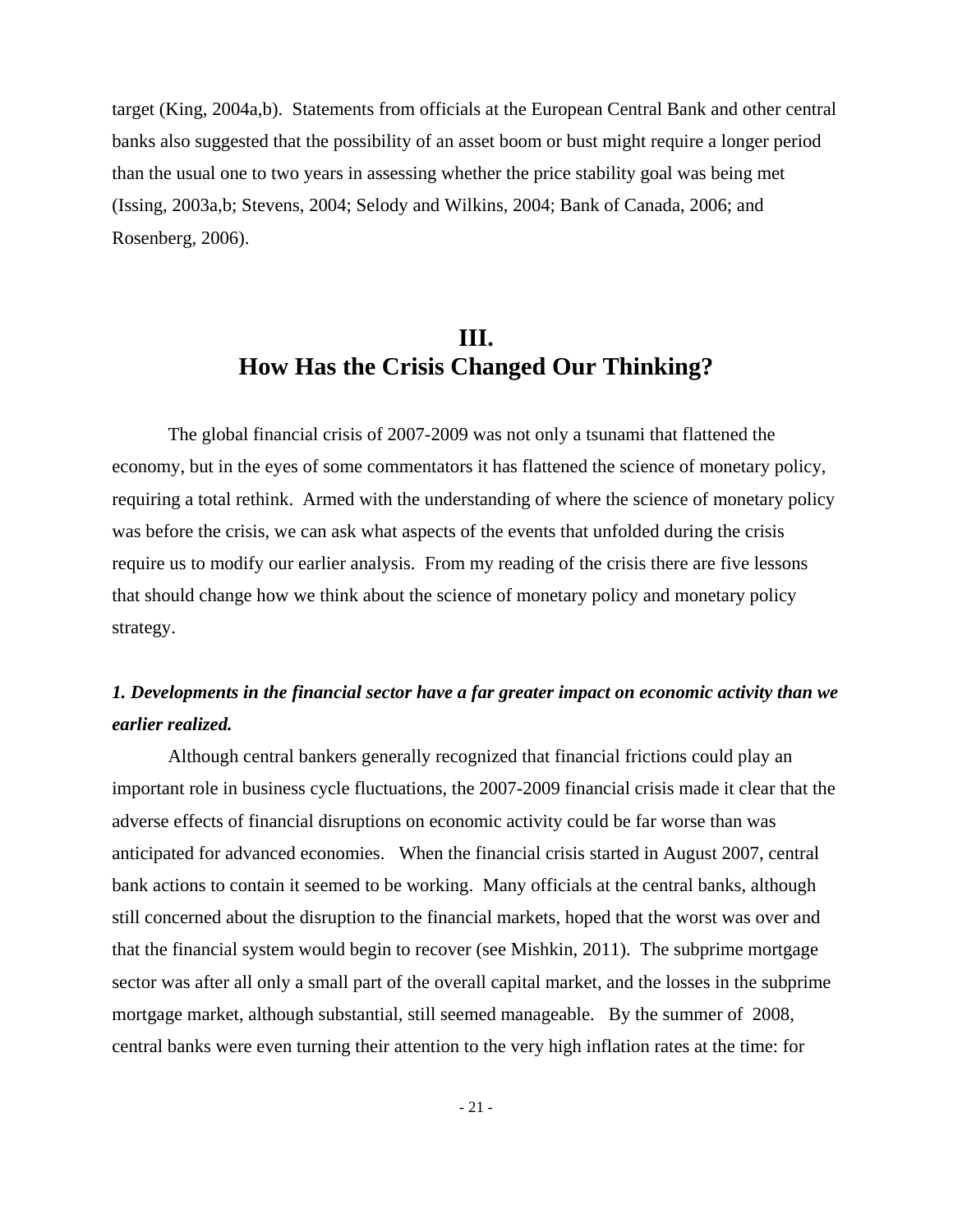example, there were discussions inside the Federal Reserve whether the easing phase of monetary policy might have to be reversed in order to contain inflation (e.g., see Wessel, 2009).

 But then came a set of shocks which sent the financial system and the economy over the cliff: the Lehman Brothers bankruptcy on September 15, 2008, the AIG collapse on September 16, the run on the Reserve Primary Fund on the same day, and the U.S. Treasury's struggle to get the TARP plan approved by U.S. Congress over the next couple of weeks (Mishkin, 2011). The financial crisis now morphed into a global crisis that caused a sharp drop in economic activity in the United States – real GDP declined at an annual rate of -1.3% in 2008, Q4, -5.4% in 2009 Q1 and  $-6.4\%$  in 2009 Q2 – but in the rest of the world as well – with real GDP falling at a  $-6.4\%$ rate in the fourth quarter of 2008 and a -7.3% rate in the first quarter of 2009. The unemployment rate shot up to over 10% in the United States and in many other advanced economies, with the unemployment rate remaining stubbornly high even after the world economy started to recover. The world-wide recession that resulted from the financial crisis turned out to be the most severe economic contraction since the world-wide depression of the 1930s.

 The global financial crisis of 2007-2009 therefore demonstrated that financial frictions should be front and center in macroeconomic analysis: they no longer could be ignored in the macro-econometric that models that central banks use for forecasting and policy analysis, as we saw was the case before the crisis. As a result, there is a resurgence of interest in the interaction of finance and macroeconomics. Economists, both in academia and in central banks, are now actively trying to build financial frictions into their general equilibrium models, and there is a new literature that is in its infancy to explore how financial frictions would modify the prescriptions provided by the science of monetary policy.<sup>23</sup>

## *2. The macro economy is highly nonlinear.*

 $\overline{a}$ 

Because economic downturns typically result in even greater uncertainty about asset values, such episodes may involve an adverse feedback loop whereby financial disruptions cause investment and consumer spending to decline, which, in turn, causes economic activity to contract. Such contraction then increases uncertainty about the value of assets, and, as a result,

 $^{23}$  For example, set Gertler and Karadi (2009) and Curdia and Woodford (2009).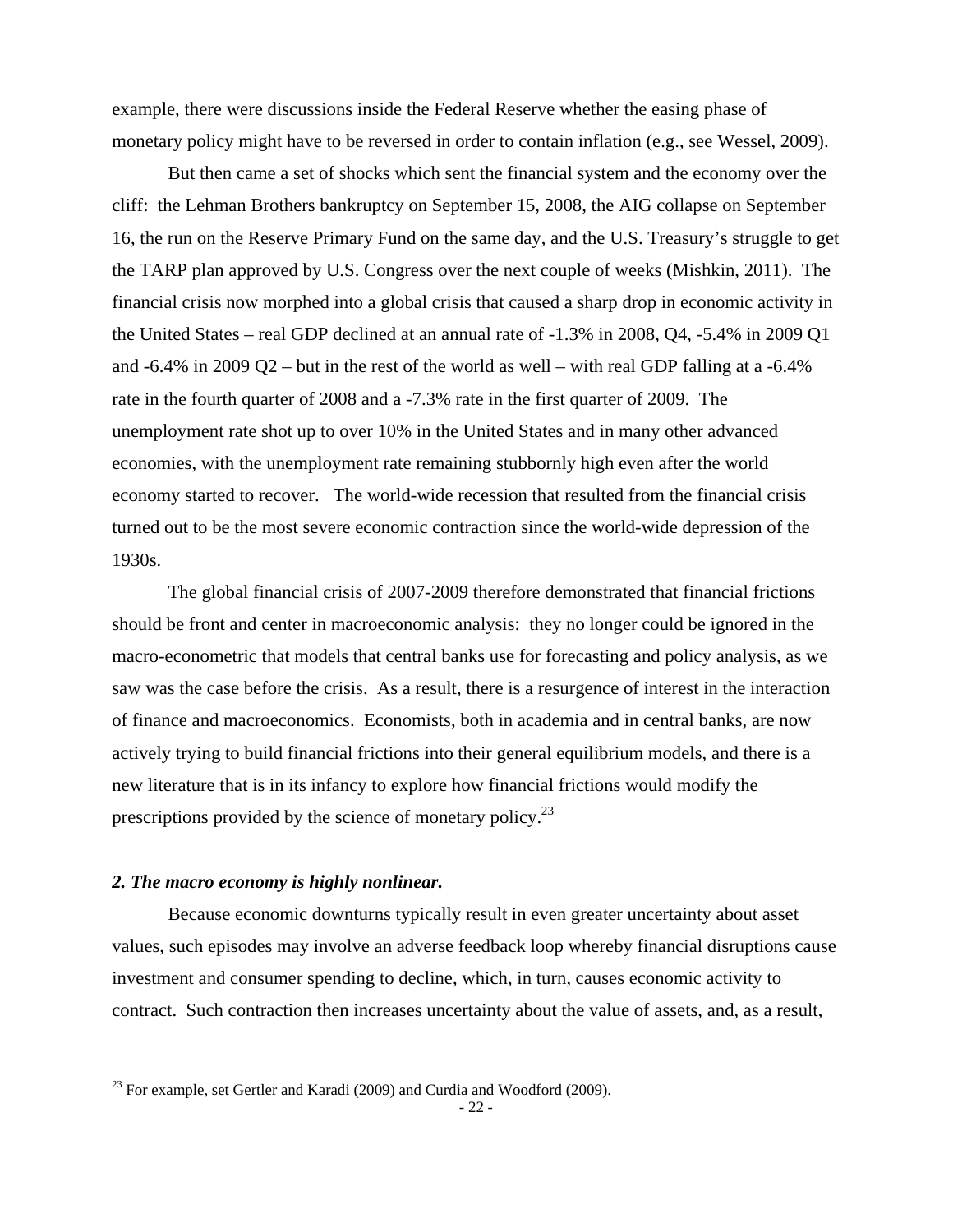the financial disruption worsens. In turn, this development causes economic activity to contract further in a perverse cycle.

 Deterioration of balance sheets during a recession can also intensify problems of adverse selection and moral hazard because it removes an important channel through which information asymmetries are mitigated--the use of collateral. If a borrower defaults on a loan backed by collateral, the effects of the adverse selection problem are less severe because the lender can take title to the collateral and thus make up for the loss. In addition, the threat of losing the collateral gives the borrower more incentives not to take unmanageable risks that might ultimately lead to a default, and it thus reduces the moral hazard problem. These mechanisms work only as long as the collateral is of sufficient quality; during macroeconomic downturns, the value of collateral may fall, problems of adverse selection and moral hazard again become central, and lenders become much less willing to lend. Again, these events can result in an adverse feedback loop.

The events after the Lehman Brothers bankruptcy showed how nonlinear both the financial system and the macro economy could be. In the aftermath of the Lehman Brothers bankruptcy, the financial system seized up and both credit spreads (such as the Baa-Treasury or junk-bond-Treasury spreads) and liquidity spreads (such as the TED or the LIBOR-OIS spead) shot up dramatically. The subsequent economic downturn in which real GDP and world trade collapsed from the fourth quarter of 2008 through the first half of 2009, mentioned immediately above, also indicated that the macro economy can at times be highly nonlinear.

The role of nonlinearities in the macro economy when there is a financial disruption implies an important flaw in the theory of optimal monetary policy that was in general use prior to the crisis: the theory of optimal monetary policy was based on the assumption that the macro economy can be described by linear dynamic equations. The financial crisis of 2007-2009 demonstrates that although the linear-quadratic framework may provide a reasonable approximation to how optimal monetary policy operates under fairly normal circumstances, this approach will not be adequate for thinking about monetary policy when financial disruptions hit the economy.  $24$  Furthermore, the use of a quadratic objective function does not reflect the extent to which most individuals have strong preferences for minimizing the incidence of worstcase scenarios, such as the one we have just experienced. Therefore, given that the central

 $24$  Even before the crisis there was some research which recognized that the dynamic behavior of the economy could exhibit nonlinearities, at least in response to some shocks (Hamilton, 1989; Kim and Nelson, 1999; and Kim, Morley, and Piger, 2005).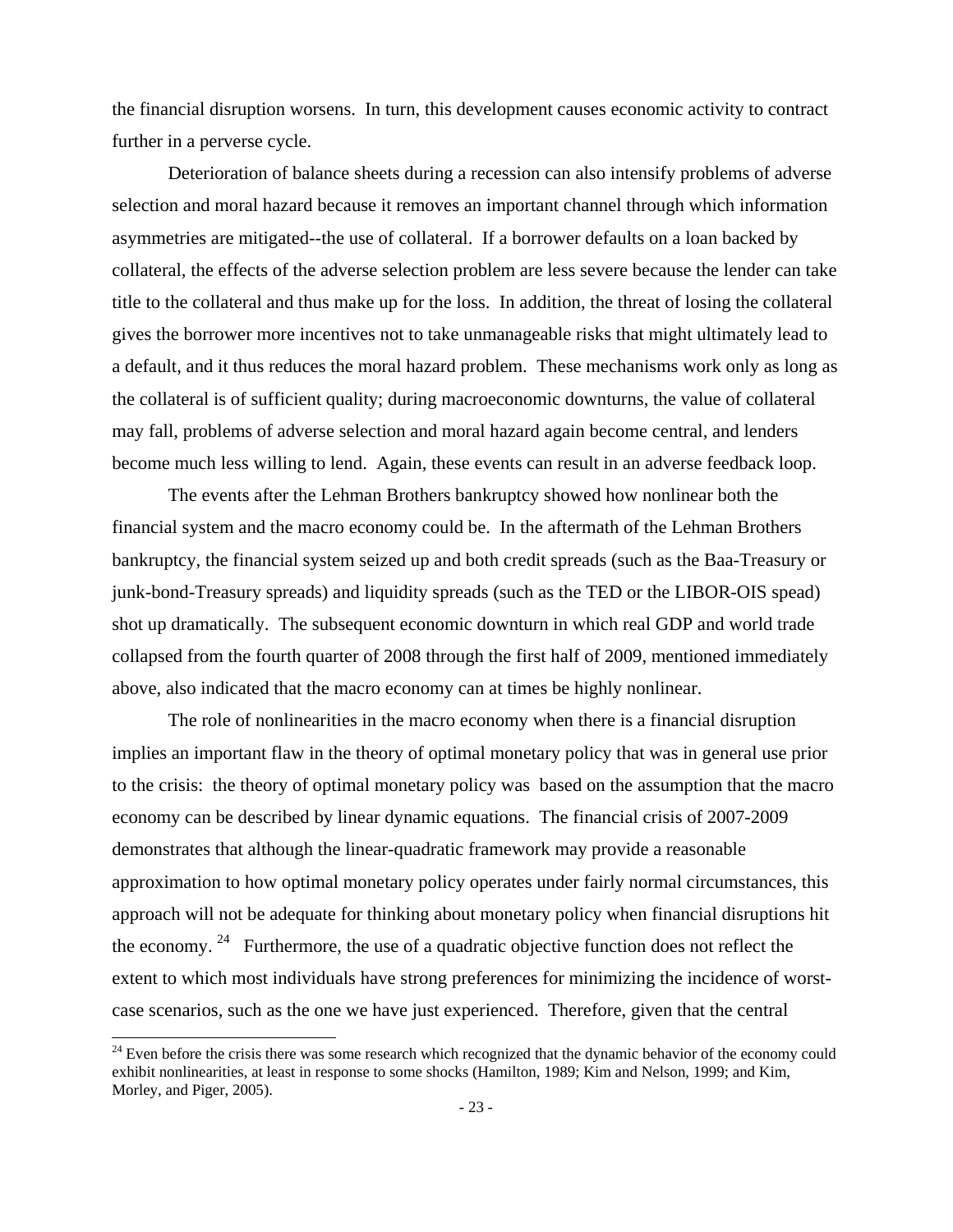bank's ultimate goal is the maximization of public welfare, the design of monetary policy would reflect the public's preferences, especially with respect to avoiding particularly adverse economic outcomes.

 Most of the quantitative studies of optimal monetary policy have also assumed that the shocks hitting the economy have a time-invariant Gaussian distribution, that is, a classical bell curve with symmetric and well-behaved tails. In reality, however, the distribution of shocks hitting the economy is more complex. In some instances, the uncertainty facing the economy is clearly skewed in one direction or another; again, this is likely when there are significant financial disruptions. In addition, as we have seen in the recent crisis, the shocks hitting the economy may exhibit excess kurtosis, that is, tail risk, because the probability of relatively large negative disturbances is higher than would be implied by a Gaussian distribution.

### *3. The zero lower bound is more problematic than we realized.*

 As discussed earlier, before the crisis, central bankers recognized that the zero lower bound for nominal interest rates would require the use of nonconventional monetary policy when a contractionary shock caused interest rates to fall toward zero. One view is that the zero lower bound problem is more serious than originally contemplated because nonconventional monetary policy was not that effective during the crisis. I disagree strongly with this view.

 The shock to the financial system resulting from the global financial crisis was in many ways more complicated than the shock that produced the Great Depression of the 1930s, and yet the economic contraction turned out to be far less severe. One key factor that appreciably lessened the severity of the recent economic downturn was that monetary policy was very aggressive and that it was effective. $25$ 

 Nonconventional monetary policy took four forms: 1) liquidity provision in which central banks expanded lending to both banks and other financial institutions, 2) asset purchases of both government securities and private assets to lower borrowing costs for households, 3) quantitative easing, in which central banks greatly expanded their balance sheets, and 4) management of expectations in which central banks committed to keep their policy rate at very low levels for a long period of time.

 $25$  Not all economists would agree with this view, notably John Taylor (2009).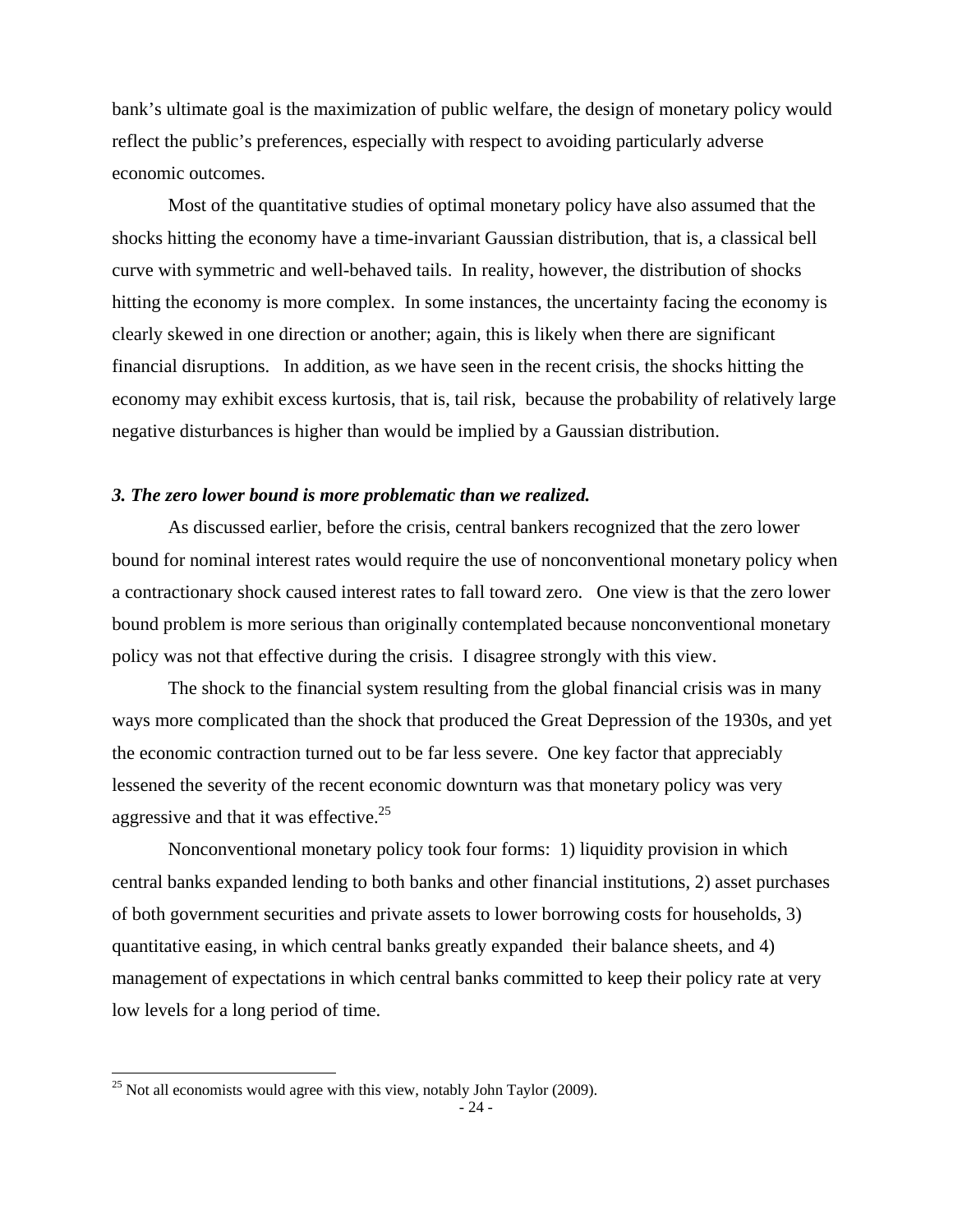In evaluating liquidity provision, some research argues that there was little effect from these types of programs. Taylor and Williams (2009), for example, do not find that the actual lending from the Term Auction Facility (TAF) had any impact on easing credit markets. Other research has challenged this conclusion by arguing that financial markets would react to the announcements of programs, rather than the actual lending and that the dependent variable in the analysis should use changes in spreads and not levels. McAndrews, Sarkar and Wang (2008) find that announcements about TAF did significantly lower credit spreads, and other research supports the conclusion that the TAF and other credit facilities helped lower interest rates (Wu, 2008, Christensen, Lopez and Rudebusch, 2009, and Sarkar and Shrader, 2010). Baba and Packer (2009) and McAndrews (2009), Goldberg, Kennedy and Miu (2010) find that the U.S. dollar swap facilities did help improve the performance of the dollar swap markets. Using a similar event-study methodology, Ait-Sahalia et al.(2010) find that liquidity provision in not only the United States, but also in the United Kingdom and Japan, did help lower interbank risk premiums. This research suggests that liquidity provision did help stabilize financial markets during this crisis.

Research on the impact of the Fed's large-scale asset purchases during the global financial crisis by Gagnon, Raskin, Remache and Sack (2010), finds that these programs lowered long-term bond rates relative to short rates on the order of 50 basis points, and lowered MBS interest rates even further by improving liquidity in this market, thereby having a substantial impact on residential mortgage rates.

 I am more skeptical that quantitative easing, by itself, made much difference to stimulating the economy. Why should an expansion of the monetary base lead to higher aggregate demand when it was unable to further lower interest rates or stimulate bank lending? (For example, see Curdia and Woodford, 2009.) In addition, evidence from the Japanese episode does not provide much support that a pure expansion of a central bank's balance sheet is particularly effective in stimulating aggregate demand (Kuttner, 2004).

 There is strong theoretical support for the management of expectations to stimulate spending when the policy rate hits the zero lower bound because a commitment to keep shortterm interest rates low for a substantial period of time helps lower long-term interest rates and also raises inflation expectations, thereby reducing the real interest rate (Eggertsson and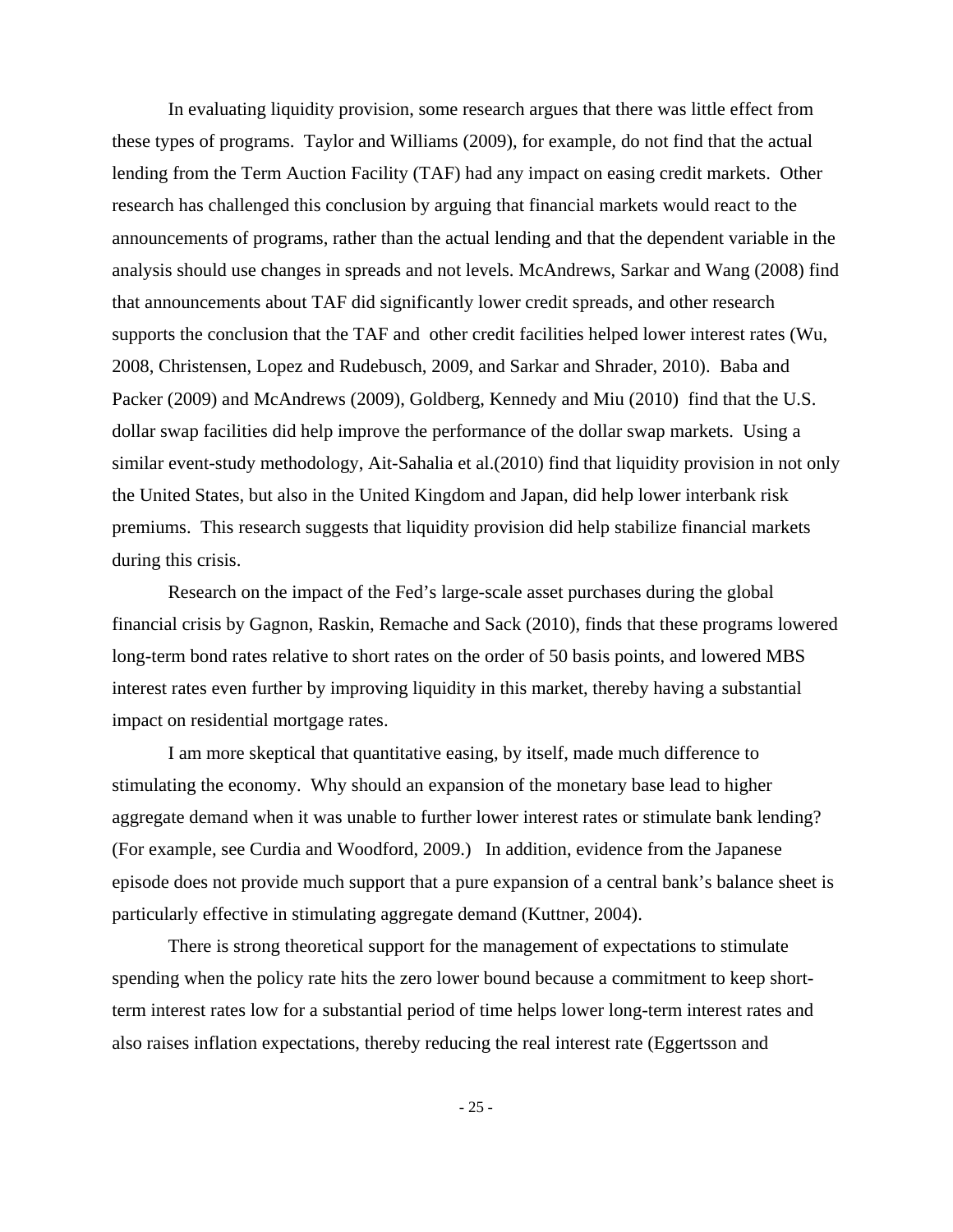Woodford, 2003 and 2004) and Woodford, 2003). Yet, the empirical evidence for how effective management of expectations was during this episode is not yet available.

 What I take from all this evidence is that nonconventional monetary policy was effective during the recent financial crisis. I would also argue that conventional monetary policy was as well and was even more effective during this financial crisis than is normally the case (Mishkin, 2009b). To see this, we can think about the counterfactual: What would have happened to the interest rates relevant to spending decisions by households and businesses if the Federal Reserve had *not* lowered the federal funds rate by over 500 basis points starting in September of 2007? Clearly interest rates on default-free Treasury securities would have been higher, but also credit spreads would have widened by even more than they did during this crisis because the weaker economy would have made conditions in financial markets even more stressed. Another way of saying this is that macroeconomic risk would have been higher and so credit spreads would have been higher along with higher default-free interest rates. The outcome would then surely have been that households and firms would have faced much higher interest rates, with the result that household and firm spending would have declined even more precipitously than we saw, resulting in a far deeper recession and possibly even a depression. The problem during the financial crisis episode with conventional monetary policy is not that it was ineffective, but that the contractionary shock from the financial crisis was so severe that it overwhelmed the ability of conventional monetary policy to counteract it.

 My view that monetary policy, both conventional and nonconventional, during the crisis was effective does not imply that the zero lower bound problem is less serious. Indeed, the lesson that I take from the crisis is that it is a more serious problem than central bankers anticipated. Research before the crisis took the view that as long as the inflation objective was around 2%, then the zero-lower-bound-problem would not be a very serious problem because it would be infrequent and short lived (Reifschneider and Williams, 2000 and Coenen, Orphanides and Wieland, 2004). The fact that the Federal Reserve has had to resort to nonconventional monetary policy twice in the decade of the 2000s, once in 2003-2004 when it made a commitment to keep interest rates low for a considerable period, and then during the 2009-2010 period, suggests that the zero-bound-problem may far more prevalent than the earlier research suggested and is not short-lived at all. The flaw with this research is that it was conducted with

- 26 -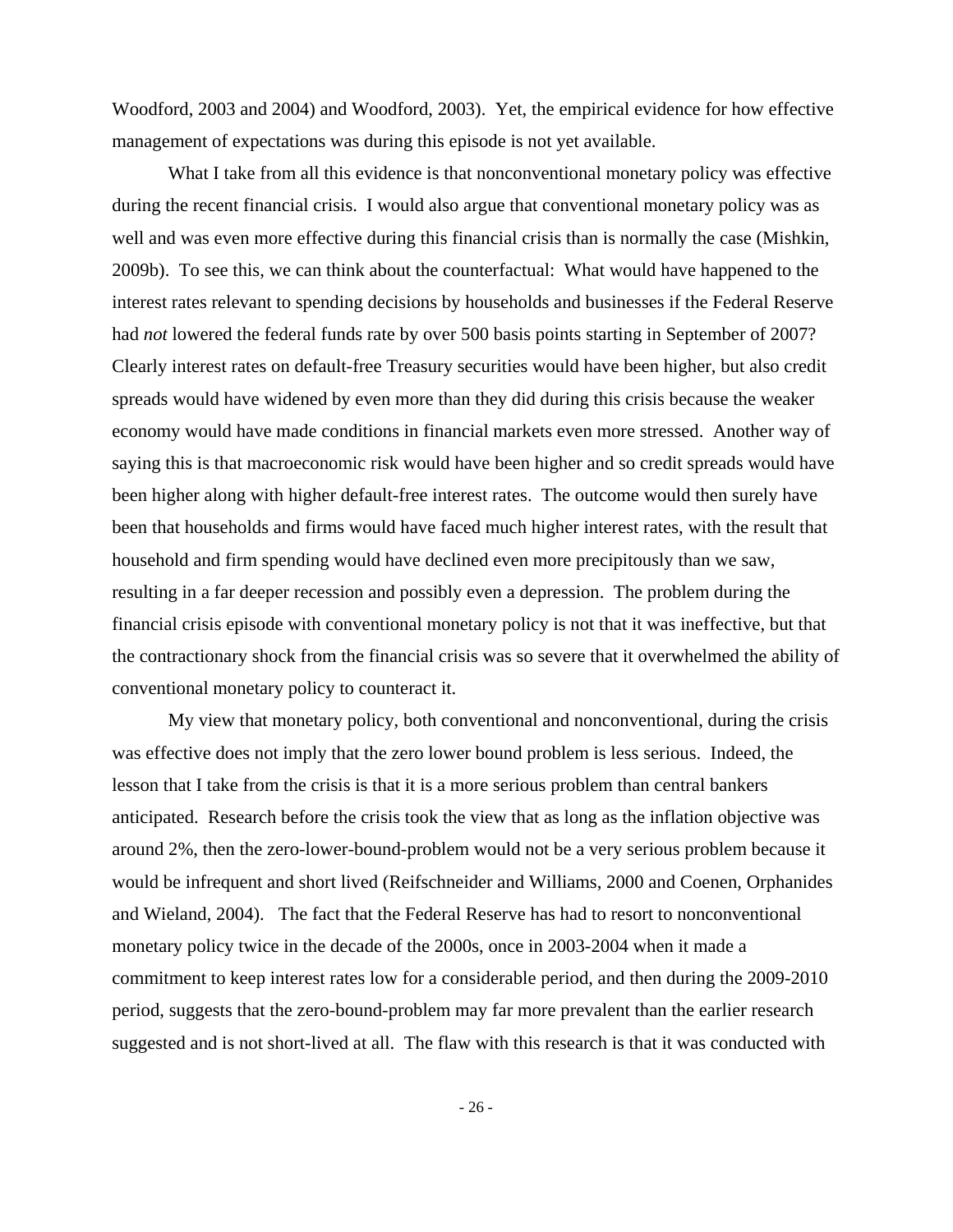models that were essentially linear, and as pointed out above, we now recognize that the macro economy is likely to be very nonlinear.

 The second reason why it is now clear that the zero-lower-bound problem is more serious than previously thought is that we now see that contractionary shocks to the economy can be far greater than was previously anticipated. Again this results from the presence of nonlinearities and large tail risks. Sufficiently large contractionary shocks can make the magnitude of the costs of the zero-lower-bound constraint very large. Large contractionary shocks can thus overwhelm the ability of conventional policy to counteract them, and may require massive interventions in credit markets and central bank expansion of their balance sheets. As I will discuss below, these massive interventions may have a very high cost for central banks down the road.

### *4. The cost of cleaning up after financial crises is very high.*

 Besides the obvious cost of a huge loss of aggregate output as a result of the worldwide recession, the global financial crisis suggests that there are likely to be three additional costs that will raise the costs far higher. 1) financial crises are typically followed by very slow growth, 2) the budgetary position of governments' sharply deteriorates, and 3) the exit strategy for central banks from nonconventional monetary policy may be both complicated and hinder the ability of the central bank to successfully manage the economy in the future.

 When economies experience deep recessions, the typical experience is that they subsequently have very strong recoveries, often referred to as V-shaped recoveries. However, as Reinhart and Reinhart (2010) document, this V-shaped pattern is not characteristic of recessions that follow financial crises because the deleveraging process takes a long time, resulting in strong headwinds for the economy. When analyzing fifteen severe post-World War II financial crises, the Great Depression the 1973 oil shock period and the recent crisis, they find that real GDP growth rates are significantly lower during the decade following this episodes, with the median decline in GDP growth being about 1%. Furthermore, unemployment rates stay persistently higher for the decade after crisis episodes, with the median unemployment rate five percentage points higher in advanced economies. Although we have many years to go before a decade goes by after the most recent crisis, it actually looks like it might have worse outcomes than the average crisis episode studied by Reinhart and Reinhart. They find that 82% of the observations of per capita GDP during 2008 to 2010 remain below or equal to the 2007 level,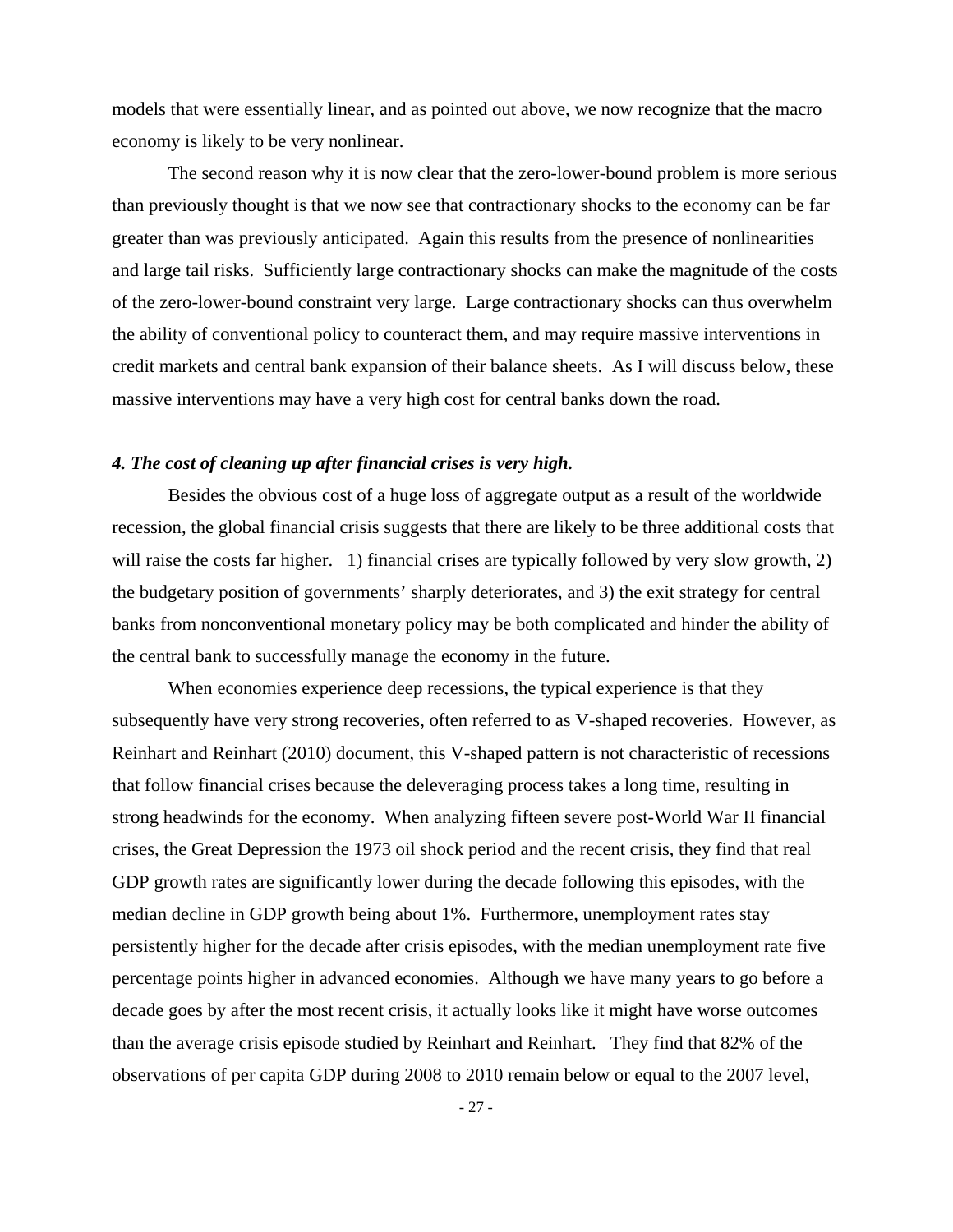while the comparable number for the fifteen earlier crisis episodes is 60%. We now recognize that the cumulative output losses from financial crises is massive, and this current crisis looks like it will be no exception.

 As pointed out by Reinhart and Rogoff (2009), the aftermath of financial crises is almost always a sharp increase in government indebtedness. We have seen exactly this situation in the aftermath of the current crisis. The massive bailouts of financial institutions, fiscal stimulus packages, and the sharp economic contractions that reduced tax revenue that occurred throughout the world have adversely affected the fiscal situation for many countries. Budget deficits over 10% of GDP in advanced countries like the United States have become common. Furthermore, this rise in indebtedness has the potential to lead to sovereign debt defaults, which has come become a serious concern in Europe after the Greek sovereign debt crisis and the problems that the Irish government is facing because of the spiraling cost of bailing out their banking system. The fiscal retrenchments required to put fiscal balances on a sustainable path are likely to not only be contractionary, but also will increase societal stress. Indeed, there is even a possibility that the fiscal problems brought on by the crisis could lead countries to exit the Euro.

 Actions by central banks to contain the global financial crisis resulted in huge expansions of their balance sheets. The expansion of balance sheets arising from liquidity provision is typically easy to reverse because most of the liquidity facilities have provided loans at interest rates that are higher than market rates during normal times. Hence these liquidity facilities are self-liquidating because as financial markets return to normal, market participants are no longer willing to borrow at above-market ranks, so the use of these facilities shrinks. Hence this source of balance sheet expansion naturally reverses itself as the financial system recovers, and this is exactly what has happened.

 A far more serious concern is the expansion of the balance sheet that stem from asset market purchases. This expansion of the balance sheet is not self-liquidating and there are concerns that the resulting expansion of the monetary base will lead to high inflation in the future. This concern would be more worrisome if an expansion in the monetary base is closely linked to inflation, but this is unlikely to be the case in the current environment. The huge increase in the monetary base from August 2007 to the end of 2009 of 144.6% has resulted in only a 16.0% increase in M2 because banks are perfectly happy to hold onto to huge amounts of excess reserves as long as they are paid interest on them, as is the case currently. Indeed, as

- 28 -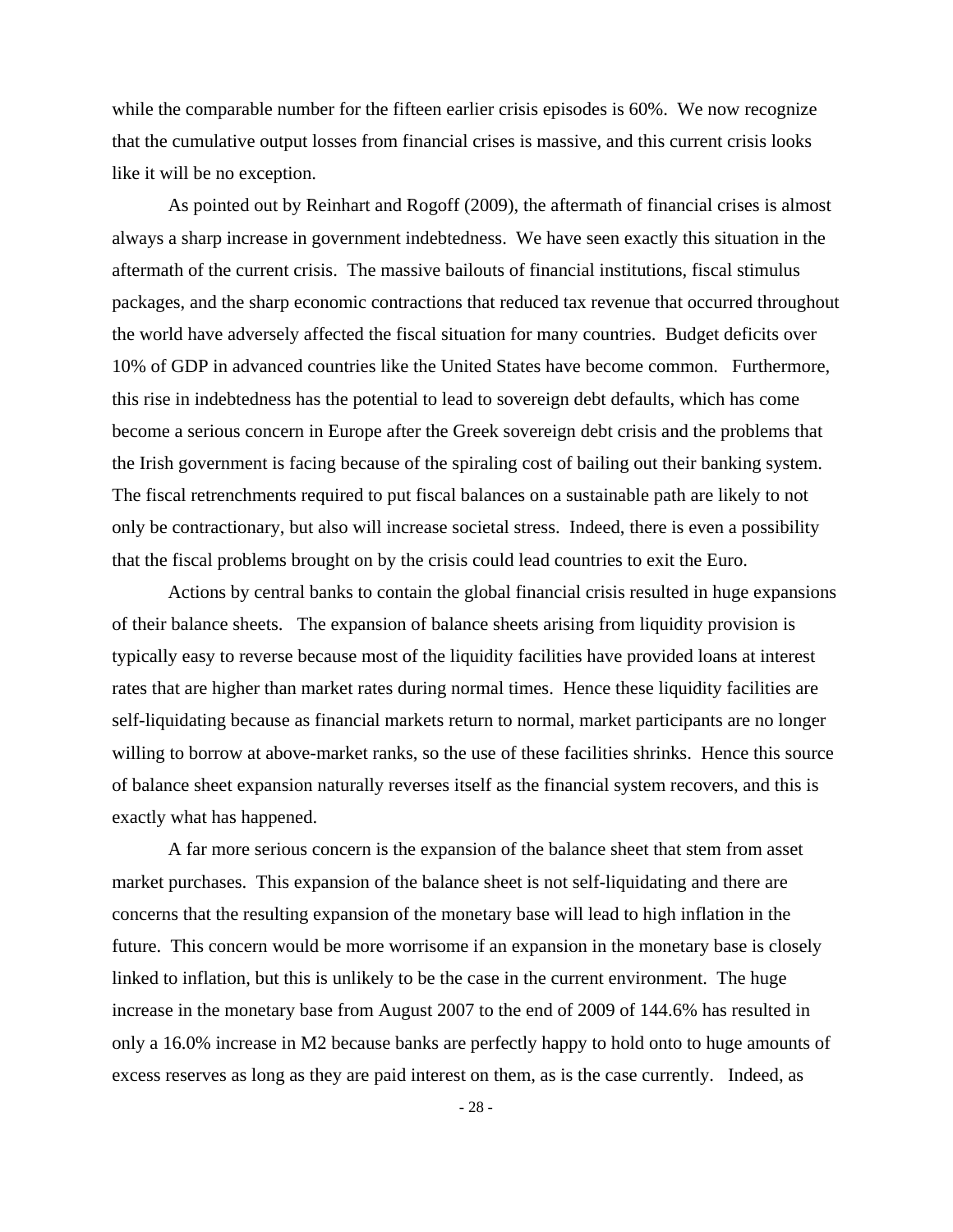argued earlier, because quantitative easing was unlikely to have had a large expansionary effect during the financial crisis, the large increase in the monetary base is unlikely to be inflationary.

 More problematic is that asset market purchases were often for long term securities which exposes the central bank to interest risk (and credit risk if it buys private securities like mortgage-backed securities) because these securities can have substantial price fluctuations. Possible losses on these securities thus mean that there could be an erosion of capital in the central bank's balance sheet and this could subject it to congressional or parliamentary criticism and actions that could weaken its ability to conduct an independent monetary policy. In addition, if the central bank has bought private securities, their presence on the balance sheet means that the central bank has encroached on the politicians' turf because the central bank has engaged in a form of fiscal policy, which makes its political position more precarious, again possibly leading to a loss of independence. 26

 Even the purchase of long-term government securities poses a danger for central banks because it may create the perception that the central bank is willing to accommodate irresponsible fiscal policy by monetizing the debt. This is a particular concern right now in the Eurozone, where the ECB has purchased securities issued by governments that not only have large fiscal imbalances, but in the case of Greece, even lied about its fiscal position. This problem is also a serious concern in the United States, where both political parties have been unwilling to address long-run trends in entitlements that could cause U.S. government debt to explode. Not only can the purchase of long-term government assets encourage fiscal profligacy, but it can also lead to an unhinging of inflation expectations, that could make it difficult for the central bank to control inflation in the future.27

#### *5. Price and output stability do not ensure financial stability.*

 $\overline{a}$ 

Before the recent financial crisis, the common view, both in academia and in central banks was that achieving price and output stability would promote financial stability. This was

 $26$  A particular problem for the Federal Reserve is that its holdings of MBSs on its balance sheet directly involve the Federal Reserve in the most politicized financial market in the United States. As discussed in Mishkin (2011), this could lead to politicians viewing the Fed as as personally responsible for developments in the housing markets, which could expose the Fed to increased political criticism and pressure on its policy decisions, thereby further weakening its independence.

<sup>&</sup>lt;sup>27</sup> See Cochrane (2010) for a discussion of how recent fiscal events could lead to a rise in inflation expectations.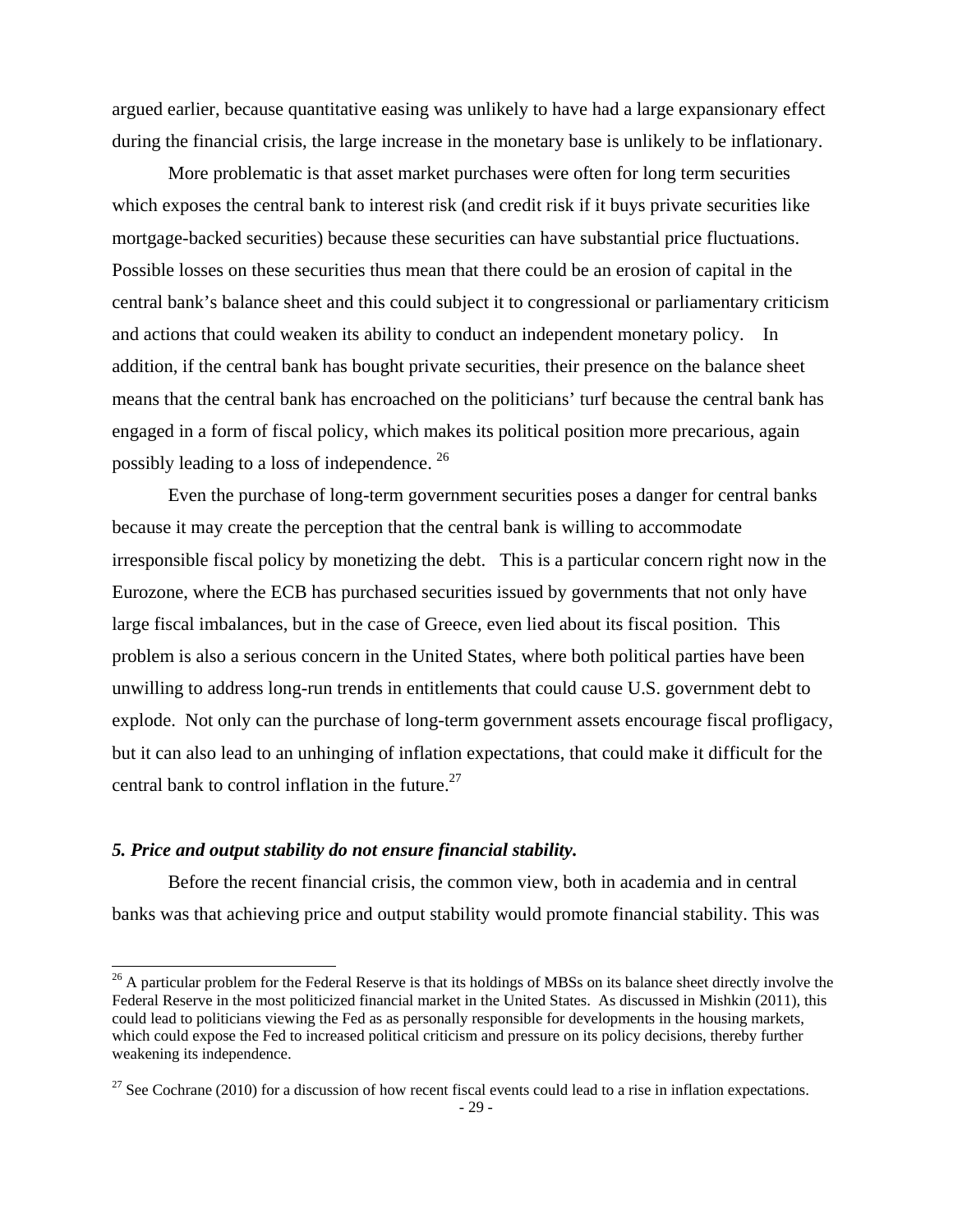supported by research (Bernanke, Gertler, and Gilchrist, 1999, and Bernanke and Gertler, 2001) which indicated that monetary policy which optimally stabilizes inflation and output is likely to stabilize asset prices, making asset-price bubbles less likely. Indeed, central bank's success in stabilizing inflation and the decreased volatility of business cycle fluctuations, which became known as the Great Moderation, made policymakers complacent about the risks from financial disruptions.

The benign economic environment leading up to 2007, however, surely did not protect the economy from financial instability. Indeed, it may have promoted it. The low volatility of both inflation and output fluctuations may have lulled market participants into thinking there was less risk in the economic system than was really the case. Credit risk premiums fell to very low levels and underwriting standards for loans dropped considerably. Some recent theoretical research even suggests that benign economic environments may promote excessive risk taking and may actually make the financial system more fragile (Gambacota, 2009). Although price and output stability are surely beneficial, the recent crisis indicates that a policy focus solely on these objectives may not be enough to produce good economic outcomes.

# **IV. How Much of the Science of Monetary Policy Needs to be Altered?**

Pundits, such as Paul Krugman (2009) and the Economist Magazine (2009), have argued that the financial crisis has revealed deep flaws in the modern field of macro/monetary economics developed over the last forty or so years and that this field needs to be completely overhauled.28 Indeed, Krugman titled his 2009 New York Times Magazine article "How Did Economists Get It So Wrong?" Does this mean that the science of monetary policy as we knew it before the crisis should be abandoned, and that policymakers and monetary economists should start all over, as Krugman seems to imply?

<sup>&</sup>lt;sup>28</sup> See Lucas (2009) and Cochrane (2009) for spirited replies to both the Economist (2009) and Krugman (200(9) articles.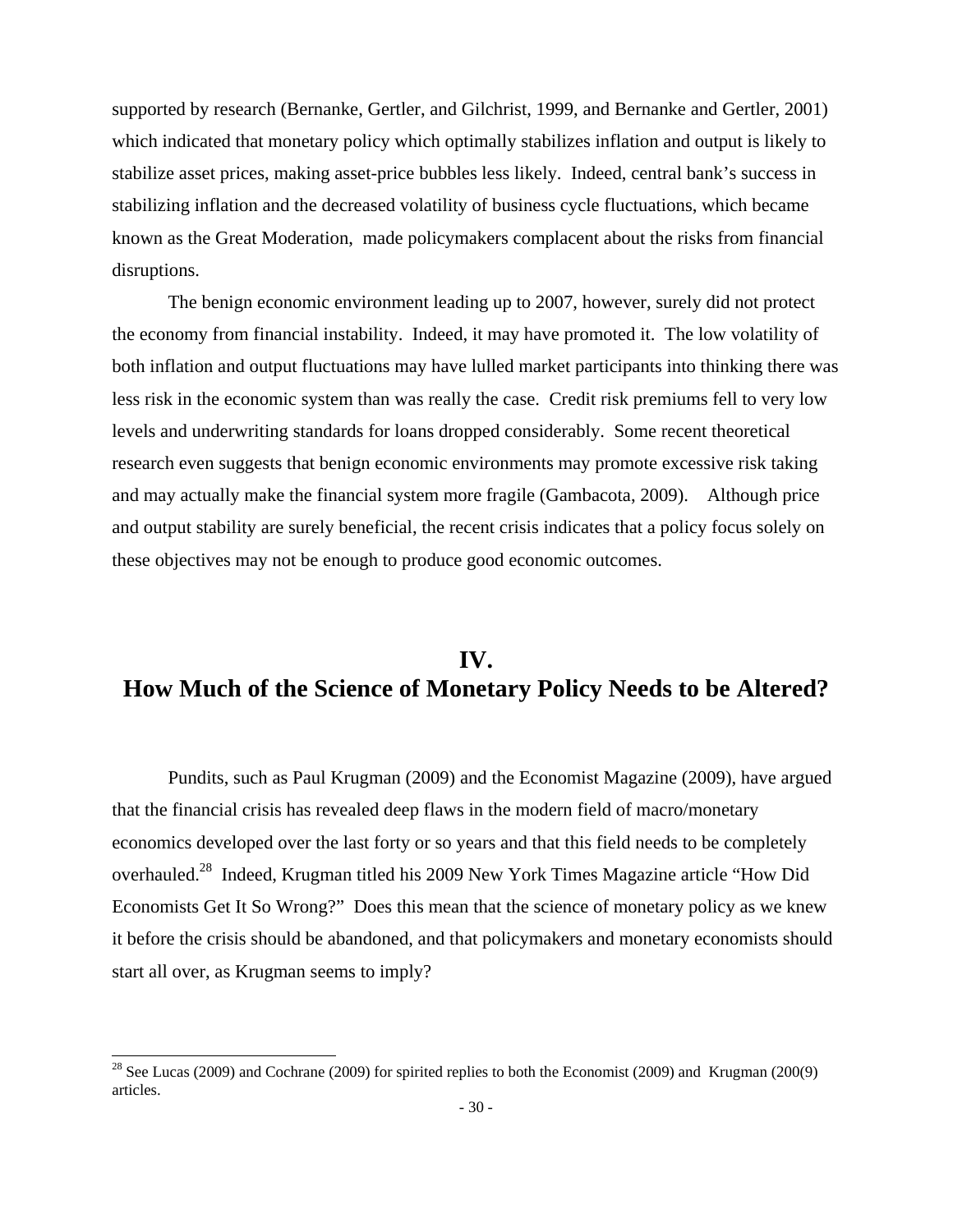To answer this question, let's examine which elements of the science of monetary policy are repudiated by the lessons from the financial crisis we discussed in the previous section. First, let's look at the basic principles of the science of monetary policy and then the theory of optimal monetary policy.

### **Basic Principles of the Science of Monetary Policy**

 The lessons from the crisis are that the financial sector can have a very large impact on economic activity and can make the economy highly nonlinear; that the zero-lower-bound problem can be very serious, which is just one of the reasons that cleaning up after financial crises can have very high costs; and that price and output stability do not ensure financial stability. One reason why I spent so much time earlier in the paper on the theory and empirical work that supports the nine principles of the science of monetary policy is that we can ask whether any of the lessons from the crisis refute the justification for those principles. When you go through the reasoning behind each of the nine principles discussed earlier, the answer is very clear cut: *None of the lessons from the financial crisis in any way undermines or invalidates the nine basic principles of the science of monetary policy developed before the crisis.*

Each of the five lessons from the crisis are completely orthogonal to the theory or empirical work that supports the eight principles of the new neoclassical synthesis. The lessons in no way weaken the case for any of these principles. The above conclusion is an extremely important one (and this is why I boldfaced and italicized it to make it stand out). It tells us that we should not throw out all that we have learned in the field of macro/monetary economics over the last forty years as some pundits seem to suggest. Rather, much of the edifice of the science of monetary policy is clearly still as valid today as it was before the crisis. As we shall see, this has important implications for how we view monetary policy strategy.

The lesson that developments in the financial sector can have a large impact on economic activity does indicate that the ninth principle about financial frictions is of course valid, but now is even more important than central bankers previously realized.

### **Theory of Optimal Monetary Policy**

 On the other hand, the lessons from the crisis do undermine two key elements of the precrisis theory of optimal monetary policy. The lesson that the macro economy is inherently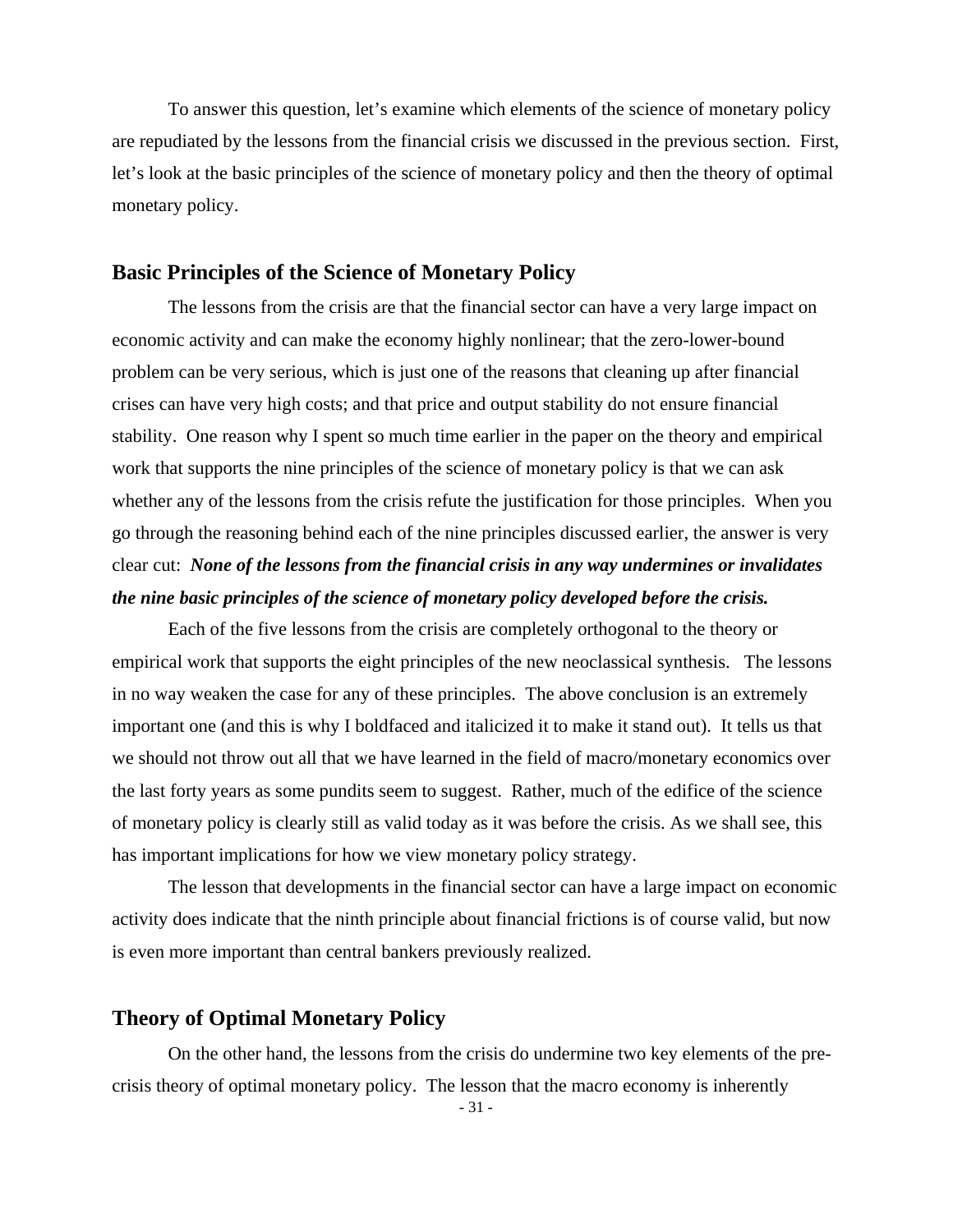nonlinear undermines the linear-quadratic framework that is a key element of the pre-crisis theory of optimal monetary policy. The lesson that the developments in the financial sector can have a major impact on economic activity undermines the representative-agent framework that is another key element of the pre-crisis theory of optimal monetary policy. Doubts about the linear-quadratic and representative-agent frameworks that have arisen because of the financial crisis also have important implications for the strategy of monetary policy.

# **V. Implications for Monetary Policy Strategy**

 Armed with an understanding of where there needs to be rethinking in the science of monetary policy, we can examine how monetary policy strategy might be modified in each of the four areas of monetary policy strategy we discussed earlier.

### **Flexible Inflation Targeting**

The monetary policy strategy that follows from the eight principles of the new neoclassical synthesis is what I have referred to, for want of a better name, as flexible inflation targeting. Since, as I have argued here, none of these principles is invalidated by the events of the recent financial crisis, this approach to monetary policy strategy is still equally valid. The arguments supporting central banks' adhering to the principles of the new neoclassical synthesis are still every bit as strong as they were before the crisis. Therefore, there is still strong analytical support for a central bank to have a strong, credible commitment to stabilize inflation in the long run by announcing an explicit, numerical inflation objective, but also to have the flexibility to pursue policies to stabilize output around its natural rate level in the short run.

Although the support for the flexible inflation targeting framework is not weakened by the lessons from the financial crisis, they do suggest, however, that the details of how flexible inflation targeting is conducted and what flexibility means need to be rethought. We first look at two possible basic modifications to the flexible inflation targeting framework, the choice of the level of the inflation target and whether some form of price level targeting would produce better economic outcomes.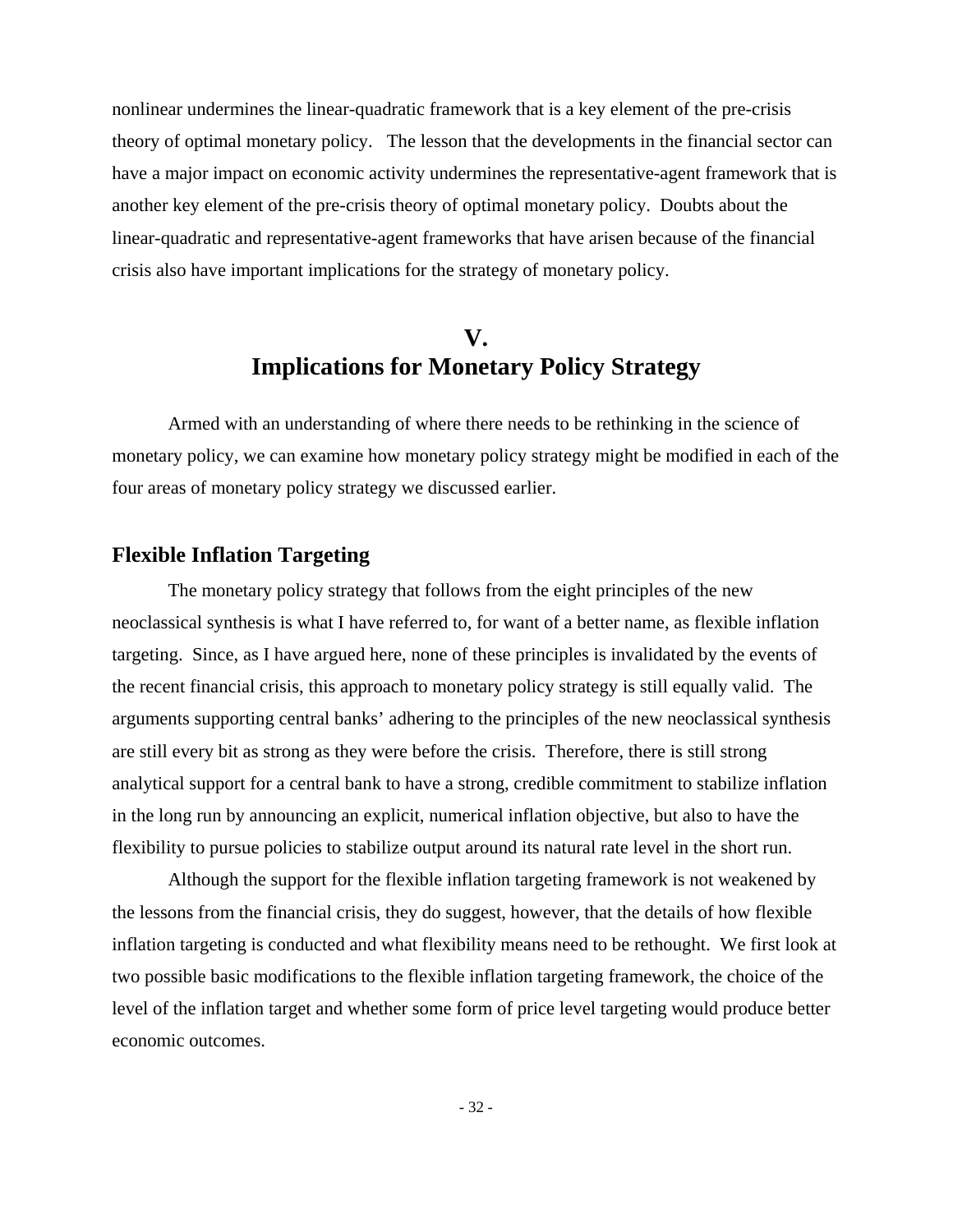*Level of the Inflation Target.* Because the financial crisis has shown that the zero-lower-bound problem can be more serious than previously thought, there is a question of whether the optimal level of the inflation rate for a central bank target would be higher than the typical value of around the 2% level. With a higher inflation target, the real interest rate can be driven down to lower levels in the face of adverse aggregate demand shocks. For example, Blanchard, Dell"Ariccia and Mauro (2010) have suggested that the inflation target might be raised from the 2% to the 4% level. With expectations of inflation anchored to this target, by lowering the nominal interest rate to zero, the real interest rate could be lowered as low as negative 4%, rather than negative 2% with the 2% inflation target. Conventional monetary policy, which involves manipulating the nominal policy rate, would then be able to ease monetary policy by more than it otherwise could with the lower inflation target. Another way of stating this is to say that the zero lower bound on the policy rate would be less binding with a higher inflation target.

 This argument suggests that inflation targets less than 2% might be undesirable. Some FOMC participants have expressed their desired level of the long-run inflation rate to be below 2% in the FOMC projections that come out four times a year, and the lessons of the financial crisis provide support for the higher 2% long-run inflation goal of many of the other FOMC participants.

But does this argument support raising the inflation target to 4%, as Blanchard, Dell"Ariccia and Mauro (2010) seem to suggest? The logic behind the view that a higher inflation target makes the zero lower bound on the policy rate less binding is of course correct. But we not only have to look at the benefits of a higher inflation target but also the costs. If it were no more difficult to stabilize the inflation rate at a 4% level than at a 2% level, then I think the case for raising the inflation target to 4% would be much stronger. However, the history of the inflation process suggests that this is not the case. Inflation rates which accord with the Greenspan definition of price stability that it "is the state in which expected changes in the price level do not effectively alter business or household decisions,"29 seem to be below the 3% level. Once inflation starts to rise above this level, the public is likely to believe that price stability is

 $29$  Greenspan apparently first expressed this definition in the July 1996 FOMC meeting (page 51 of the transcript which can be found at http://www.federalreserve.gov/monetarypolicy/files/FOMC19960703meeting.pdf). This definition was later made public in numerous speeches.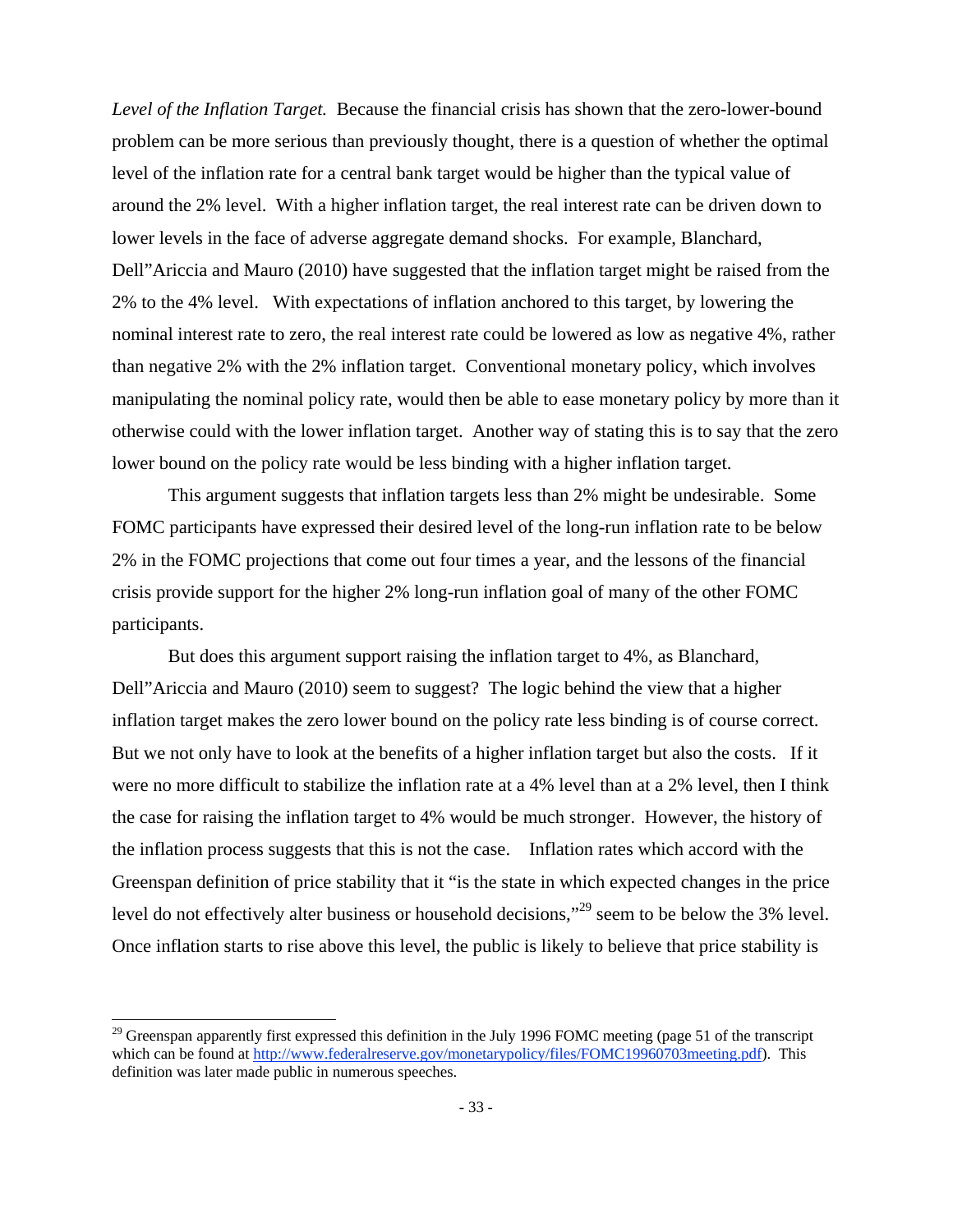no longer a credible goal of the central bank and then the question arises, "if a 4% level of inflation is OK, then why not 6%, or 8% and so on."

We have seen that when inflation rises above the 3% level, it tends to keep on rising. This was the experience in the United States in the 1960s that eventually led to the Great Inflation period from the 1970s to the early 1980s. As was discussed earlier, economists such as Paul Samuelson and Robert Solow argued that policymakers should be willing to tolerate higher inflation rates in the 4 to 5% range. When these levels of inflation were reached, inflation rates continued to rise beyond that level, producing the Great Inflation period in the 1970s and early 1980s. Getting inflation back down again during the Volcker era was very costly. No central banker wants to go through that cycle again.

A second consideration is that the benefits of a higher inflation target only accrue when the zero lower bound becomes a binding constraint. Although this has surely been a major problem in this recent episode, it must be remembered that episodes like this have not come very often. Indeed, we have not experienced a negative shock to the economy of this magnitude for over seventy years. If shocks of this magnitude are rare, then the benefits to a higher inflation target will not be very large because the benefits will only be available infrequently. On the other hand, the costs of higher inflation in terms from the distortions it produces in the economy are ongoing. Thus although they may not be that large in any given year, these costs add up and in present value terms far outweigh the intermittent benefits obtained from having the zero lower bound not be binding in periods like the current one.

*Price Level Targeting.* Although for countries the commitment to a strong nominal anchor for countries which have an independent monetary policy has taken the form of a target for inflation, an alternative is to target a price level path instead. Theoretical research starting in the late 1990s (e.g., Svensson, 1999, Woodford, 2002, Ditmar, Gavin and Prescott, 1999, 2000, and Vestin, 2000, 2006) demonstrated that a price-level target produces less output variance than an inflation target. Indeed, as expressed by Woodford (2003), a price level target makes policy history dependent and this produces improved economic outcomes. The reasoning is straightforward. A negative demand shock that results in a lower price level will require monetary policy to try to raise the price level back to its target path and this will mean that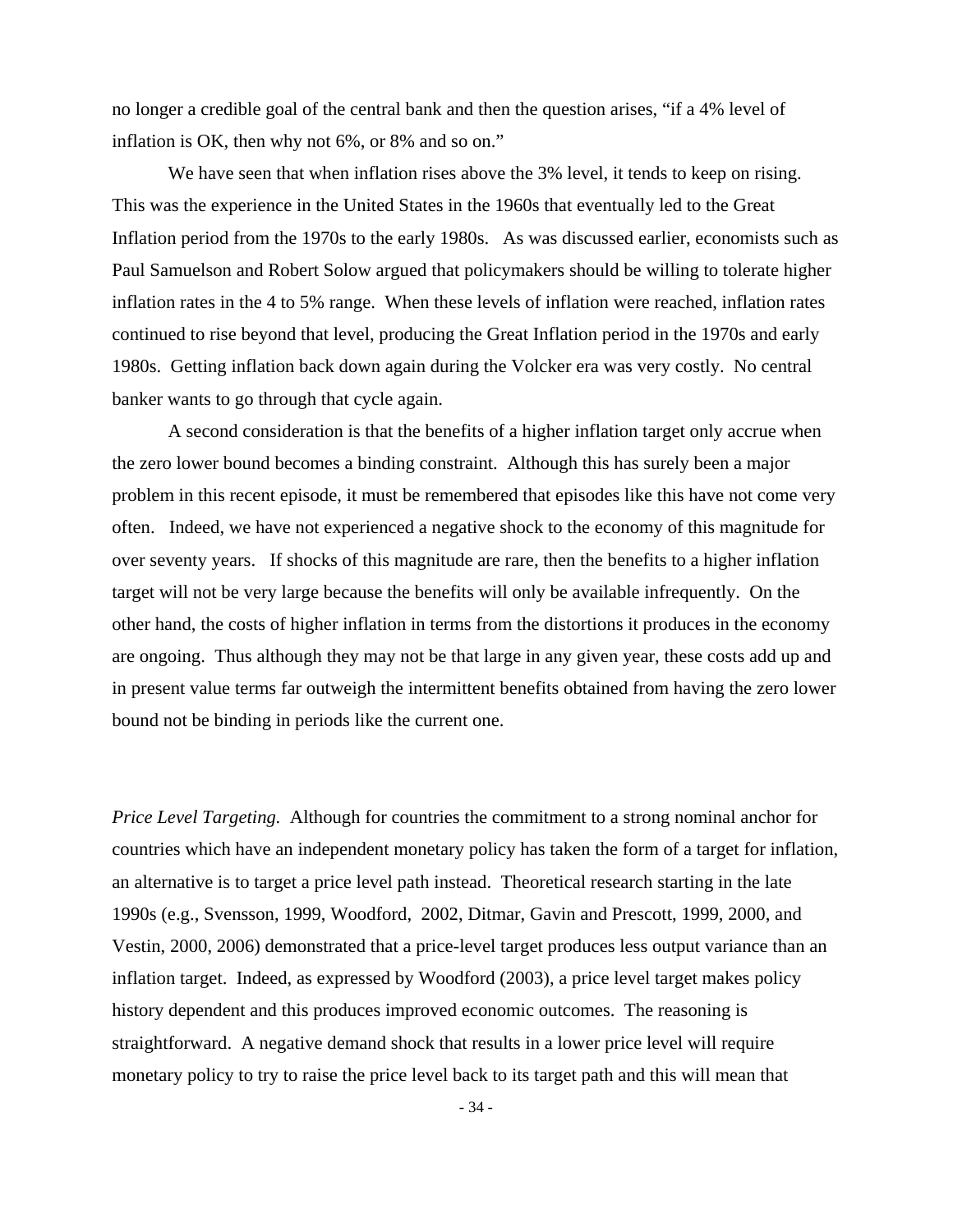inflation will be expected to rise in the short run above the long-run inflation target embedded in the price-level target path. The rise in expected inflation will then lower the real interest rate, thereby stimulating aggregate demand and economic activity. Hence, a price-level target is an automatic stabilizer: a negative demand shock leads to stabilizing expectations that stabilize the economy. This mechanism is even more effective when the negative demand shock is so large that the zero lower bound on nominal interest rates becomes binding, as Eggertsson and Woodford (2003) point out.

 There are, however, some potential costs to price-level targets. A traditional objection, forcefully articulated by Fischer (1994), is that a price-level target can produce more output variability than an inflation target because unanticipated shocks to the price level are not treated as bygones and must be offset.<sup>30</sup> A price-level target requires that overshoots or undershoots of the target must be reversed and this could impart significantly more volatility to monetary policy and, with sticky prices, to the real economy in the short run. An additional problem with a pricelevel target is that it would be harder to communicate, particularly if it has an upward trend, which would be required if the optimal long-run inflation rate is positive in order to make deflations a less frequent occurrence and also the zero-lower-bound-constraint be less likely to bind. In this case, a price-level target would be a moving target and so harder to explain than an inflation target, which is always kept at a constant level.

 The lesson from the financial crisis that the zero-lower-bound problem is more serious than was previously contemplated argues for larger benefits of a price-level target that may outweigh the costs. Although the communication challenges are serious, <sup>31</sup> the potential benfits of price-level targeting suggest that central banks might look into how to effectively communicate a price-level target to the public. For example, the central bank could indicate that when it undershoots its inflation target for a period of time, as is occurring currently in many countries, it would be willing to tolerate a higher inflation rate in the short-run so that the average inflation rate over a longer horizon would meet the target objective. For this strategy to work, however, it would be crucial for the central bank to make clear and convince the public

 $30$ This view is supported by simulations of econometric macro models with backward-looking expectations which typically find that a price-level target leads to greater variability of output and inflation than an inflation target. E.g., see Haldane and Salmon (1995).

 $31$  This is why I argued in favor of inflation targeting over price level targeting in the past, Mishkin (2001b).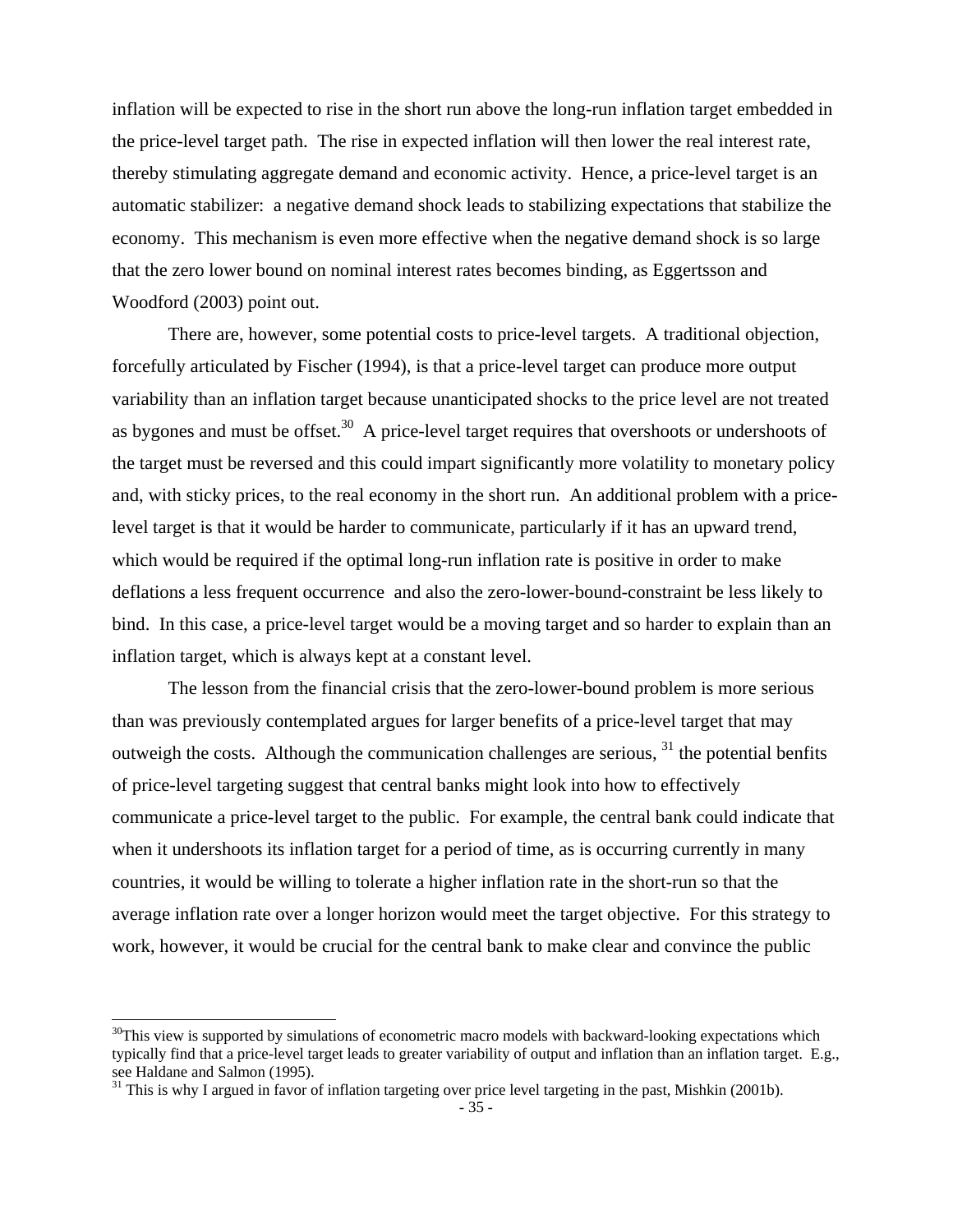that by so doing, it would not be raising its long-run inflation objective, and so its commitment to stabilizing inflation would remain as strong as ever.

## **Risk Management and Gradualism**

 As discussed earlier, a key element of the analysis of optimal monetary policy is the linear-quadratic framework in which financial frictions do not play a prominent role. Although the linear-quadratic framework might be reasonable during normal times, we have learned that financial disruptions can produce large deviations from these assumptions, indicating that the linear-quadratic framework may provide misleading answers for monetary policy strategy when financial crises occur.

The important role of nonlinearities in the economy arising from financial disruption suggests that policymakers will not only focus on the modal outcomes, as they would in a certainty equivalent world which is a feature of the linear-quadratic framework, but will also tailor their policies to cope with uncertainty and the possible existence of tail risks in which there is a low probability of extremely adverse outcomes. I have argued elsewhere (Mishkin, 2010b) that the importance of financial frictions and nonlinearities in the economy provides a rationale for a particular form of a risk management approach to monetary policy.

What would this risk management approach look like? The first element of this approach is that monetary policy would act preemptively when financial disruptions occur. Specifically, monetary policy would focus on what I have referred to as *macroeconomic risk* (Mishkin, 2010b)*-*-that is, an increase in the probability that a financial disruption will cause significant deterioration in the real economy through the adverse feedback loop described earlier in which the financial disruption causes a worsening of conditions in the credit markets, which causes the economy to deteriorate further, causing a further worsening of conditions in the credit markets, and so on. Monetary policy would aim at reducing macroeconomic risk by cutting interest rates to offset the negative effects of financial turmoil on aggregate economic activity. By so doing, monetary policy can reduce the likelihood that a financial disruption might set off an adverse feedback loop. The resulting reduction in uncertainty can then make it easier for the markets to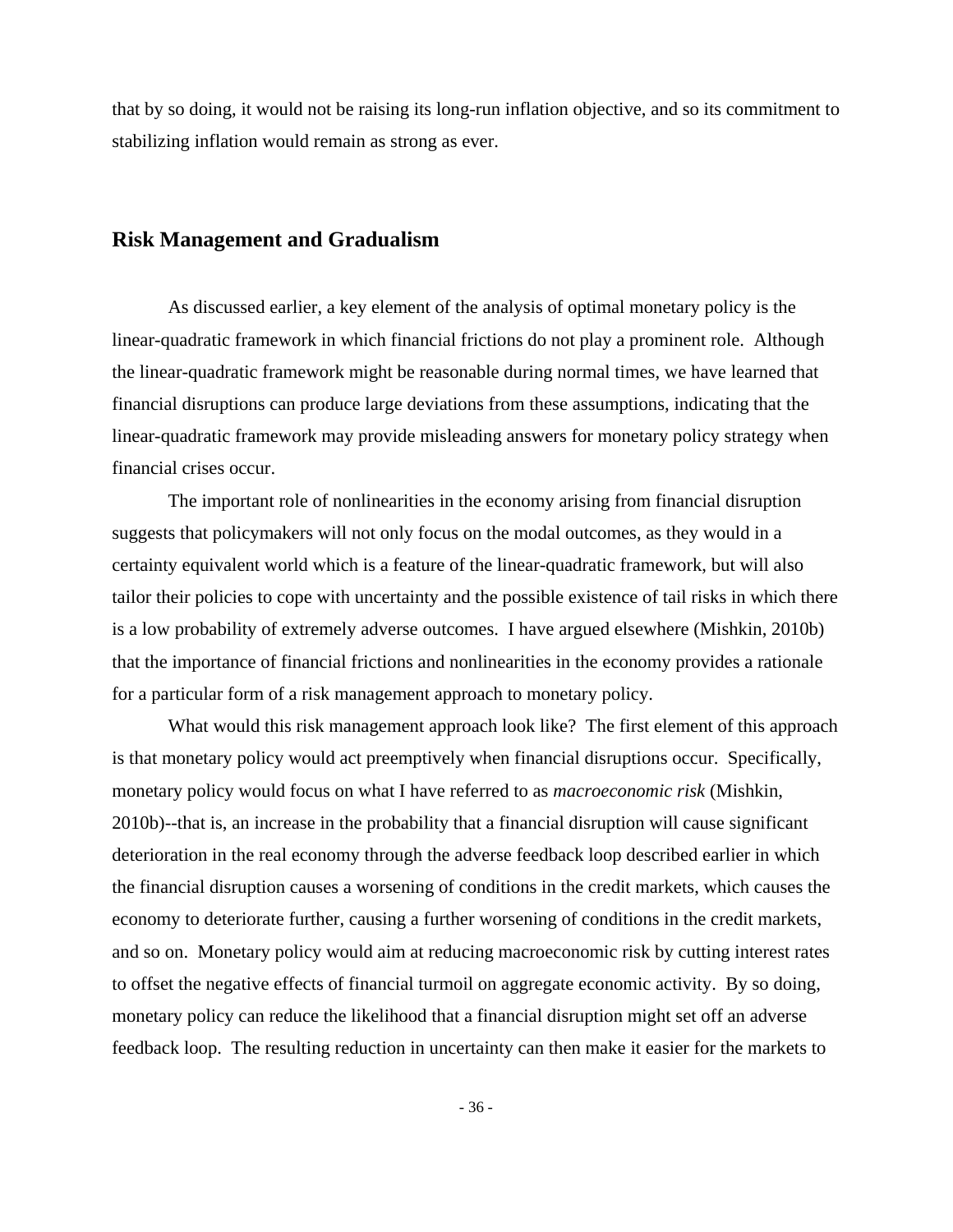collect the information that facilitates price discovery, thus hastening the return of normal market functioning.

 To achieve normal market functioning most effectively, monetary policy would have the characteristics of being timely, decisive, and flexible. First, *timely action*, which is preemptive, is particularly valuable when an episode of financial instability becomes sufficiently severe to threaten the core macroeconomic objectives of the central bank. In such circumstances, waiting too long to ease policy could result in further deterioration of the macroeconomy and might well increase the overall amount of easing that would eventually be required to restore the economy to health. When financial markets are working well, monetary policy can respond primarily to the incoming flow of economic data about production, employment, and inflation. When a financial disruption occurs, however, preemptive policy will focus on indicators of market liquidity, credit spreads, and other financial market measures that can provide information about sharp changes in the magnitude of tail risk to the macroeconomy. Indeed, even if economic indicators are currently strong, monetary policy would act to offset the negative impact of the financial disruption.

 Second, policymakers would be prepared for *decisive action* in response to financial disruptions. In such circumstances, the most likely outcome (the modal forecast) for the economy may be fairly benign, but there may be a significant risk of more severe adverse outcomes. In such circumstances, the central bank can take out insurance by easing the stance of policy further than if the distribution of probable outcomes were perceived as fairly symmetric around the modal forecast. Moreover, in such circumstances, the monetary policy authorities can argue that these policy actions do not imply a deterioration in the central bank's assessment of the most likely outcome for the economy, but rather as an appropriate form of risk management that reduces the risk of particularly adverse outcomes.

 Third, *policy flexibility* is especially valuable throughout the evolution of a financial market disruption. During the onset of the episode, this flexibility may be evident from the decisive easing of policy that is intended to forestall the contractionary effects of the disruption and provide insurance against the downside risks to the macroeconomy. However, it is important to recognize that in some instances financial markets can also turn around quickly, thereby reducing the drag on the economy as well as the degree of tail risk. Therefore, the central bank would monitor credit spreads and other incoming data for signs of financial market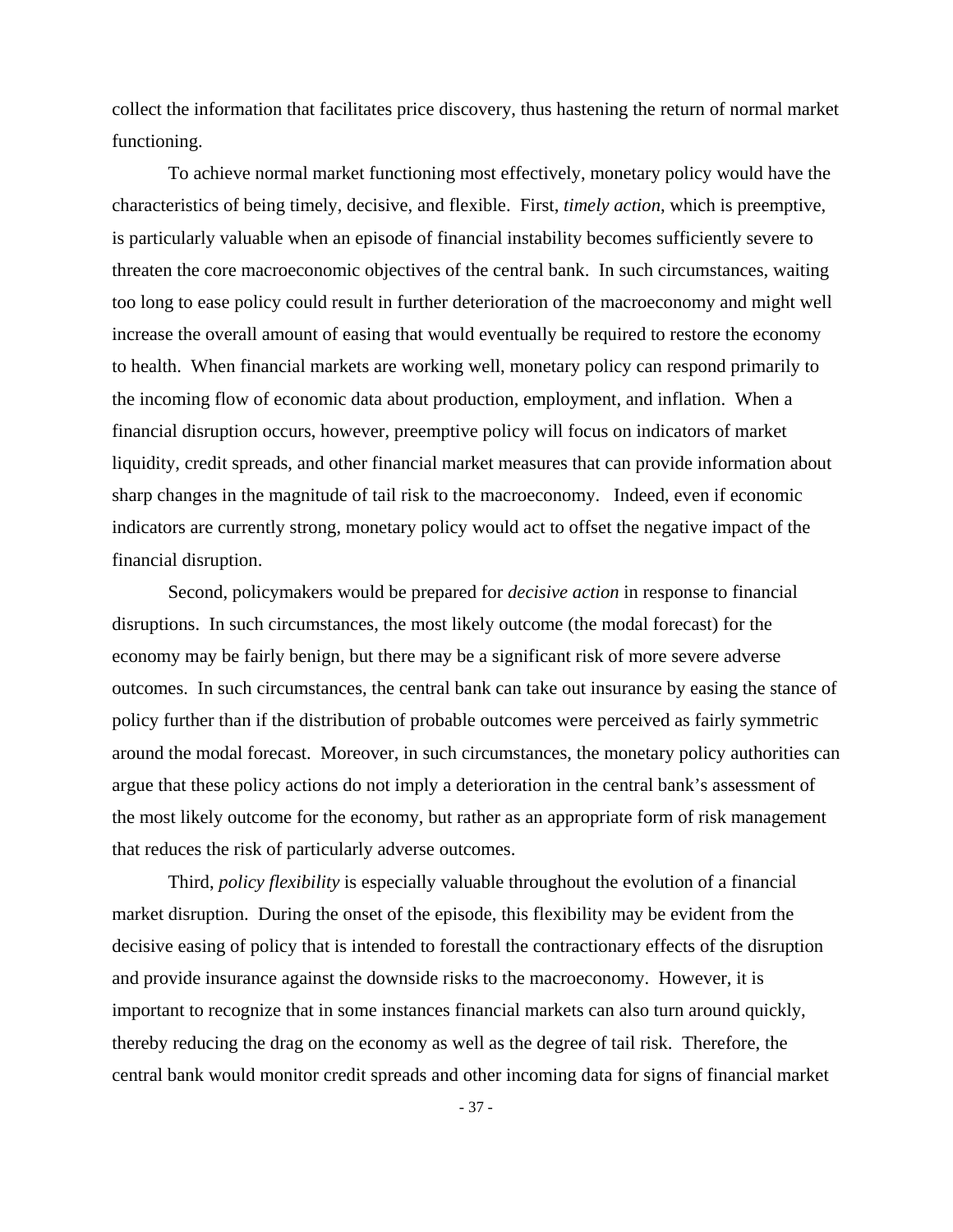recovery and, if necessary, take back some of the insurance; thus, at each stage of the episode, the appropriate monetary policy may exhibit much less smoothing than would be typical in other circumstances.

 The risk management approach outlined here is one that abandons the prescription of the linear-quadratic framework that optimal monetary policy would involve gradual changes in monetary policy. Instead aggressive actions by central banks to minimize macroeconomic risk would result in preemptive, large changes in monetary policy. This was an important feature of the conduct of conventional monetary policy by the Federal Reserve during the crisis. In September 2007, just after the initial disruption to financial markets in August, the Federal Reserve lowered the federal funds rate target by 50 basis points (0.5 perecentage points) even though the economy was displaying substantial positive momentum with real GDP growth quite strong in the third quarter. The Fed was clearly not reacting to current economic conditions, but rather to the downside risks to the economy from the financial disruption. Subsequently, the Fed very rapidly brought the federal funds rate target from its level of 5 ¼% before the crisis to 2% from September 2007 to April 2008. Then after the Lehman Brothers collapse in September 2008, the Fed began another round of rapid interest rate cuts, with the federal funds rate target lowered by 75 basis points in December 2008, bring it down to the zero lower bound. Clearly, the Fed had abandoned gradualism.<sup>32</sup>

 One danger from aggressive, preemptive actions that are taken as part of the risk management approach is that they might create the perception that the monetary policy authorities are too focused on stabilizing economic activity and not enough on price stability. If this perception occurs, the preemptive actions might lead to an increase in inflation expectations. The flexibility to act preemptively against a financial disruption presumes that inflation expectations are well anchored and unlikely to rise during a period of temporary monetary easing. To work effectively, the risk management approach outlined here thus would have a

 $32$  One period before the crisis when the Fed abandoned gradualism was during the LTCM episode when the Fed lowered the federal funds rate target by 75 basis points in a month and a half period in the fall of 1998. This action fit into the risk management approach described here. However, once the shock dissipated, the Fed did not take away the insurance provided by the funds rate cuts, as the risk management approach outlined here suggests would have been appropriate. I consider this to be one of the serious monetary policy mistakes made by the Greenspan Fed. Not only did inflation subsequently rise above the desired level, but it also indicated that the Fed would react asymmetrically to shocks, lowering interest rates when a financial disruption occurs, but not raising them when the adverse shock reversed itself. This helped contribute to the belief in the "Greenspan put" that will be discussed below.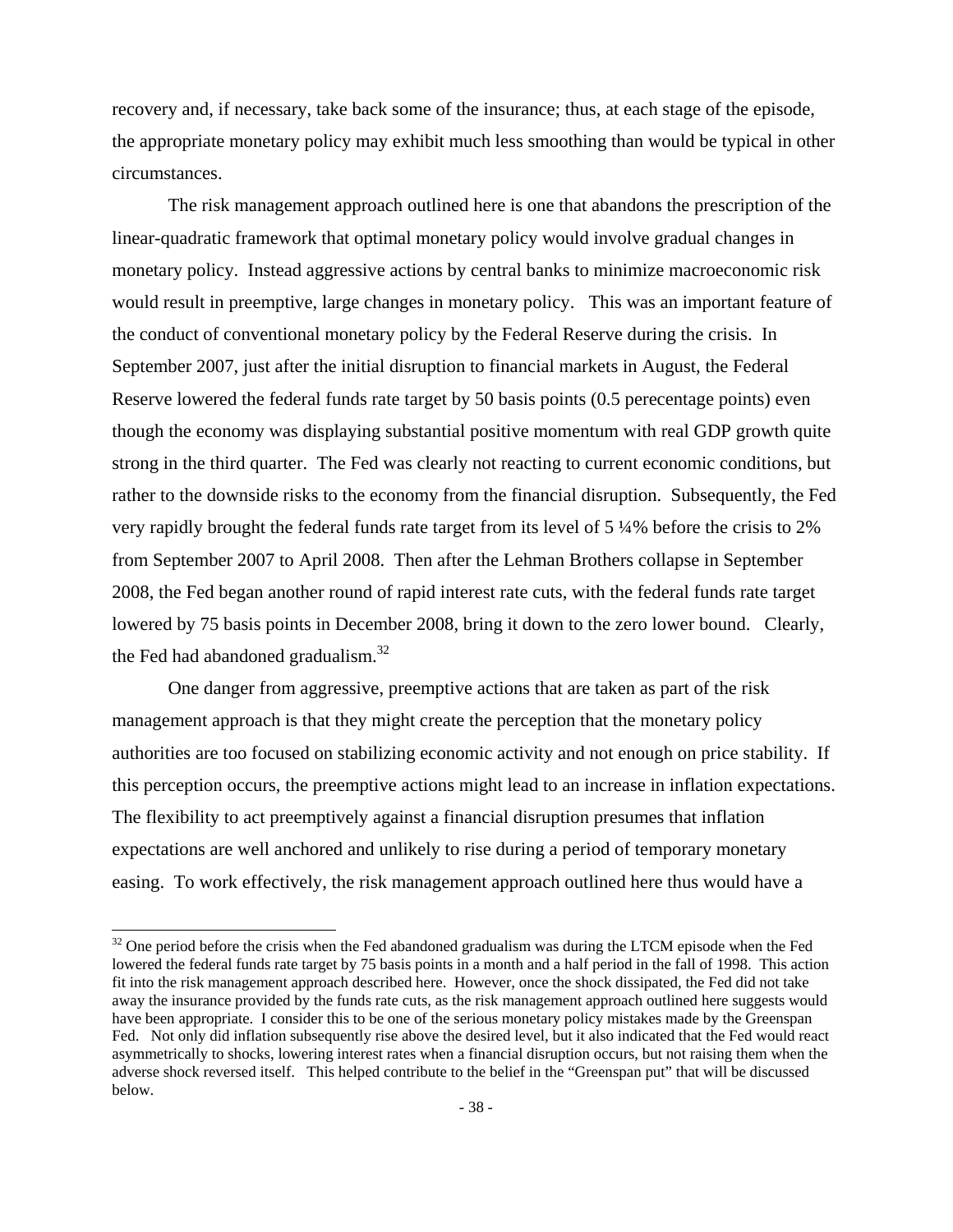commitment to a strong nominal anchor. A risk management approach therefore provides an additional rationale for flexible inflation targeting framework and as I have argued elsewhere (Mishkin, 2008) a strong nominal anchor can be especially valuable in periods of financial market stress when prompt and decisive policy action may be required as part of a risk management approach to forestall an adverse feedback loop.

### **The Lean Versus Clean Debate**

 The lean versus clean debate initially focused on whether monetary policy should react to potential asset-price bubbles. In thinking about this debate, it is worth distinguishing between two different types of asset-price bubbles. We then see how this bears on the lean versus clean debate and then examine the case for different policies to respond to potential bubbles.

*Two Types of Asset-Price Bubbles.* As pointed out in Mishkin (2010b), not all asset price bubbles are alike. Financial history and the financial crisis of 2007-2009 indicates that one type of bubble, which is best referred to as a *credit-driven bubble*, can be highly dangerous. With this type of bubble, there is the following typical chain of events: Because of either exuberant expectations about economic prospects or structural changes in financial markets, a credit boom begins, increasing the demand for some assets and thereby raising their prices. The rise in asset values, in turn, encourages further lending against these assets, increasing demand, and hence their prices, even more. This feedback loop can generate a bubble, and the bubble can cause credit standards to ease as lenders become less concerned about the ability of the borrowers to repay loans and instead rely on further appreciation of the asset to shield themselves from losses.

 At some point, however, the bubble bursts. The collapse in asset prices then leads to a reversal of the feedback loop in which loans go sour, lenders cut back on credit supply, the demand for the assets declines further, and prices drop even more. The resulting loan losses and declines in asset prices erode the balance sheets at financial institutions, further diminishing credit and investment across a broad range of assets. The decline in lending depresses business and household spending, which weakens economic activity and increases macroeconomic risk in credit markets. In the extreme, the interaction between asset prices and the health of financial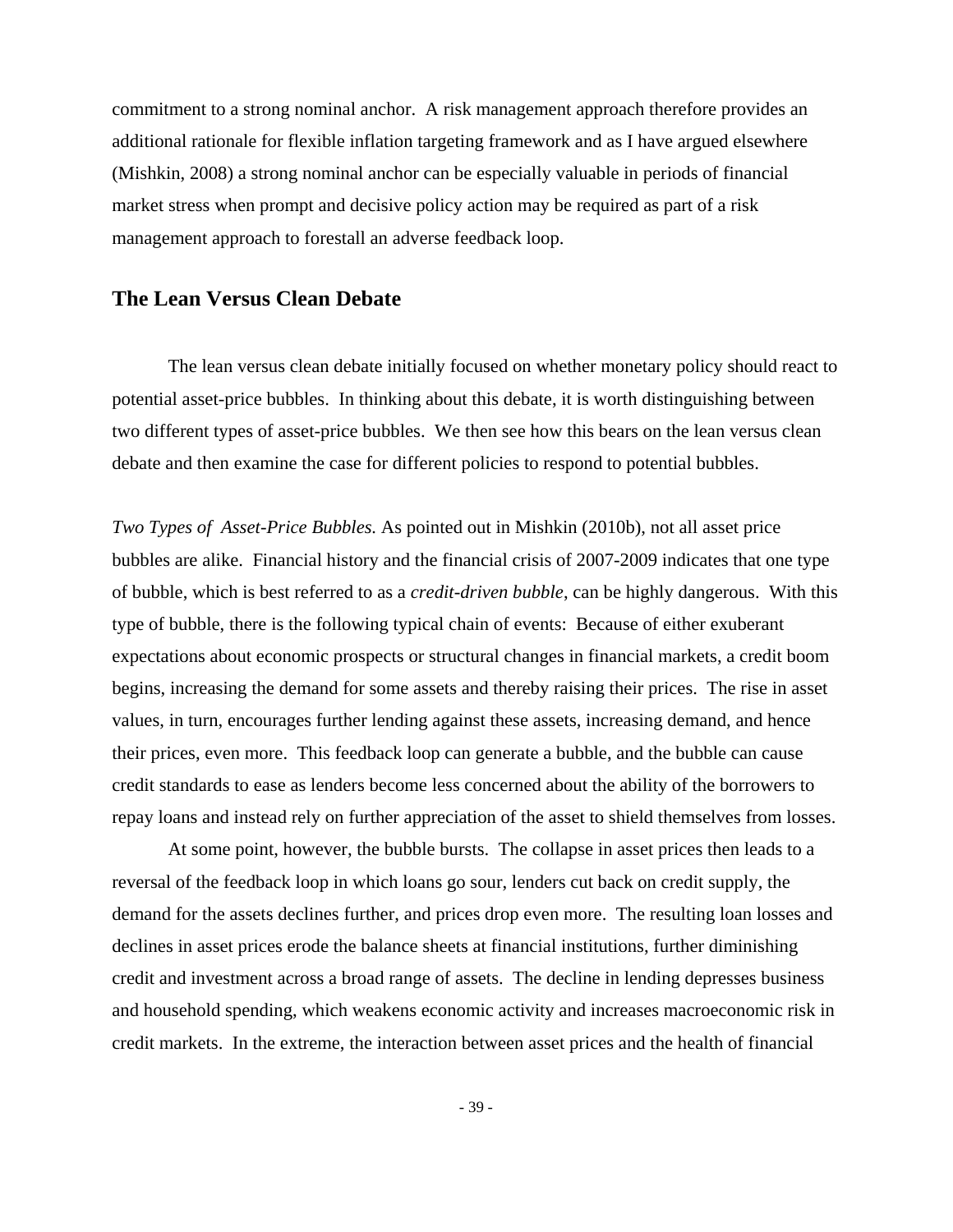institutions following the collapse of an asset price bubble can endanger the operation of the financial system as a whole.

 However, there is a second type of bubble that is far less dangerous, which can be referred to as an *irrational exuberance bubble*. This type of bubble is driven solely by overly optimistic expectations and poses much less risk to the financial system than credit-driven bubbles. For example, the bubble in technology stocks in the late 1990s was not fueled by a feedback loop between bank lending and rising equity values and so the bursting of the techstock bubble was not accompanied by a marked deterioration in bank balance sheets. The bursting of the tech-stock bubble thus did not have a very severe impact on the economy and the recession that followed was quite mild.

*The Case for Leaning Versus Cleaning.* We have learned from the recent crisis that the bursting of credit-driven bubbles not only can be extremely costly, but are very hard to clean up after. Furthermore bubbles of this type can occur even if there is price and output stability in the period leading up to them. Indeed, price and output stability might actually encourage credit-driven bubbles because it leads market participants to underestimate the amount of risk in the economy. The case for leaning against potential bubbles rather than cleaning up afterwards has therefore become much stronger.

However, the distinction between the two types of bubbles, one which (credit-driven) is much more costly than the other, suggests that the lean versus clean debate may have been miscast, as White (2009) indicates. Rather than leaning against potential *asset-price* bubbles, which would include both credit-driven and irrational exuberance type bubbles, there is a much stronger case for leaning against *credit* bubbles which would involve leaning against creditdriven bubbles, but not irrational exuberance bubbles. As White (2009) and Mishkin (2010b) have pointed out, it is much easier to identify credit bubble than it is to identify asset-price bubbles. Financial regulators and central banks often have information that lenders have weakened their underwriting standards, that risk premiums appear to be inordinately low or that credit extension is rising at abnormally high rates. The argument that it is hard to identify assetprice bubbles is therefore not a valid argument against leaning against credit bubbles.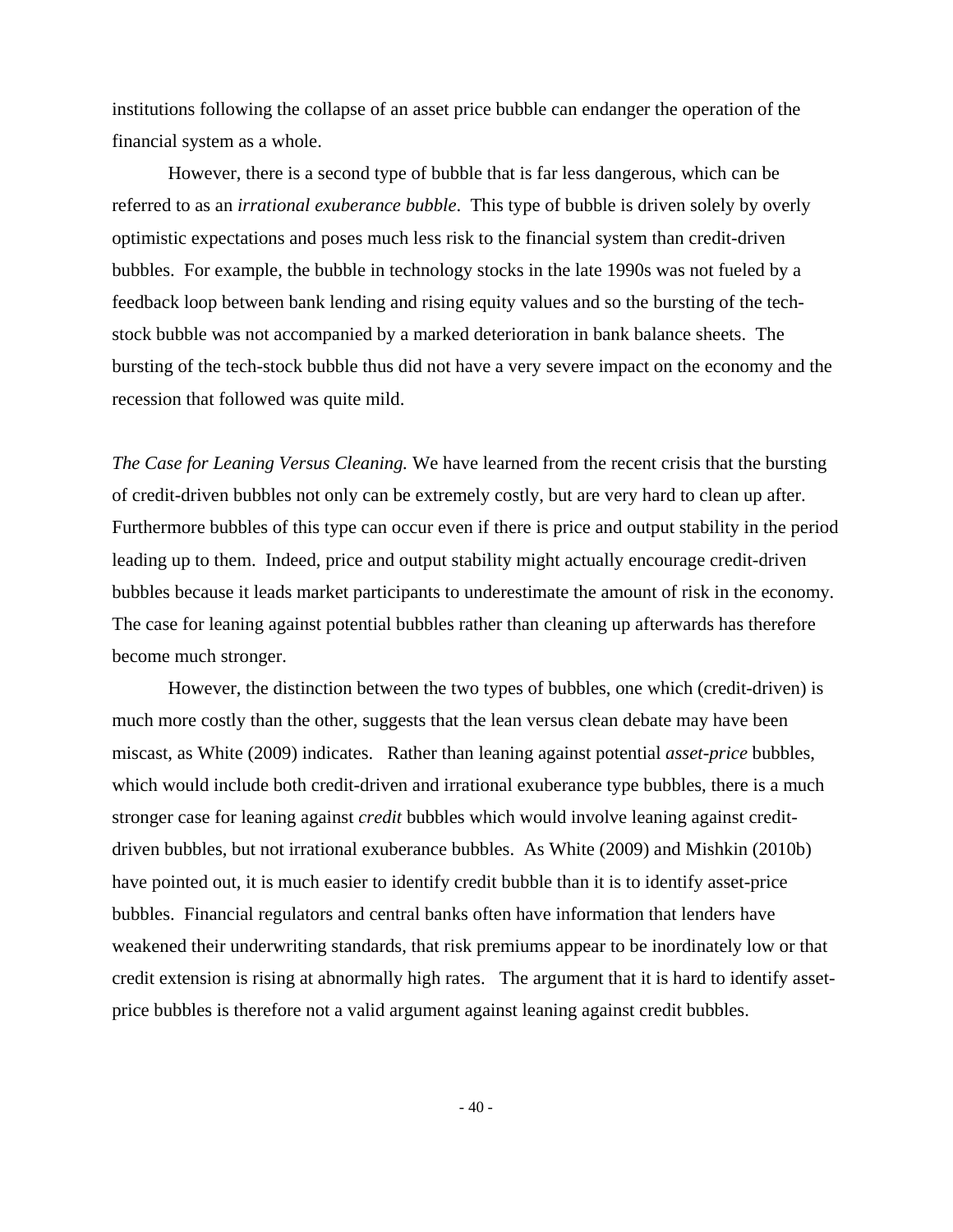*Macroprudential Policies.* Although there is a strong case to lean against credit bubbles, what policies will be most effective? First it is important to recognize that the key principle for designing effective policies to lean against credit bubbles is whether they fix market failures. Credit extension necessarily involves risk taking. It is only when this risk taking is excessive because of market failures that credit bubbles are likely to develop. Recognizing that market failures are the problem, it is natural to look to prudential regulatory measures to constrain credit bubbles.

 Some of these regulatory measures are simply the usual elements of a well-functioning prudential regulatory and supervisory system. These elements include adequate disclosure and capital requirements, liquidity requirements, prompt corrective action, careful monitoring of an institution's risk-management procedures, close supervision of financial institutions to enforce compliance with regulations, and sufficient resources and accountability for supervisors.

 The standard measures mentioned above focus on promoting the safety and soundness of *individual* firms and fall into the category of what is referred to as microprudential supervision. However, even if individual firms are operating prudently, there still is a danger of excessive risk-taking because of the interactions between financial firms that promote externalities. An alternative regulatory approach, which deals with these interactions, focuses on what is happening in credit markets in the aggregate, referred to as *macroprudential regulation and supervision.*

Macroprudential regulations can be used to dampen the interaction between asset price bubbles and credit provision. For example, research has shown that the rise in asset values that accompanies a boom results in higher capital buffers at financial institutions, supporting further lending in the context of an unchanging benchmark for capital adequacy; in the bust, the value of this capital can drop precipitously, possibly even necessitating a cut in lending.<sup>33</sup> It is important for research to continue to analyze the role of bank capital requirements in promoting financial stability, including whether capital requirements should be adjusted over the business cycle. Other macroprudential policies to constrain credit bubbles include dynamic provisioning by banks, lower ceilings on loan-to-value ratios or higher haircut requirements for repo lending during credit expansions, and Pigouvian-type taxes on certain liabilities of financial instititons.<sup>34</sup>

<sup>&</sup>lt;sup>33</sup> For example, see Kashyap and Stein (2004) and Adrian and Shin (2009).

 $34$  For example, see Bank of England (2009), French et al. (2010).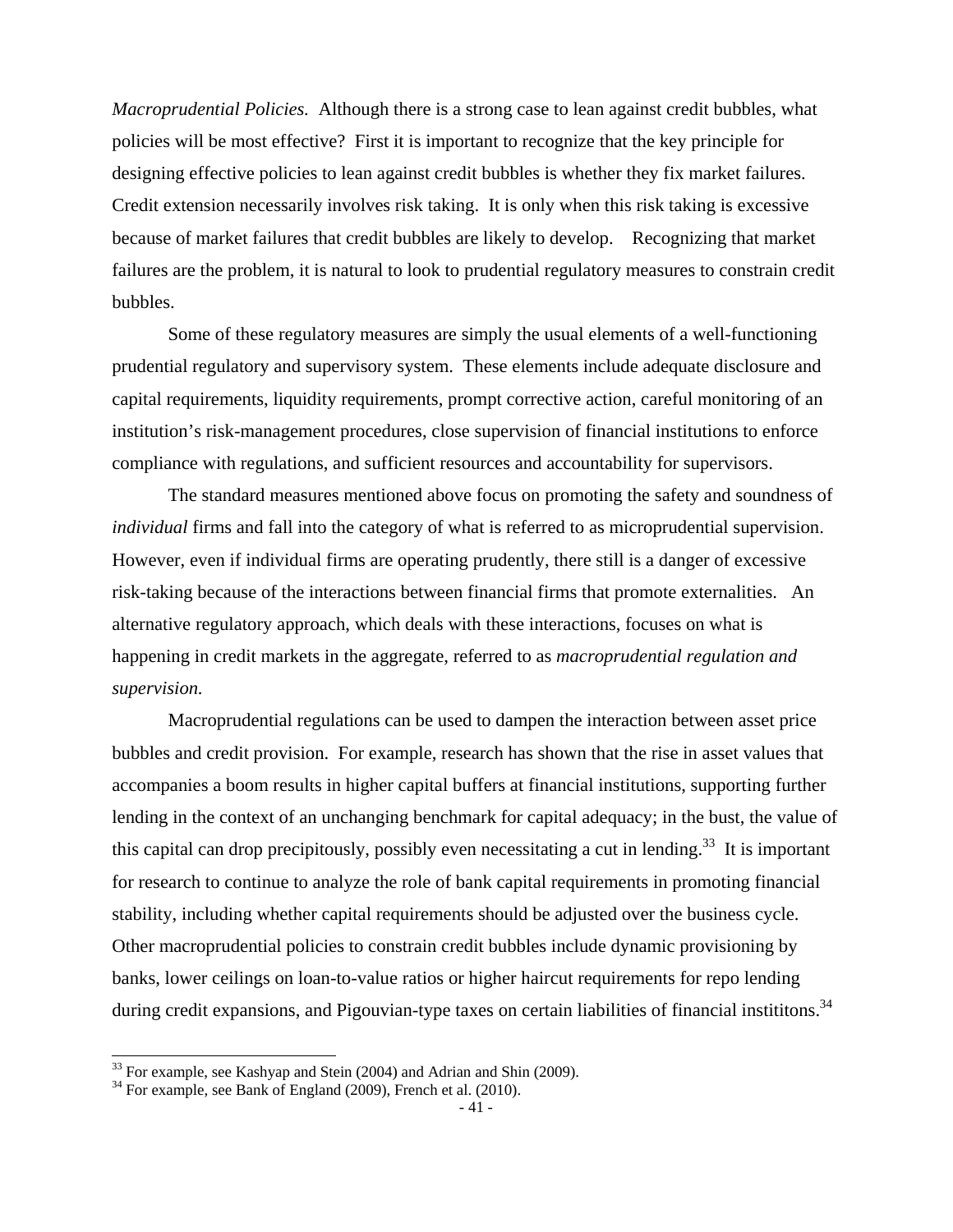Some policies to address the risks to financial stability from asset price bubbles could be made a standard part of the regulatory system and would be operational at all times--whether a bubble was in progress or not. However, because specific or new types of market failures might be driving a particular credit bubble, there is a case for discretionary prudential policies to limit the market failures in such a case. For example, during certain periods risks across institutions might become highly correlated, and discretionary policy to respond to these higher-stress environments could help reduce systemic risk..

*Monetary Policy.* The fact that the low interest rate policies of the Federal Reserve from 2002 to 2005 was followed by excessive risk taking suggests to many that overly easy monetary policy might promote financial instability Using aggregate data, Taylor (2007) has argued that excessively low policy rates led to the housing bubble, while Bernanke (2010), Bean, Paustian, Penalver and Taylor (2010), Turner (2010) and Posen (2009) have argued otherwise. Although it is far from clear that the Federal Reserve is to blame for the housing bubble, the explosion of microeconomic research, both theoretical and empirical, suggests that there is a case for monetary policy to play a role in creating credit bubbles. Borio and Zhu (2008) have called this mechanism the "risk taking channel of monetary policy".

The literature provides two basic reasons why low interest rates might promote excessive risk taking. First, as Rajan (2005, 2006) points out, low interest rates can increase the incentives for asset managers in financial institutions to search for yield and hence increase risk taking. This incentives could come from contractual arrangements which compensate asset managers for returns above a minimum level, often zero, and with low nominal interest rates only high risk investments will lead to high compensation. They also could come from fixed rate commitments, such as those provided by insurance companies, forcing the firm to seek out higher yielding, riskier investments. Or they could arise from behavioral considerations such as money illusion in which they believe that low nominal rates indicate that real returns are low, encouraging them to purchase riskier assets to obtain a higher target return.

A second mechanism for how low interest rates could promote risk taking operates through income and valuation effects. Low interest rate increase net interest margins and increase the value of financial firm, increasing their capacity to increase their leverage and take on risk (Adrian and Shin, 2009, 2010, and Adrian, Moench and Shin, 2010). In addition, low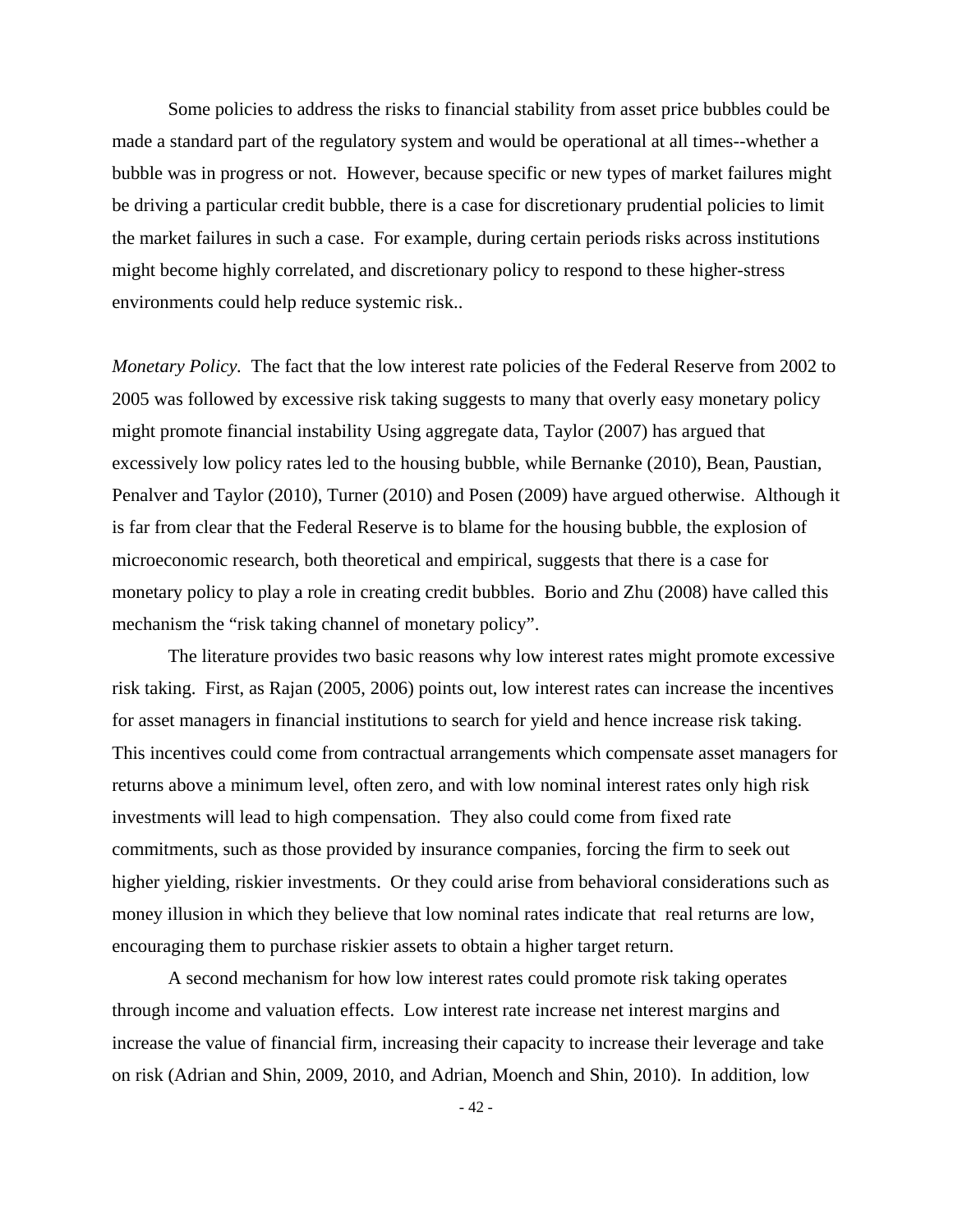interest rates can boost collateral values, again enabling increased lending. This mechanism is closely related to the financial accelerator of Bernanke and Gertler (1999) and Bernanke, Gertler and Gilchrist (1999), except that it derives from financial frictions for lenders rather than borrowers.

Monetary policy can also encourage risk taking in two other ways. Although desirable from a viewpoint of establishing credibility and a strong nominal anchor, more predictable monetary policy can reduce uncertainty and encourage asset managers to underestimate risk (Gambacota, 2009). Monetary policy which cleans up after financial disruptions by lowering interest rates, which has been named the "Greenspan put" because this was the actual and stated policy of the Federal Reserve when Alan Greenspan headed the Fed, can lead to a form of moral hazard in which financial institutions expect monetary policy to help them recover from bad investments (e.g., see Tirole and Farhi, 2009, Keister, 2010, and Wilson and Wu, 2010). The Greenspan put can also increase systemic risk because it is only exercised when many financial firms are in trouble simultaneously and so they may be encouraged to pursue similar investment strategies, thereby increasing the correlation of returns.

Micro empirical analysis provides a fair amount of support for the risk-taking channel of monetary policy. Jimenez, Ongena, Peydro and Saurina (2009), using Spanish credit registry data, finds that low nominal interest rates, although they decrease the probability of defaults in the short term, lead to riskier lending and more defaults in the medium term. Ioannidou, Ongena and Peydro (2009) examine a quasi-controlled experiment in Bolivia and find that lower U.S. federal funds rates increases lending to low quality borrowers that ends up with higher rate of defaults and yet at lower interest rate spreads. Delis and Kouretas (2010), using data from euro area banks, finds a negative relationship between the level of interest rates and the riskiness of bank lending.

Adrian and Shin (2010) discuss and provide evidence for the risk taking channel of monetary policy using more aggregate data. They find that reductions in the federal funds rate, increase term spreads and hence the net interest margin for financial intermediaries. The higher net interest margin, which makes financial intermediaries more profitable, is then associated with higher asset growth, and higher asset growth, which they interpret as a shift in credit supply, predicts higher real GDP growth.

- 43 -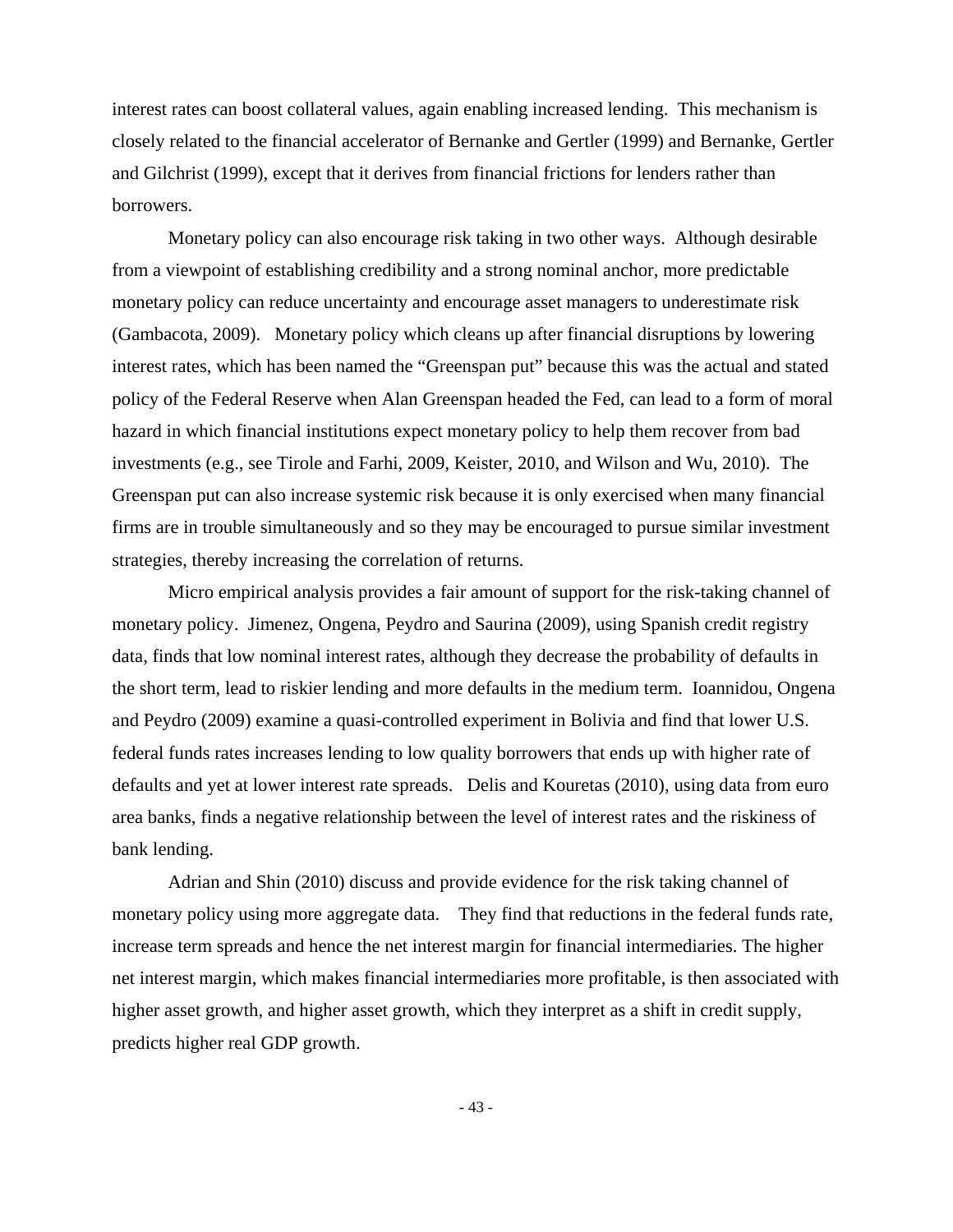Given the support for the risk-taking channel, does this mean that monetary policy should be used to lean against credit bubbles? There are several objections to doing so. First, if monetary policy is used to lean against credit bubbles, there is a violation of the Tinbergen (1939) principle because one instrument is being asked to do two jobs: 1) stabilize the financial sector and 2) stabilize the economy.<sup>35</sup> Because there is another instrument to stabilize the financial sector, macroprudential supervision, wouldn't it be better to use macroprudential supervision to deal with financial stability, leaving monetary policy to focus on price and output stability?

This argument would be quite strong if macroprudential policies were able to do the job. However, there are doubts on this score. Prudential supervision is subject to more political pressure than is monetary policy because it affects the bottom line of financial institutions more directly. Thus they will have greater incentives to lobby politicians to discourage macroprudential policies that would rein in credit bubbles. After all, it will be during a credit bubble that financial institutions will be making the most money and so have greater incentives and more resources to lobby politicians to prevent restrictive macroprudential policies. A case in point has been the recent Basel III accord. Press reports suggest that the capital standards in the accord was substantially weakened because of complaints by the German Landesbanken. Furthermore, implementation of the accord was put off for ten years, and the accord did not contain measures to deal with systemic risk considerations such as having higher capital requirements on systemically more important financial institutions. The Basel III episode suggests that political considerations may make it extremely difficult to have effective macroprudential supervision.

The possibility that macroprudential policies may not be implemented sufficiently well to constrain credit bubbles, suggests that monetary policy may have to be used instead.<sup>36</sup> But this raises another objection to using monetary policy to lean against credit bubbles: it may not

<sup>&</sup>lt;sup>35</sup> Stabilizing the financial sector is not a completely separate objective from stabilizing the economy because financial instability leads to instability in economic activity and inflation. However because the dynamics of financial instability is so different than the dynamics of inflation and economic activity, for purposes of the Tinbergen principle, promoting financial instability can be viewed as a separate policy objective from stabilizing the economy.

 $36$  However, as pointed out in Boivin, Lane, and Meh (2010), whether monetary policy will be effective in countering financial imbalances depends on the nature of shocks. They conduct simulations that show that were financial imbalances reflect specific market failures and regulatory policies can be directed to such failures, monetary policy is less likely to be effective. Monetary policy is likely to be more effective when financial imbalances arise from economy-wide factors.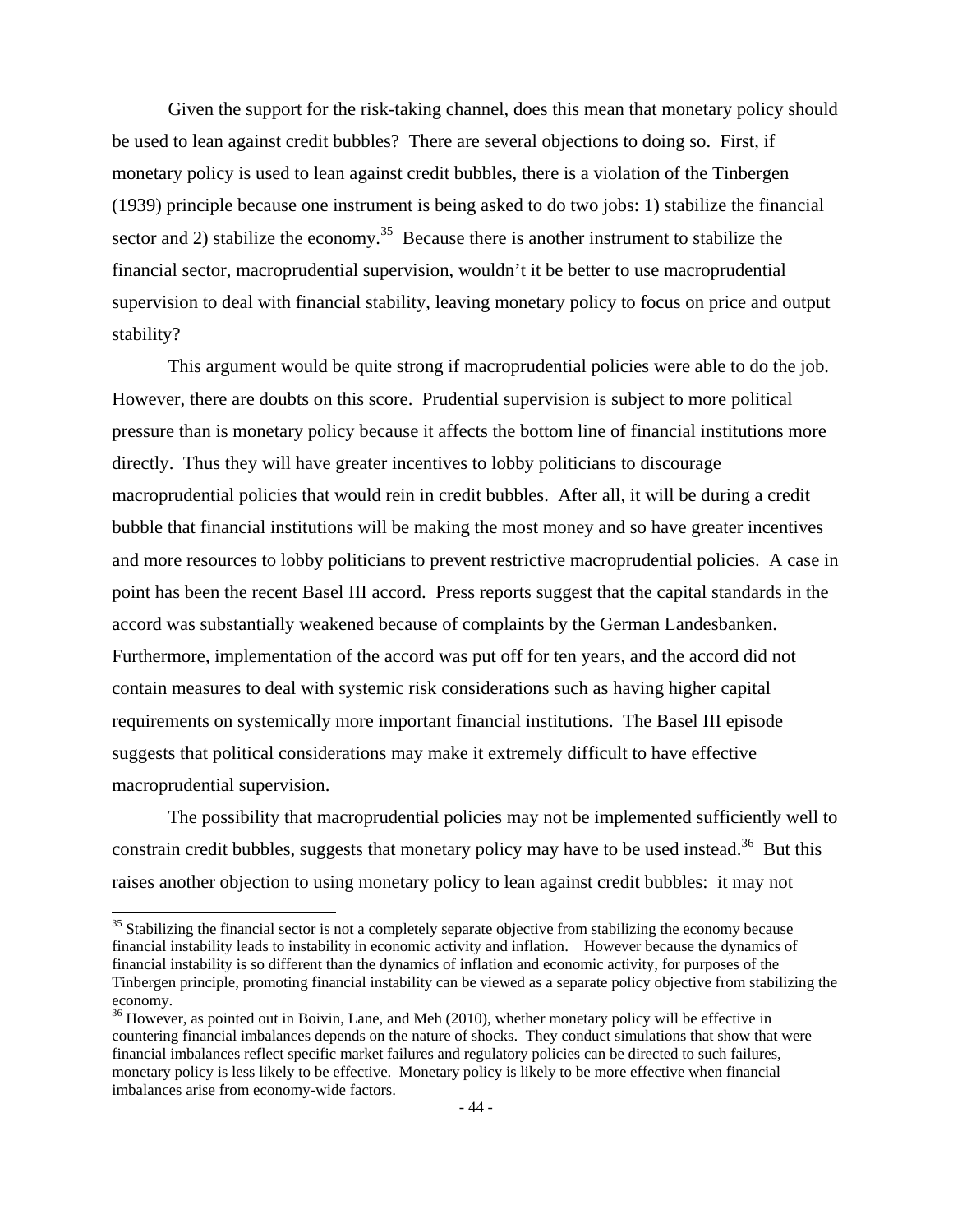work. I am sympathetic to the view discussed earlier that tightening monetary policy may be ineffective in restraining a particular asset-bubble because market participants expect such high rates of return from purchasing bubble-driven assets. On the other hand, the evidence on the risk-taking channel of monetary policy suggests that there is a stronger case that raising interest rates would help restrain lending growth and excessive risk taking. Furthermore, the theoretical analysis discussed immediately above suggests that if a central bank credibly commits to raise interest rates when a credit bubble looks like it is forming, then expectations in credit markets will work to make this policy more effective. The expectation that rates will go up with increased risk taking will make this kind of activity less profitable and thus make it less likely that it will occur. Furthermore, expectations that rates will rise with increased risk-taking means that interest rates will *not* have to be raised as much to have their intended effect.<sup>37</sup>

Nonetheless, using monetary policy to lean against credit bubbles is not a monetary policy strategy that can be taken lightly. Doing so could at times result in a weaker economy than the monetary authorities would desire or inflation that is too low. This suggests that there is a monetary policy tradeoff between the pursuit of financial stability and the pursuit of price and output stability. Also as mentioned earlier, giving monetary policy another objective might lead to confusion about the central bank's commitment to price stability, thereby weakening the nominal anchor, with potentially adverse effects on economic outcomes.

 Another danger from having monetary policy as a tool to promote financial stability is that it might lead to decisions to tighten monetary policy when it is not needed to constrain credit bubbles. A situation of low interest rates does not necessarily indicate that monetary policy is promoting excessive risk taking. One lesson from the analysis here is that policymakers, and especially monetary policymakers, will want tools to assess whether credit bubbles are developing. Research is currently underway (e.g, as described in Adrian and Shin, 2010) to find measures will signal if credit bubbles are likely to be forming. High credit growth, increasing leverage, low risk spreads, and surveys to assess if credit underwriting standard are being eased are pieces of data that can help central banks decide if there is imminent danger of credit bubbles. Monitoring of credit market conditions will become an essential activity of central

 $37$  Monetary policy to lean against credit bubbles can also be thought of as a form of risk management because it preemptively takes measures to restrain credit bubbles. As in the risk management approach discussed earlier, the justification for leaning against credit bubbles is the presence of nonlinearities in the economy, so that monetary policy is used to take out insurance against the high cost of the bubble when it bursts.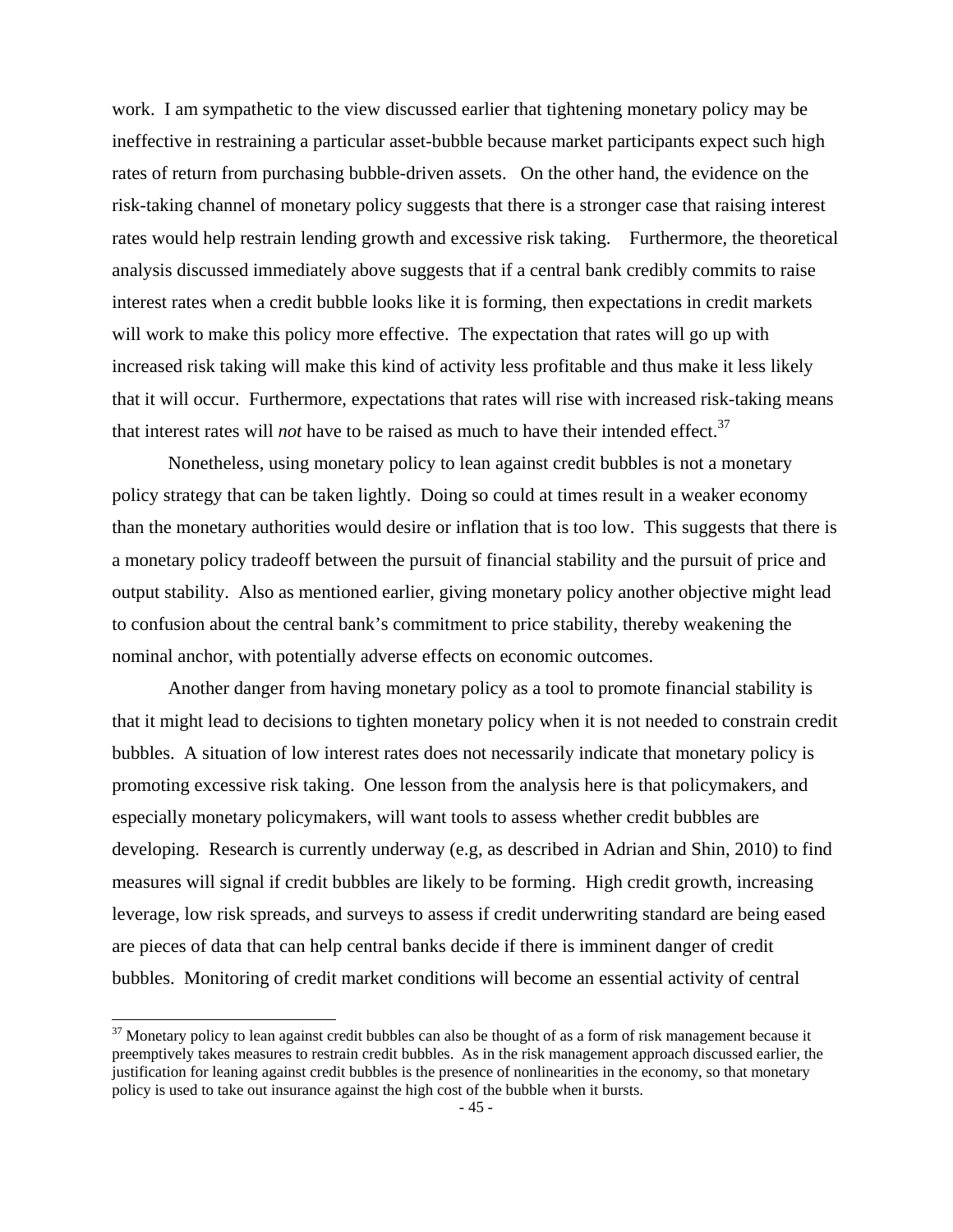banks in the future and research on the best ways of doing so will have a high priority in the future.

 This danger of thinking of using monetary policy to promote financial stability is highly relevant today. Some economists, for example Hoenig (2010), and Rajan (2010) have called for the Federal Reserve to raise interest rates because they argue that the current low rates are encouraging excessive risk taking. However, the U.S. economy is currently not in a situation of rapid credit growth, low risk premiums and increasing leverage. Indeed, it still seems to be mired in a deleveraging cycle that is producing serious headwinds for the economy. This doesn't mean that the situation couldn't change. However, at the current juncture, low interest rates do not appear to be creating the next credit bubble in the United States and justification for raising them to curb risk taking is very weak.

On the other hand, many emerging market economies and some advanced economies like Israel are currently in a very different environment because they did not go through a deleveraging cycle as occurred in the United States and Europe. They thus have the potential for a credit bubble to develop, and low U.S. interest rates are a potential danger because they could promote excessive risk taking.<sup>38</sup> In these countries, however, the option of tightening monetary policy to restrict risk taking may not be available because raising interest rates would just encourage capital inflows that could also promote a credit boom. For these countries the only option may be to pursue macroprudential policies to limit credit growth.<sup>39</sup>

# **Dichotomy Between Monetary Policy and Financial Stability Policy**

 Another lesson learned from the financial crisis and the discussion above is that monetary policy and financial stability policy are intrinsically linked to each other and so the dichotomy between monetary and financial stability policy is a false one. As we have seen, monetary policy can affect financial stability, while macroprudential policies to promote financial stability will have an impact on monetary policy. If macroprudential policies are implemented to restrain a credit bubble, they will slow credit growth and will slow the growth of aggregate demand. In

 $38$ The empirical research in Ioannidou et al (2009) which indicated that loans became risker in Bolivia when U.S. interest rates were low is particularly relevant on this point.

 $39$  These might take the form of policies to restrict capital inflows, but with a focus on restricting credit growth rather than blocking financial globalization.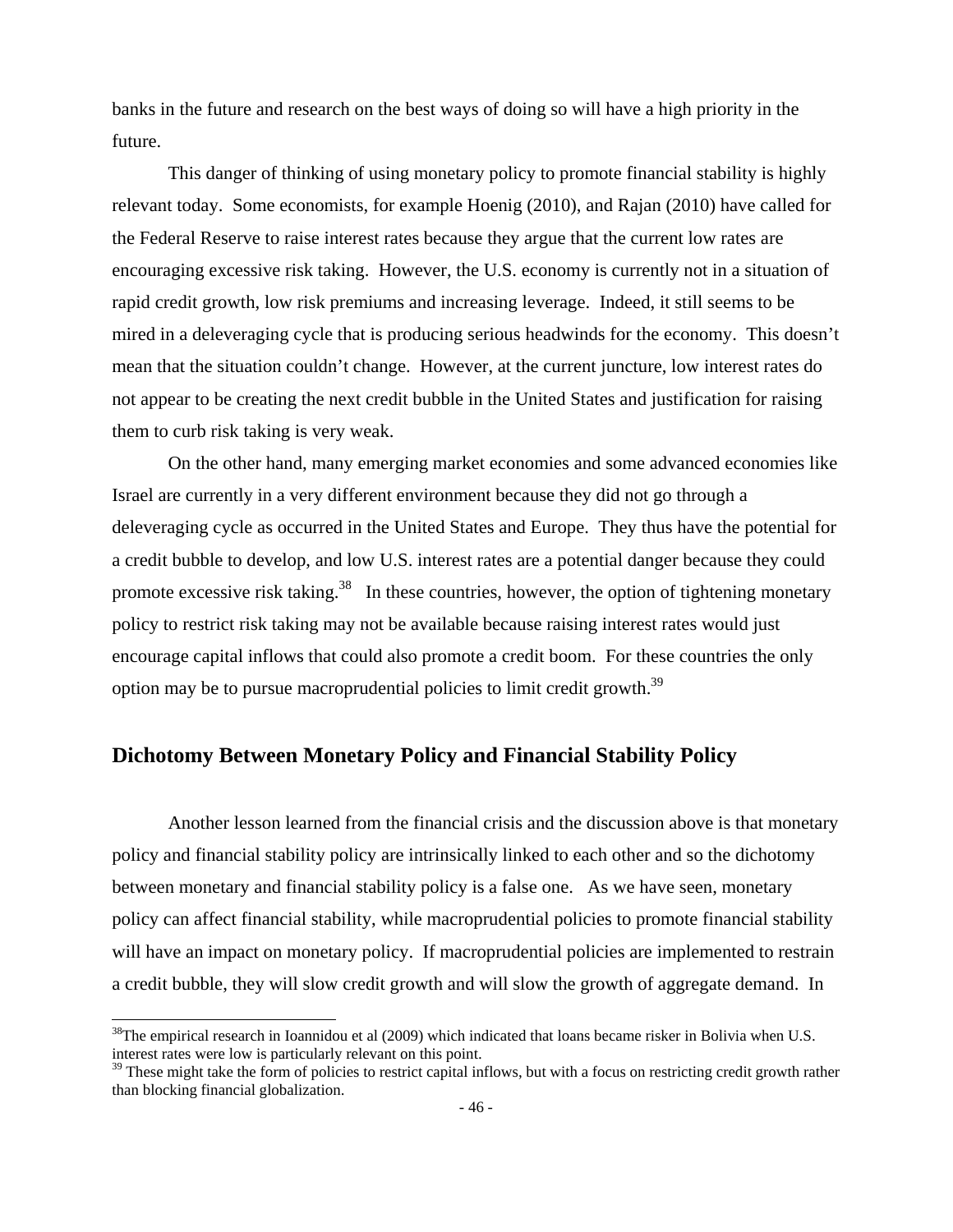this case, monetary policy may need to be easier in order to offset weaker aggregate demand. Alternatively, if policy rates are kept low to stimulate the economy, as is true currently, there is a greater risk that a credit bubble might occur. This may require tighter macroprudential policies to ensure that a credit bubble does not get started. Coordination of monetary and macroprudential policies becomes of greater value when all three objectives of price stability, output stability and financial stability are to be pursued.

 I have discusssed elsewhere (Mishkin, 2009c and in French et. al, 2010) why the recent financial crisis provides a rationale for central banks to act as a systemic regulator. The benefits of coordination between monetary policy and macroprudential policy provide another reason for having central banks take on the systemic regulator role. Coordination of monetary policy and macropudential policy can only be effective if one government agency is in charge of both. As anyone who has had the pleasure of experiencing the turf battles of different government agencies knows, coordination of policies is extremely difficult when control of these policies is housed in different entities.

# **VI. Concluding Remarks**

 The bad news is that we have just been through a once-in--hundred-year credit tsunami that has had a devastating impact on the economy that will last for years to come. The good news is that macro/monetary economists and central bankers do not have to go back to the drawing board and throw out all that they have learned over the last forty years. Much of the science of monetary policy remains intact. The case for the basic monetary policy strategy, which for want of a better name, I have called flexible inflation targeting, is still as strong as ever, and in some ways, moreso.

The recent financial crisis, however, does require some major rethinking about the details of this basic framework for monetary policy strategy. We now recognize that the financial sector play a very prominent role in the macro economy and makes it highly nonlinear at times. This requires that we abandon the linear-quadratic framework for thinking about how to conduct monetary policy when there is a financial disruption. There is now a stronger case for a risk management framework that factors in tail risks that can produce very adverse outcomes for the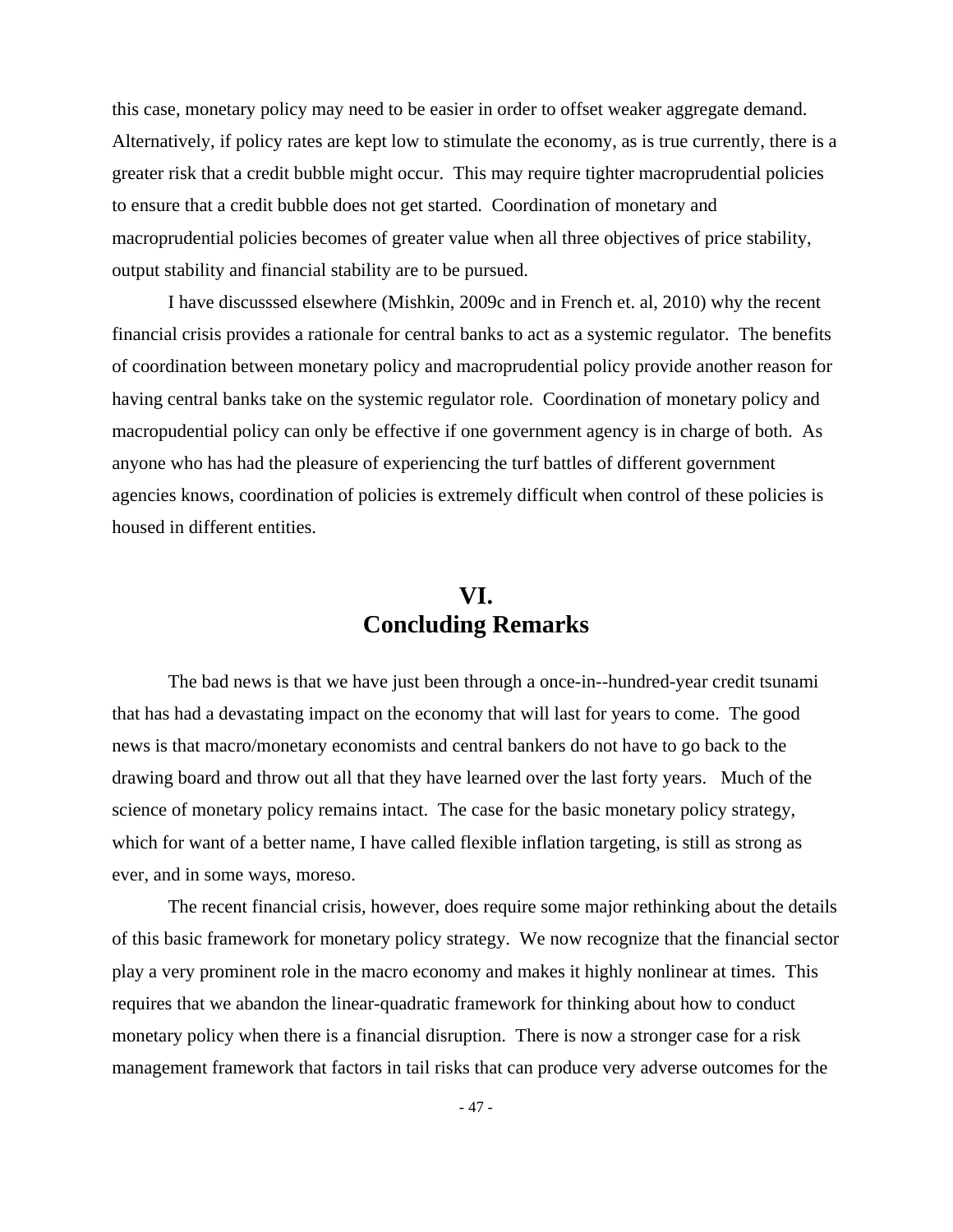economy. Another lesson is that there is a stonger case for monetary policy to lean against credit bubbles (but not asset-price bubbles per se), rather than just cleaning up after the bubble has burst. Using monetary policy to pursue financial stability goals is not an easy task, however, and research on how to monitor credit conditions so that it decisions to use monetary policy to restrict excessive risk are based on the correct information will be a high priority for research in the future. Finally, the financial crisis has made it clear that the interactions between the financial sector and the aggregate economy imply that monetary policy and financial stability policy are closely intertwined.

There is one other piece of good news that has come out of this crisis. The field of macro/monetary economics has become a hell of a lot more exciting. We are now faced with a whole new agenda for research that should keep people in the field very busy for a very long time. It has also made the work of central bankers more exciting as well. They now have to think about a much wider range of policy issues than they had to previously. This will surely be exhausting, but central banking will be a far more stimulating profession.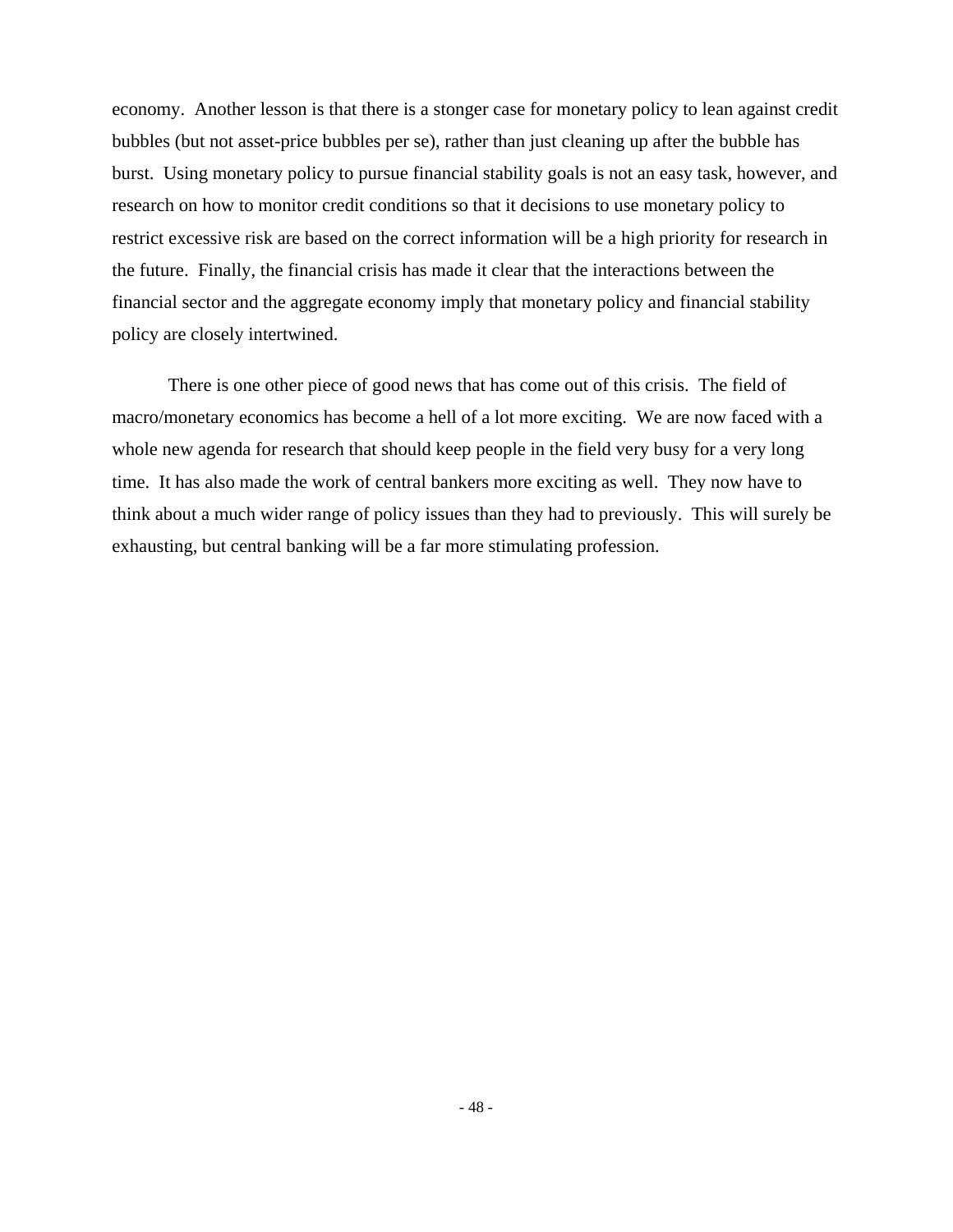## **References**

Adrian, Tobias and Hyun Shin (2009) "Money, Liquidity and Monetary Policy," *American Economic Review,* Vol 99, No. 2: 600-605

Adrian, Tobias and Hyun Shin (2010). "Financial Intermediation and Monetary Economics." FRB New York Staff Report 398. (Revised May)

Adrian, Tobias, Emanuel Moench and Hyun S. Shin, "Macro Risk Premiums and Intermediary Balance Sheet Quantities," *Federal Reserve Bank of New York Staff Report* No. 428.

Alan Ahearne; Joseph Gagnon; Jane Haltmaier; Steve Kamin (2002) "Preventing Deflation: Lessons from Japan's Experience in the 1990s" Board of Governors of the Federal Reserve, International Finance Discussion Paper 2002-729 (June), http://www.federalreserve.gov/pubs/ifdp/2002/729/default.htm

Ait-Sahalia, Yacine, Jochen Adnritzky, Andreas Jobst, Sylwia Nowak and Natialia Tamirisa. (2010). "Market Response to Policy Initiatives During the Global Financial Crisis," NBER Working Paper 15809, March.

Akerlof, George A. (1970). "The Market for 'Lemons': Quality, Uncertainty and the Market Mechanism," *Quarterly Journal of Economics*, vol. 84 (August), pp. 488-500.

Akerlof, George A., William T. Dickens, George L. Perry, Robert J. Gordon, and N. Gregory Mankiw (1996). "The Macroeconomics of Low Inflation," *Brookings Papers on Economic Activity*, vol. 1996 (no. 1), pp. 1-59.

Alesina, Alberto, and Lawrence H. Summers (1993). "Central Bank Independence and Macroeconomic Performance: Some Comparative Evidence," *Journal of Money, Credit and Banking*, vol. 25 (May), pp. 151-62.

Anderson, Palle, and David Gruen (1995). "Macroeconomic Policies and Growth," in Palle Anderson, Jacqueline Dwyer, and David Gruen, eds., *Productivity and Growth: Proceedings of a Conference held at the H.C. Coombs Centre for Financial Studies, Kirribilli, Australia, July 10- 11*. Sydney: Reserve Bank of Australia, pp. 279-319.

Baba, Naohiko and Frank Packer (2009). "From Turmoil to Crisis: Dislocations in the FX Swap Market Before and fter the Failure of Lehman Brothers," Bank for International Settlements Working Paper No. 285, July. *Journal of International Money and Finance*, forthcoming.

Bank of Canada (2006). *Renewal of the Inflation-Control Target: Background Information* (Ottawa: Bank of Canada), www.bank-banque-canada.ca/en/press.

Bank of England (various years). Minutes of the Monetary Policy Committee, www.bankofengland.co.uk/publications/minutes/mpc.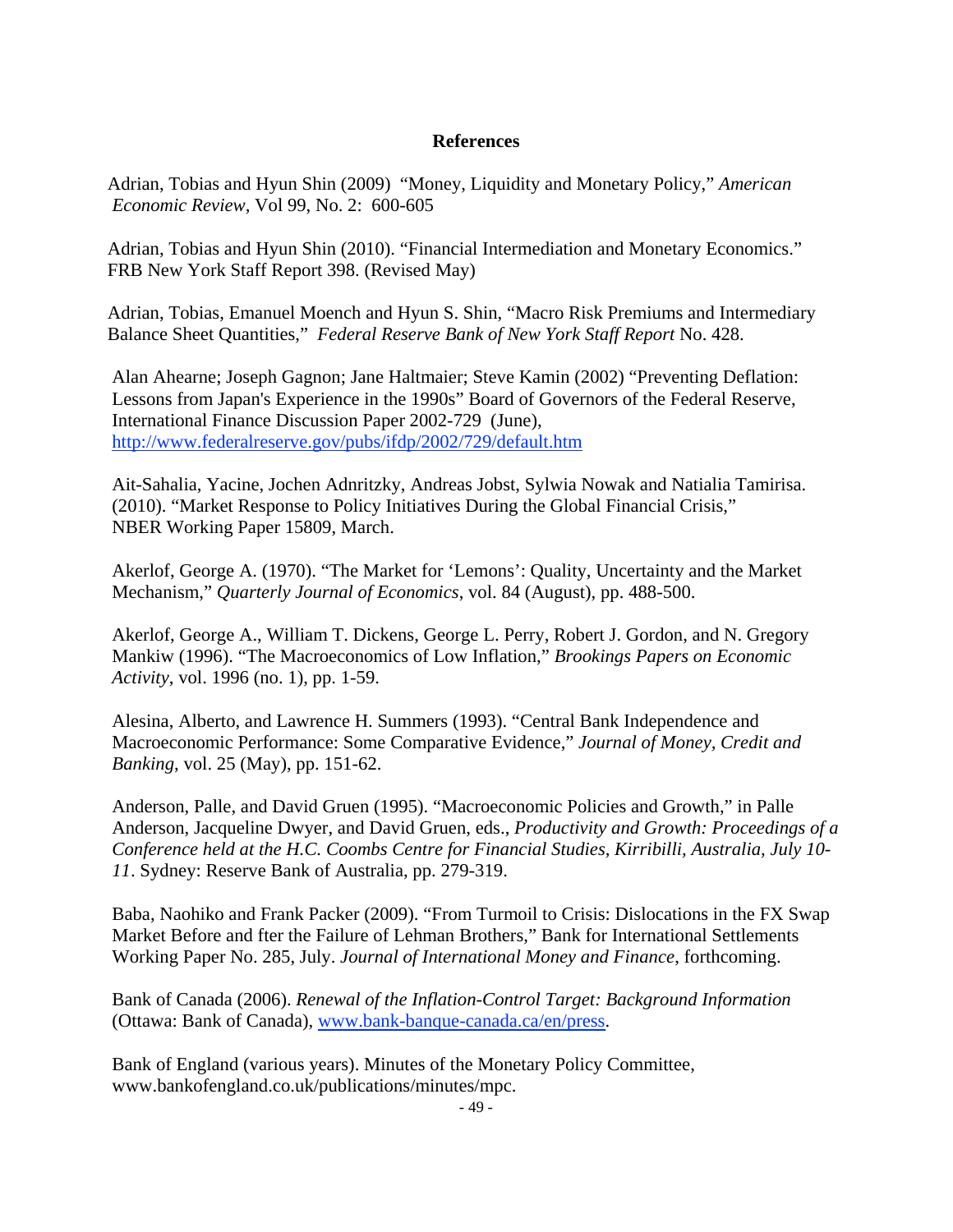Barro, Robert J. (1977). "Unanticipated Money Growth and Unemployment in the United States," *American Economic Review*, vol. 67 (March), pp. 101-15.

Barro, Robert J., and David B. Gordon (1983). "Rules, Discretion, and Reputation in a Model of Monetary Policy," *Journal of Monetary Economics*, vol. 12 (no. 1), pp. 101-22.

Bean, Charles, Matthias Paustian, Adrian Penalver and Tim Taylor (2010). "Monetary Policy After the Fall," Federal Reserve Bank of Kansas City, Jackson Hole Symposium

Benigno, Pierpaolo, and Michael Woodford (2003). "Optimal Monetary and Fiscal Policy: A Linear-Quadratic Approach," in Mark Gertler and Kenneth Rogoff, eds., *NBER Macroeconomics Annual 2003.* Cambridge, Mass.: MIT Press, pp. 271-332.

Bernanke, Ben S. (1983). "Nonmonetary Effects of the Financial Crisis in the Propagation of the Great Depression," *American Economic Review*, vol. 73 (June), pp. 257-76.

Bernanke, Ben S. (2004). "Gradualism," speech delivered at an economics luncheon co-sponsored by the Federal Reserve Bank of San Francisco (Seattle Branch) and the University of Washington, held in Seattle, May 20.

Ben S. Bernanke (2010). "Monetary Policy and the Housing Bubble," speech given at the annual meeting of the American Economic Association, Atlanta Georgia, January 3, 2010, http://www.federalreserve.gov/newsevents/speech/bernanke20100103a.htm.

Bernanke, Ben S., and Mark Gertler (1999). "Monetary Policy and Asset Price Volatility" in *New Challenges for Monetary Policy*. Kansas City: Federal Reserve Bank of Kansas City, pp. 77-128, www.kc.frb.org/PUBLICAT/SYMPOS/1999/sym99prg.htm.

Bernanke, Ben S., and Mark Gertler (2001). "Should Central Banks Respond to Movements in Asset Prices?" *American Economic Review*, vol. 91 (May, Papers and Proceedings), pp. 253-57.

Bernanke, Ben S., Mark Gertler, and Simon Gilchrist (1999). "The Financial Accelerator in a Quantitative Business Cycle Framework," in John B. Taylor and Michael Woodford, eds., *Handbook of Macroeconomics*, vol. 1, part 3. Amsterdam: North-Holland, pp. 1341-93.

Bernanke, Ben S., Thomas Laubach, Frederic S. Mishkin, and Adam S. Posen (1999). *Inflation Targeting: Lessons from the International Experience*. Princeton: Princeton University Press.

Blanchard, Olivier, Giovanni Dell'Ariccia and Paolo Mauro (2010). "Rethinking Monetary Policy," *IMF Staff Position Note* (February 12), SPN/10/03

Boivin, Jean, Timothy Lane and Cesaire Meh (2010). "Should Monetary Policy Be Used to Counteract Financial Imbalances?" *Bank of Canada Review* (Summer): 23-36.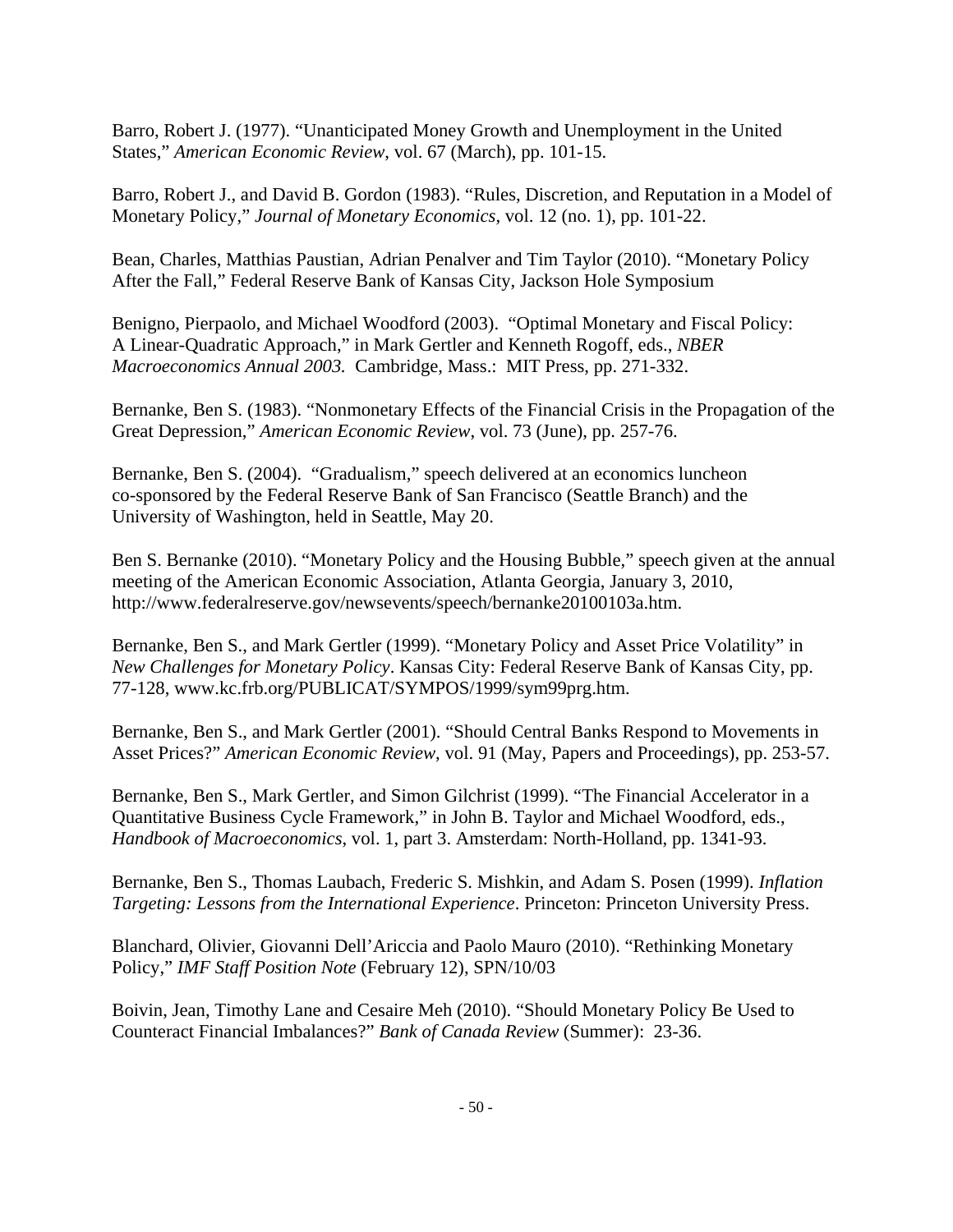Borio, C., W.B. English, and A.J. Filardo (2003). "A Tale of Two Perspectives: Old or New Challenges for Monetary Policy?" BIS Working Paper No. 127 (Basel: Bank for International Settlements, February).

Borio, Claudio, and Philip Lowe (2002). "Asset Prices, Financial and Monetary Stability: Exploring the Nexus," BIS Working Paper 114 (Basel: Bank for International Settlements, July).

Borio, Claudio and Habin. Zhu. 2008. "Capital Regulation, Risk-Taking and Monetary Policy: A Missing Link in the Transmission Mechanism?" BIS Working Paper no. 268 (December).

Briault, Clive (1995). "The Costs of Inflation," *Bank of England Quarterly Bulletin*, vol. 35 (February), pp. 33-45.

Calomiris, Charles W. (1993). "Financial Factors in the Great Depression," *Journal of Economic Perspectives*, vol. 7 (Spring), pp. 61-85.

Calvo, Guillermo A. (1978). "On the Time Consistency of Optimal Policy in a Monetary Economy," *Econometrica*, vol. 46 (no. 6), pp. 1411-28.

Cecchetti , Steven., Genberg, Hans., Lipsky, John., and Sushil. Wadhwani (2000). "Asset Prices and Central Bank Policy," Geneva Reports on the World Economy No. 2 (London: Centre for Economic Policy Research, July).

Christensen, Jens. H.E., Jose A. Lopez, and Glenn D. Rudebusch (2009). "Do Central Bank Liquidity Facilities Affect Interbank Interest Rates?" Federal Reserve Bank of San Francisco Working Paper 2009-13, June.

Clarida, Richard, Jordi Gali, and Mark Gertler (1998). "Monetary Policy Rules and Macroeconomic Stability: Evidence and Some Theory," *Quarterly Journal of Economics*, vol. 115 (February), pp. 147-80.

Clarida, Richard, Jordi Galí, and Mark Gertler (2000). "Monetary Policy Rules and Macroeconomic Stability: Evidence and Some Theory," *Quarterly Journal of Economics*, vol. 115 (February), pp. 147-80.

Clarida, Richard, Jordi Gali, and Mark Gertler (1999). "The Science of Monetary Policy: A New Keynesian Perspective," *Journal of Economic Literature*, vol. 37 (December), pp. 1661-707.

Cochrane, John H. (2009), "How Did Paul Krugman Get It So Wrong?" University of Chicago manuscript (September 16) http://faculty.chicagobooth.edu/john.cochrane/research/papers/krugman\_response.htm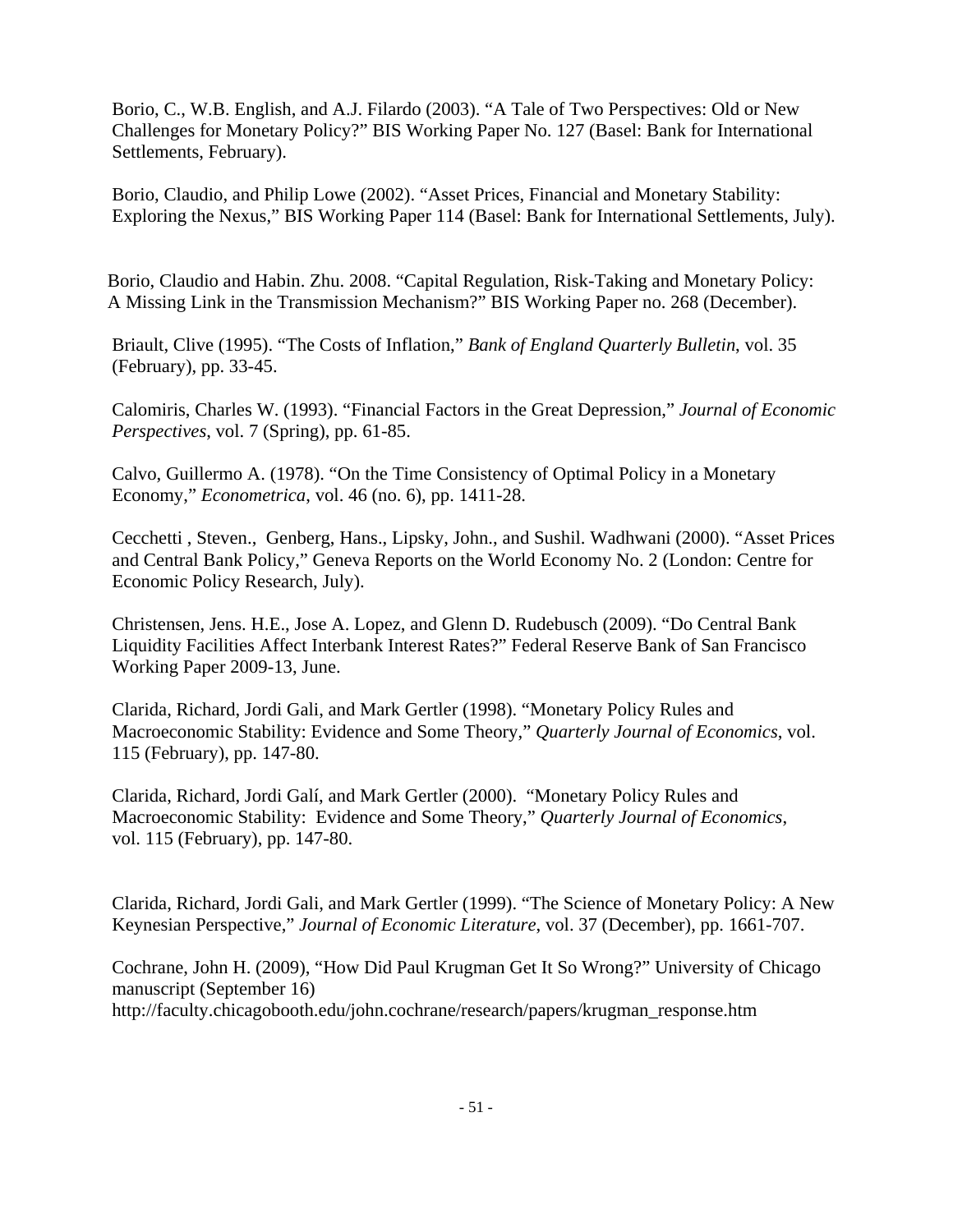Cochrane, John H. (2010) "Understanding Policy in the Great Recession: Some Unpleasant Fiscal Arithmetic," University of Chicago manuscript (October 18) http://faculty.chicagobooth.edu/john.cochrane/research/papers/understanding\_policy.pdf

Coenen, Gunter, Athanasios Orphanides and Volker Wieland (2004). "Price Stability and Monetary Policy Effectiveness When Nominal Interest Rates are Bounded at Zero," *Advances in Macroeconomics,* Vol 4, no. 1.

Curdia, Vasco and Michael Woodford (2009). "Credit Spreads and Optimal Monetary Policy," *Federal Reserve Bank of New York Staff Reports* No. 385.

Curdia, Vasco and Michael Woodford (2010). "Conventional and Unconventional Monetary Policy," Federal Reserve Bank of St. Louis *Review* (July/August): 229-264.

Cukierman, Alex (1993). "Central Bank Independence, Political Influence and Macroeconomic Performance: A Survey of Recent Developments" *Cuadernos de Economía* (Santiago), vol. 30 (no. 91), pp. 271-91.

Cukierman, Alex (2006). "Central Bank Independence and Monetary Policy Making Institutions: Past, Present, and Future," *Journal Economía Chilena*, vol. 9 (April), pp. 5-23.

Debelle, Guy and Stanly Fischer (1994). "How Independent Should a Central Bank Be?" in *Goals, Guidelines, and Constraints Facing Monetary Policymakers*, Proceedings from the Federal Reserve Bank of Boston Conference Series No. 38. Boston: Federal Reserve Bank of Boston, pp. 195-221.

Delis, Manthos D. and Georgios Kouretas, (2010). "Interest Rates and Bank Risk-Taking," Munich Personal RePEc Archive, MRPA Paper No. 20132 (January).

Ditmar, Robert, Gavin, William T. and Finn E. Kydland (1999). "The Inflation-Output Variability Tradeoff and Price Level Targets," *Review*, Federal Reserve Bank of St. Louis: 23-31.

Ditmar, Robert, Gavin, William T. and Finn E. Kydland (2000). "What Do New-Keynesian Phillips Curves Imply for Price-Level Targeting," *Review*, Federal Reserve Bank of St. Louis: 21-30.

Dupor, Bill (2005). "Stabilizing Non-fundamental Asset Price Movements under Discretion and Limited Information," *Journal of Monetary Economics*, vol. 52 (May), pp. 727-47.

Economist Magazine (2009). "The Other-Worldly Philosophers" (July 16) http://www.economist.com/node/14030288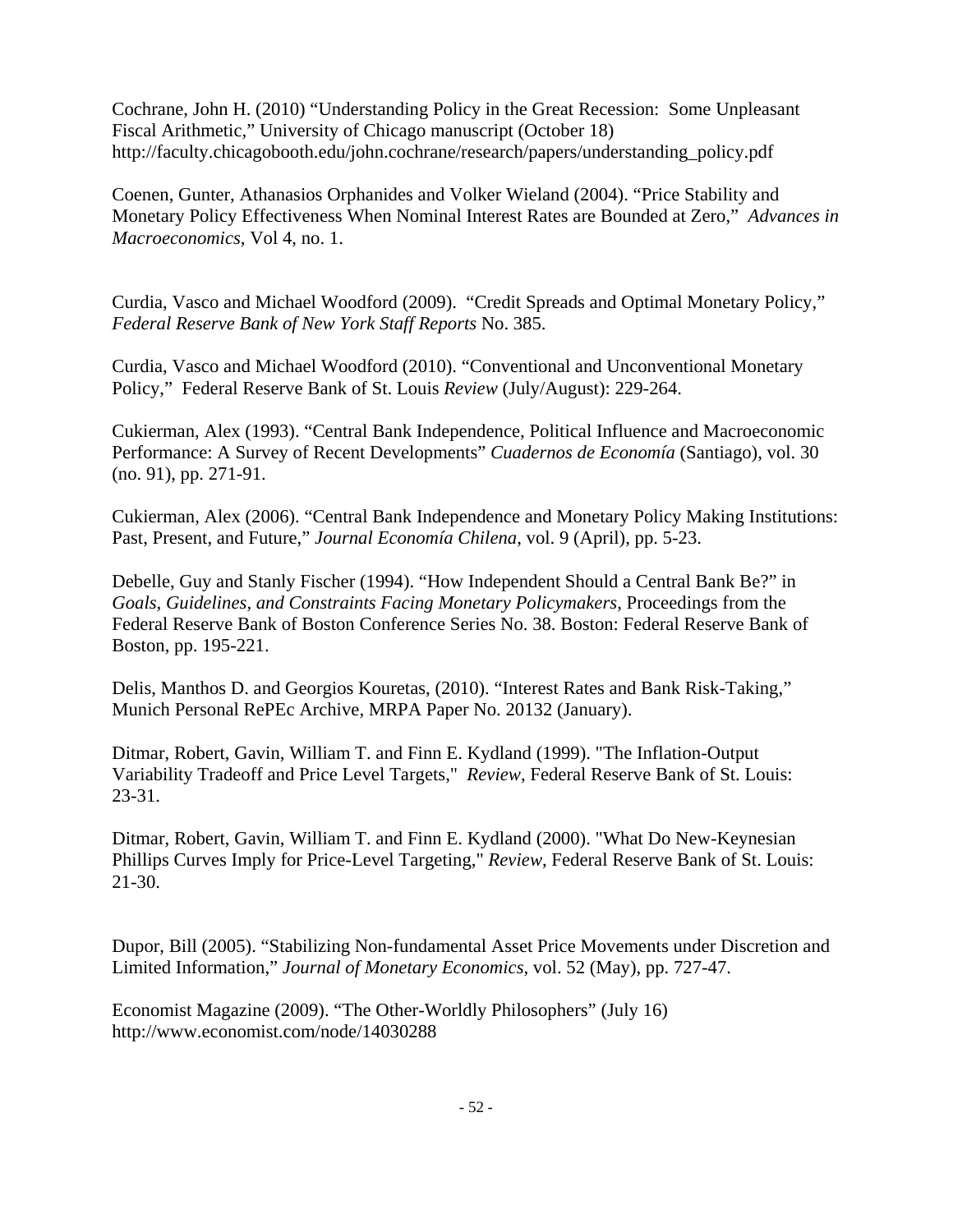Eggertsson, Gauti B., and Michael Woodford (2003). "The Zero Bound on Interest Rates and Optimal Monetary Policy," *Brookings Papers on Economic Activity*, vol. 2003 (no. 1), pp. 139- 211.

Eggertsson, Gauti, B. And Michael Woodford (2004). "Policy Options in a Liquidity Trap," *American Economic Review* 94(2): 76-79.

English, William B. (1996). "Inflation and Financial Sector Size," Finance and Economics Discussion Series 1996-16. Washington: Board of Governors of the Federal Reserve System, www.federalreserve.gov/pubs/feds.

English, William B., William R. Nelson, and Brian P. Sack (2003). "Interpreting the Significance of the Lagged Interest Rate in Estimated Monetary Policy Rules," *Contributions to Macroeconomics*, vol. 3 (no. 1), article 5.

Erceg, Christopher, Luca Guerrieri, and Christopher Gust (2006). "SIGMA: A New Open Economy Model for Policy Analysis," *International Journal of Central Banking*, vol. 2 (March), pp. 1-50.

Erceg, Christopher J., Dale W. Henderson, and Andrew T. Levin (2000). "Optimal Monetary Policy with Staggered Wage and Price Contracts," *Journal of Monetary Economics*, vol. 46 (October), pp. 281-313.

Fatás, Antonio, Ilian Mihov, and Andrew K. Rose (2007). "Quantitative Goals for Monetary Policy," *Journal of Money, Credit and Banking*, vol. 39 (August), pp. 1163-76.

Feldstein, Martin (1997). "The Costs and Benefits of Going from Low Inflation to Price Stability," in Christina D. Romer and David H. Romer, eds., *Reducing Inflation: Motivation and Strategy*. Chicago: University of Chicago Press, pp. 123-66.

Fischer, Stanley (1993). "The Role of Macroeconomic Factors in Growth," *Journal of Monetary Economics*, vol. 32 (December), pp. 485-512.

Fischer, Stanley (1994). "Modern Central Banking," in Forrest Capie, Stanley Fischer, Charles Goodhart, and Norbert Schnadt, eds., *The Future of Central Banking: The Tercentenary Symposium of the Bank of England*. Cambridge, U.K.: Cambridge University Press.

Fisher, Irving (1933). "The Debt-Deflation Theory of Great Depressions," *Econometrica*, vol. 1 (October), pp. 337-57.

Forder, James (2000). "Traps in the Measurement of Independence and Accountability of Central Banks," University of Oxford Economics Series Working Papers 023. Oxford: University of Oxford, www.economics.ox.ac.uk/Research/WorkPapers.asp.

Friedman, Milton (1963). *Inflation: Causes and Consequences*. New York: Asia Publishing House.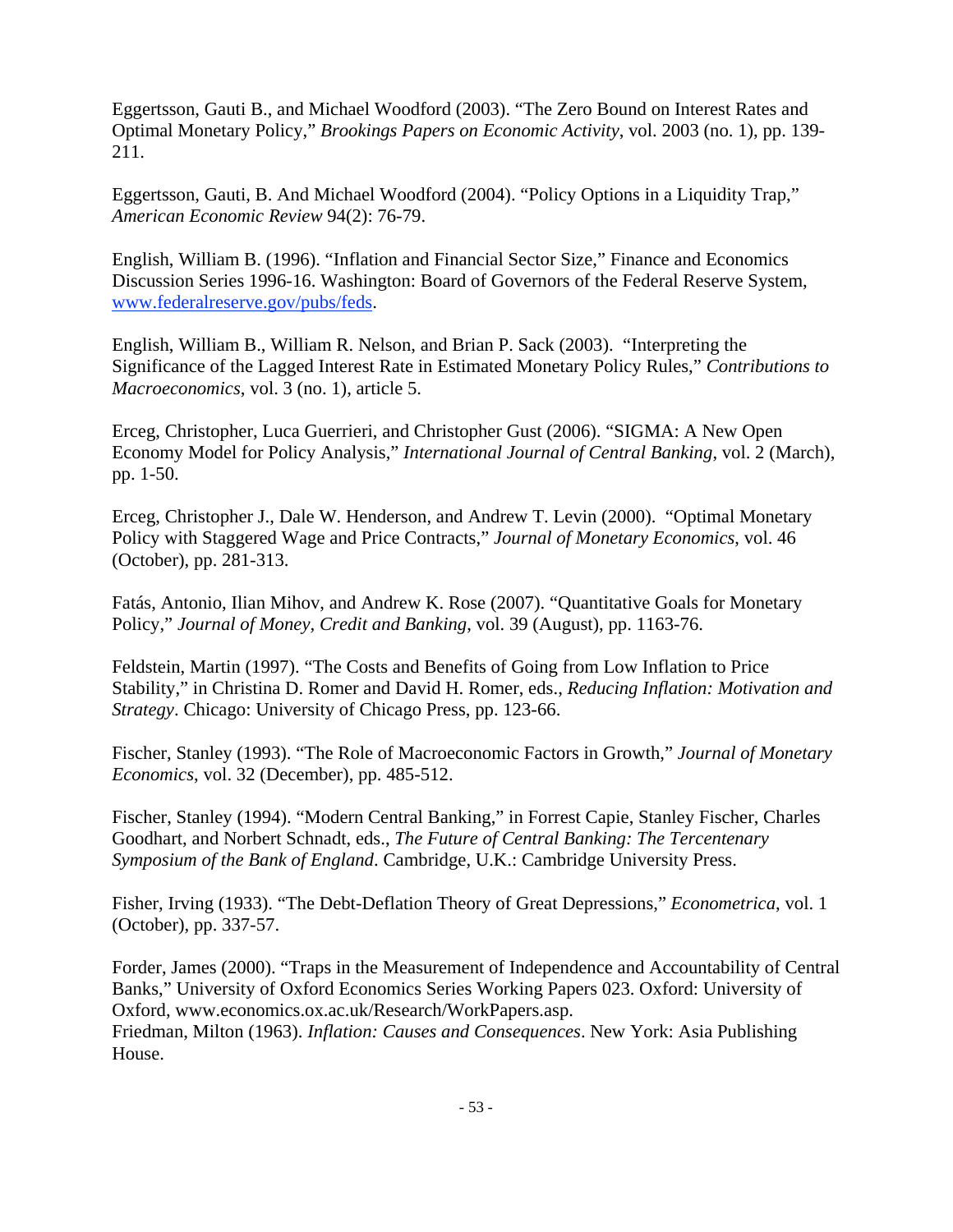French, Kenneth R., et al (2010). *The Squam Lake Report: Fixing the Financial System* (Princeton, NJ: Princeton University Press, 2010).

Friedman, Milton and Anna Jacobson Schwartz (1963), *A Monetary History of the United States, 1867-1960.* (Princeton, NJ: Princeton University Press).

Friedman, Milton (1968). "The Role of Monetary Policy," *American Economic Review*, vol. 58 (March), pp. 1-17.

Friedman, Milton, and David Meiselman (1963). "The Relative Stability of Monetary Velocity and the Investment Multiplier in the United States, 1897-1958" in *Stabilization Policies*, a Series of Research Studies Prepared for the Commission on Money and Credit. Englewood Cliffs, NJ: Prentice-Hall, pp. 165-268.

Friedman, Milton, and Anna Jacobson Schwartz (1963a). *Monetary History of the United States, 1867-1960*, National Bureau of Economic Research Publications. Princeton: Princeton University Press.

Friedman, Milton, and Anna J. Schwartz (1963b). "Money and Business Cycles," *Review of Economics and Statistics,* vol. 45 (February, Part 2), pp. 32-64.

Gali, Jordi, and Mark Gertler (forthcoming). "Macroeconomic Modeling for Monetary Policy Evaluation," *Journal of Economic Perspectives*.

Gagnon, Joseph, Matthew Raskin, Julie Remache, and Brian Sack (2010)). "Large Scale Asset Purchases by the Federal Reserve: Did They Work?" Federal Reserve Bank of New York Staff Report No. 441, March.

Gambacorta, Leonardo. (2009). "Monetary Policy and the Risk-Taking Channel," BIS Quarterly Review, December, pg. 43-53.

Gertler, Mark and Peter Karadi (2009). "A Model of Unconventional Monetary Policy," working paper, NYU.

Giannoni, Marc P. , and Michael Woodford (2005). "Optimal Inflation-Targeting Rules," in Ben S. Bernanke and Michael Woodford, eds., *Inflation Targeting*. Chicago: University of Chicago Press, pp. 93-172.

Giavazzi, Francesco, and Frederic S. Mishkin (2006). *An Evaluation of Swedish Monetary Policy Between 1995 and 2005* (Stockholm: Sveriges Riksdag).

Goldberg, Linda, Craig Kennedy and Jason Miu (2010).. "Central Bank Dollar Swap Lines and Overseas Dollar Funding Costs," National Burea of Economic Research Working Paper 15763, February.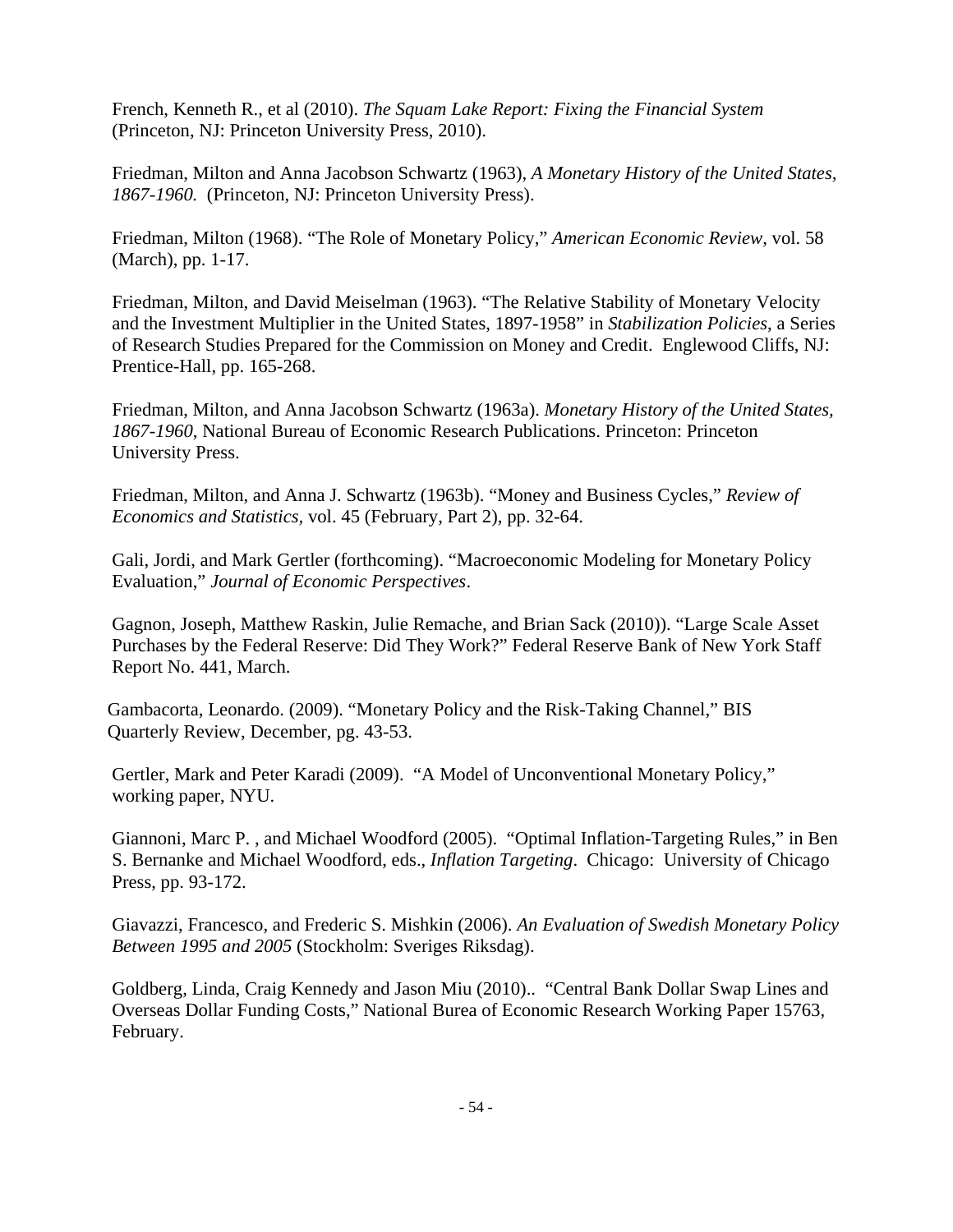Goodfriend, Marvin (1993). "Interest Rate Policy and the Inflation Scare Problem: 1979-1992," Federal Reserve Bank of Richmond, *Economic Quarterly*, vol. 79 (Winter), pp. 1-24.

Goodfriend, Marvin, and Robert G. King (1997). "The New Neoclassical Synthesis and the Role of Monetary Policy," in Ben S. Bernanke and Julio J. Rotemberg, eds., *NBER Macroeconomics Annual*. Cambridge, Mass.: MIT Press, pp. 231-83.

Greenspan, Alan (2002). "Opening Remarks," Federal Reserve Bank of Kansas City Economic Symposium *Rethinking Stabilization Policy*: 1-10.

Greenspan, Alan (2003). "Opening Remarks," Federal Reserve Bank of Kansas City Economic Symposium, *Monetary Policy and Uncertainty: Adapting to a Changing Economy*: 1-7

Greenwald, Bruce, Stiglitz, Joseph E., and Andrew Weiss (1984). "Informational Imperfections in the Capital Market and Macroeconomic Fluctuations," *American Economic Review*, vol. 74 (May, Papers and Proceedings), pp. 194-9.

Gruen, D., M. Plumb, and A. Stone (2005). "How Should Monetary Policy Respond to Asset Price Bubbles?" *International Journal of Central Banking*, vol. 1 (December), pp. 1-31.

Haldane, Andrew G. and Salmon, Christopher K. 1995. "Three Issues in Inflation Targets," in Andrew G. Haldane, ed., *Targeting Inflation*, Bank of England, London: 170-201.

Hamilton, James D. (1987). "Monetary Factors in the Great Depression," *Journal of Monetary Economics* vol. 19 (March): 145-169.

Hamilton, James D. (1989). "A New Approach to the Economic Analysis of Nonstationary Time Series and the Business Cycle," *Econometrica*, vol. 57 (March), pp. 357-84.

Hoenig, Thomas (2010). "The High Cost of Exceptionally Low Rates," speech given at Bartlesville Federal Reserve Forum, Bartlesville, Oklahoma (June 3) http://www.kansascityfed.org/SpeechBio/HoenigPDF/Bartlesville.06.03.10.pdf

Issing, Otmar (2003a). "Monetary and Financial Stability: Is There a Trade-off?" comments at the Bank for International Settlements, March.

Issing, Otmar (2003b). Introductory statement delivered at the European Central Bank Workshop on "Asset Prices and Monetary Policy," December 11.

Ioannidou, Vasso, Stevem Ongena, and Jose Luis Peydro (2009). "Monetary Policy, Risk-Taking and Pricing: Evidence from a Quasi-Natural Experiment." European Banking Centre Discussion Paper no. 2009-04S.

Jimenez, Gabriel, Seven Ongena, Jose Luis Peydro and Jesus. Saurina (2008). "Hazardous Times for Monetary Policy: What Do Twenty-Three Million Bank Loans Say About the Effects of Monetary Policy on Credit Risk-Taking?" Bank of Spain, Working Paper no. 0833.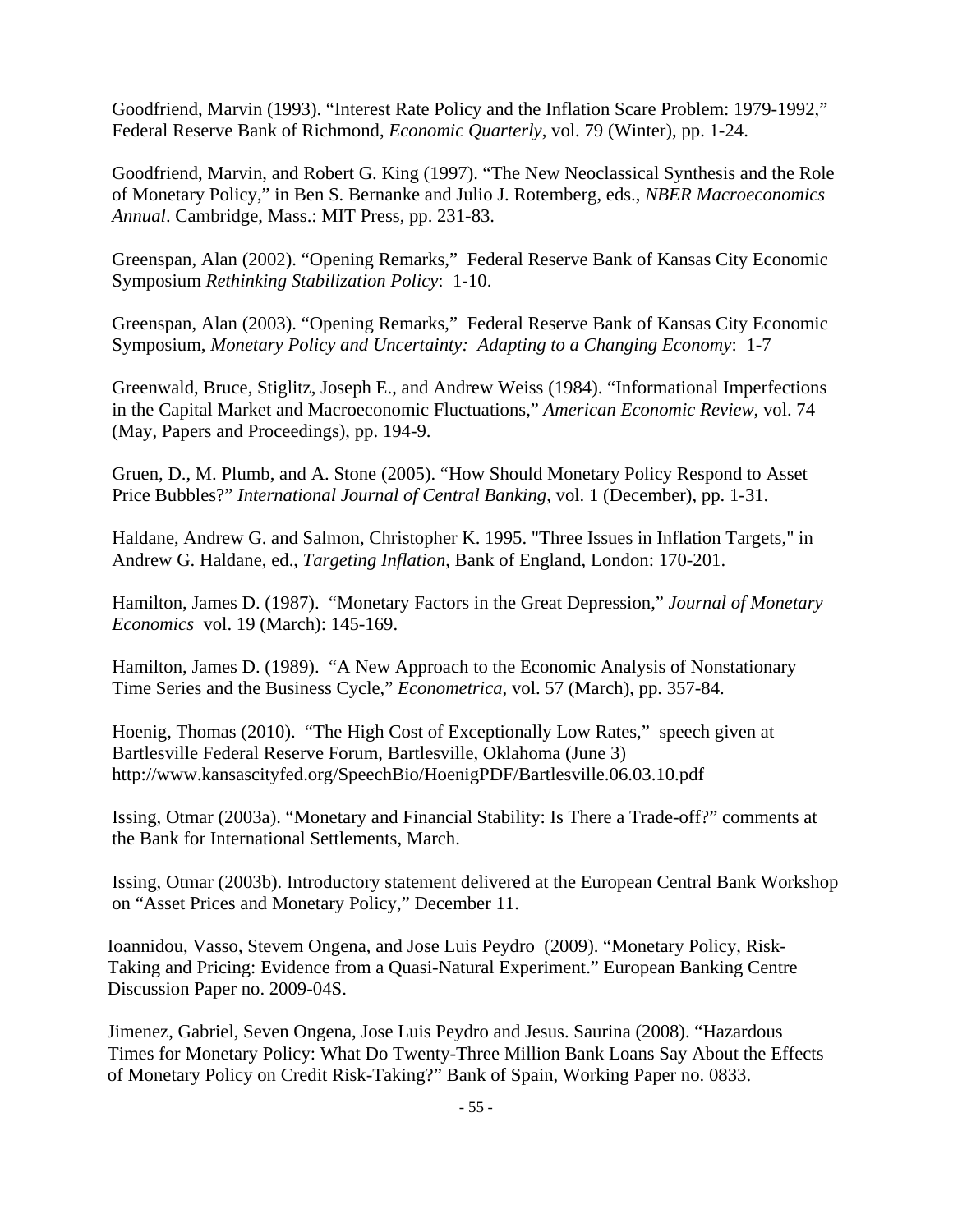Kashyap, Anil K., and Jeremy C. Stein (1994). "Monetary Policy and Bank Lending," in N. Gregory Mankiw, ed., *Monetary Policy*, National Bureau of Economic Research, Studies in Business Cycles, vol. 29. Chicago: University of Chicago Press, pp. 221-56.

 Keister, Todd. 2010. "Bailouts and Financial Fragility." Federal Reserve Bank of New York unpublished manuscript.

Kim, Chang-Jin, James Morley, and Jeremy Piger (2005). "Nonlinearity and the Permanent Effects of Recessions," *Journal of Applied Econometrics*, vol. 20 (no. 2), pp. 291-309.

Kim, Chang-Jin, and Charles Nelson (1999). "Has the U.S. Economy Become More Stable? A Bayesian Approach Based on a Markov-Switching Model of the Business Cycle," *Review of Economics and Statistics*, vol. 81 (November), pp. 608-16.

Kindleberger, Charles P. (1978) *Manias, Panics, and Crashes: A History of Financial Crises* (New York: Basic Books).

King, Mervyn (2004a). Remarks made in a panel discussion on Alan Greenspan's speech on Risk and Uncertainty in Monetary Policy delivered at the American Economic Association Annual Meeting in San Diego, January 3, www.bankofengland.co.uk/publications/speeches/2004/speech209.pdf.

King, Mervyn (2004b). Speech delivered to the CBI Scotland Diner at the Glasgow Hilton Hotel, June 14, www.bankofengland.co.uk/publications/speeches/2004/speech221.pdf.

King, Robert G., and Alexander L. Wolman (1999). "What Should the Monetary Authority Do When Prices Are Sticky?" in John Taylor, ed., *Monetary Policy Rules*. Chicago: University of Chicago Press, pp. 349-98.

Kohn, Donald (2006). "Monetary Policy and Asset Prices," speech delivered at "Monetary Policy: A Journey from Theory to Practice," a European Central Bank Colloquium held in honor of Otmar Issing, Frankfurt, March 16.

Kydland, Finn E., and Edward C. Prescott (1977). "Rules Rather Than Discretion: The Inconsistency of Optimal Plans," *Journal of Political Economy*, vol. 85 (June), pp. 473-92.

Krugman, Paul (2009). "How Did Economists Get it So Wrong?" *New York Times Magazine* (September 2) at http://www.nytimes.com/2009/09/06/magazine/06Economic-t.html.

Kuttner, Kenneth N. (2004). "Comment on 'Price Stability and Japanese Monetary Policy' by Robert Hetzel," Bank of Japan Instittute for Monetary and Economic Studies *Monetary and Economic Studies* 22: 37-46.

Levin, Andrew T., Alexei Onatski, John C. Williams, and Noah Williams (2005). "Monetary Policy Under Uncertainty in Micro-Founded Macroeconometric Models," in Mark Gertler and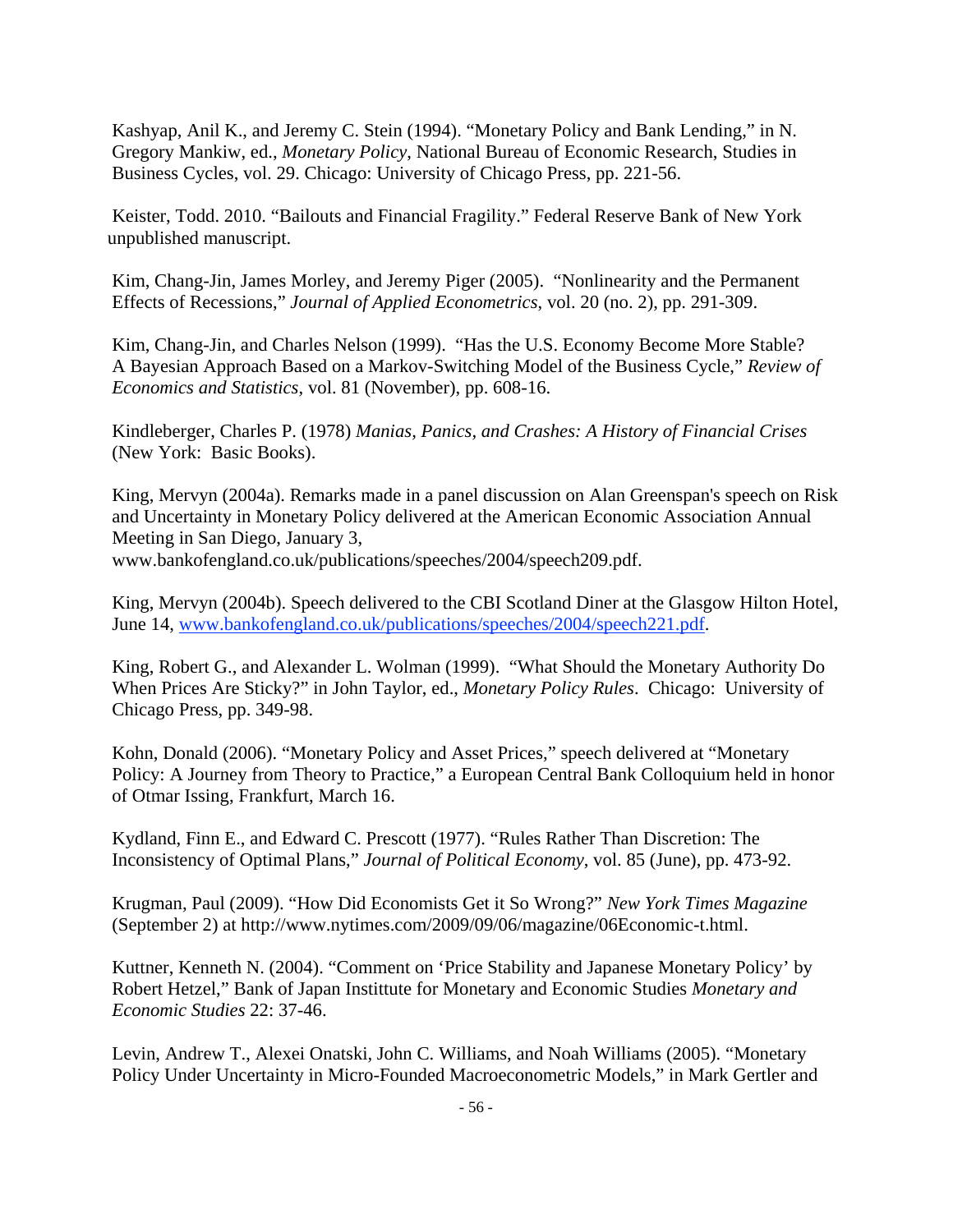Kenneth Rogoff, eds., *NBER Macroeconomics Annual 2005*. Cambridge, Mass.: MIT Press, pp. 229-87.

Lucas, Robert E. (1972). "Expectations and the Neutrality of Money," *Journal of Economic Theory*, vol. 4 (April), pp. 103-24.

Lucas, Robert E., Jr. (1973). "Some International Evidence on Output-Inflation Tradeoffs," *American Economic Review*, vol. 63 (June), pp. 326-34.

Lucas, Robert E., Jr. (1976). "Econometric Policy Evaluation: A Critique," *Carnegie-Rochester Conference Series on Public Policy*, vol. 1, pp. 19-46.

Lucas, Robert E., Jr. (2009) "In Defense of the Dismal Science," *Economist Magazine* (August 6) http://www.economist.com/node/14165405

McAndrews, James (2009).. "Segmentation in the U.S. Dollar Money Markets During the Financial Crisis," Paper presented at the International Conference of the Bank of Japan's Institute for Monetary and Economic Studies, Tokyo, May.

McAndrews, James, Asani Sarkar, and Zhenyu Wang (2008). "The Effect of the Long-Term Auction Facility o the London Inter-Bank Offered Rate," Federal Reserve Bank of New York Staff Report No. 335, July.

Mishkin, Frederic S. (1978). "The Household Balance Sheet and the Great Depression," *Journal of Economic History*, vol. 38 (December), pp. 918-37.

Mishkin, Frederic S. (1981). "The Real Interest Rate: An Empirical Investigation," *Carnegie-Rochester Conference Series on Public Policy*, vol. 15 (Autumn), pp. 151-200.

Mishkin, Frederic S. (1982a). "Does Anticipated Monetary Policy Matter? An Econometric Investigation," *Journal of Political Economy*, vol. 90 (February), pp. 22-51.

Mishkin, Frederic S. (1982b). "Does Anticipated Aggregate Demand Policy Matter? Further Econometric Results," *American Economic Review*, vol. 72 (September), pp. 788-802.

Mishkin, Frederic S. (1983). *A Rational Expectations Approach to Macroeconometrics: Testing Policy Ineffectiveness and Efficient Markets Models*. Chicago: University of Chicago Press.

Mishkin, Frederic S. (1991). "Asymmetric Information and Financial Crises: A Historical Perspective," in R. Glenn Hubbard, ed., *Financial Markets and Financial Crises*. Chicago: University of Chicago Press, pp. 69-108.

Mishkin, Frederic S. (1996). "Understanding Financial Crises: A Developing Country Perspective," in Michael Bruno and Boris Pleskovic, eds., *Annual World Bank Conference on Development Economics 1996*. Washington: World Bank, pp. 29-62.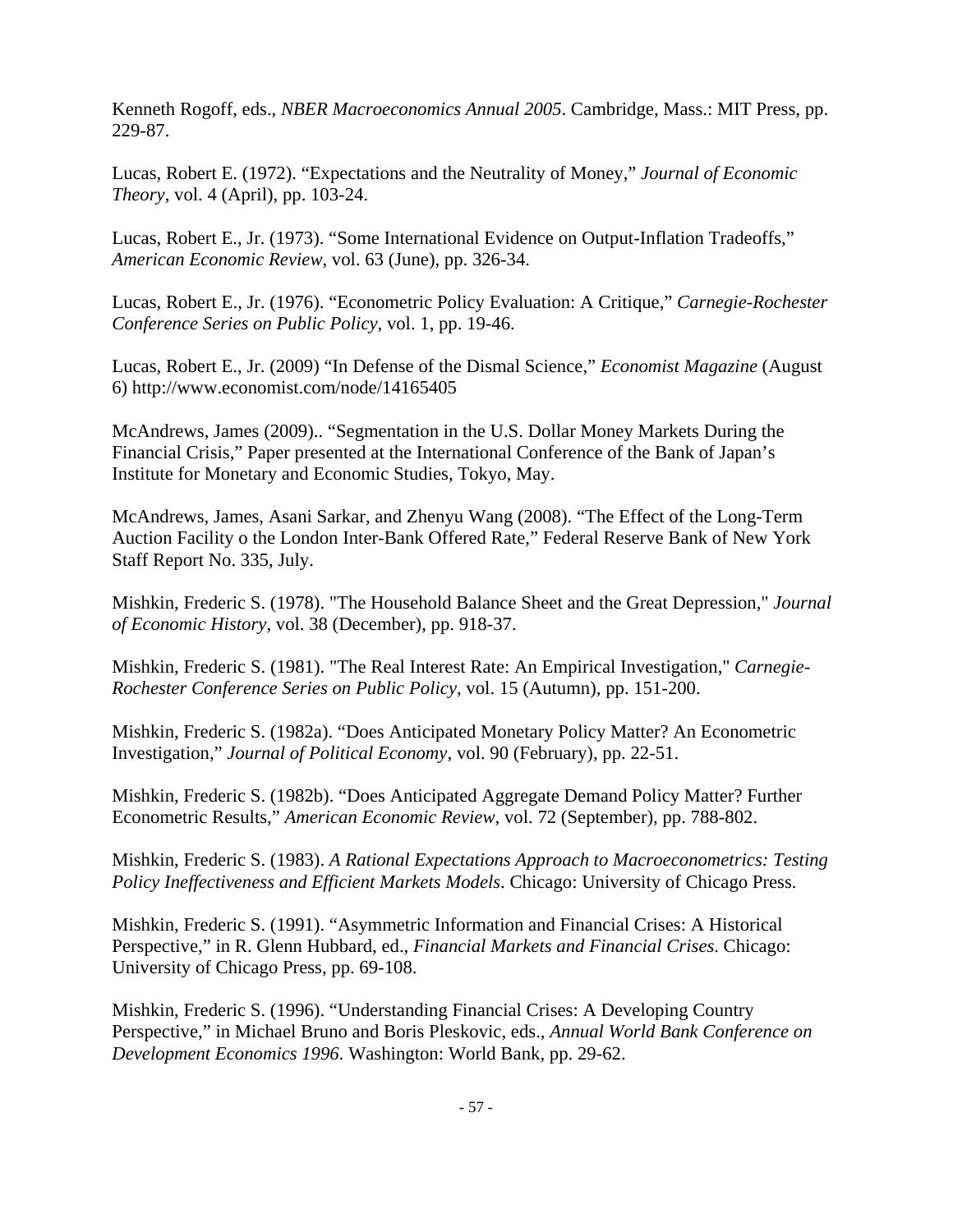Mishkin, Frederic S. (1997). "The Causes and Propagation of Financial Instability: Lessons for Policymakers," in *Maintaining Financial Stability in a Global Economy*. Kansas City: Federal Reserve Bank of Kansas City, pp. 55-96.

Mishkin, Frederic S. (2001a). "The Transmission Mechanism and the Role of Asset Prices in Monetary Policy," in *Aspects of the Transmission Mechanism of Monetary Policy, Focus on Austria 3-4/2001*. (Osterreichische Nationalbank: Vienna): 58-71.

Mishkin, Frederic S. (2001b). "Issues in Inflation Targeting," in *Price Stability and the Long-Run Target for Monetary Policy*, (Bank of Canada: Ottawa, Canada): 203-222.

Mishkin, Frederic S. (2007). "Housing and the Monetary Transmission Mechanism," Finance and Economics Discussion Series 2007-40. Washington: Board of Governors of the Federal Reserve System, September, www.federalreserve.gov/pubs/feds.

Mishkin, Frederic S. (2008). "Whither Federal Reserve Communication," speech delivered at the Peterson Institute for International Economics, Washington, DC, (July 28) (www.federalreserve.gov/newsevents/speech/mishkin20080728a.htm)

Mishkin, Frederic S. (2009a), "Will Monetary Policy Become More of a Science?" in Deutsche Bundesbank, ed., *Monetary Policy Over Fifty Years: Experiences and Lessons* (Routledge: London), pp. 81-107.

Mishkin, Frederic S. (2009b). "Is Monetary Policy Effective During Financial Crises," *American Economic Review,* 99 (2): 573-577.

Mishkin, Frederic S. (2009c)"The Financial Crisis and the Federal Reserve," *NBER Macro Annual, 2009, pp. 495-508.* 

Mishkin, Frederic S. (2010a). *The Economics of Money, Banking, and Financial Markets,* 9th ed. Boston: Addison-Wesley.

Mishkin, Frederic S. (2010b). "Monetary Policy Flexibility, Risk Management, and Financial Disruptions," *Journal of Asian Economics* 23 (June), pp. 242-246.

Mishkin, Frederic S. (2011). "Over the Cliff: From the Subprime to the Global Financial Crisis," *Journal of Economic Perspectives*, forthcoming.

Mishkin, Frederic S., and Adam S. Posen (1997). "Inflation Targeting: Lessons from Four Countries," Federal Reserve Bank of New York, *Economic Policy Review*, vol. 3 (August), pp. 9-110.

Mishkin, Frederic S., and Klaus Schmidt-Hebbel (2002). "One Decade of Inflation Targeting in the World: What Do We Know and What Do We Need to Know?" in Norman Loayza and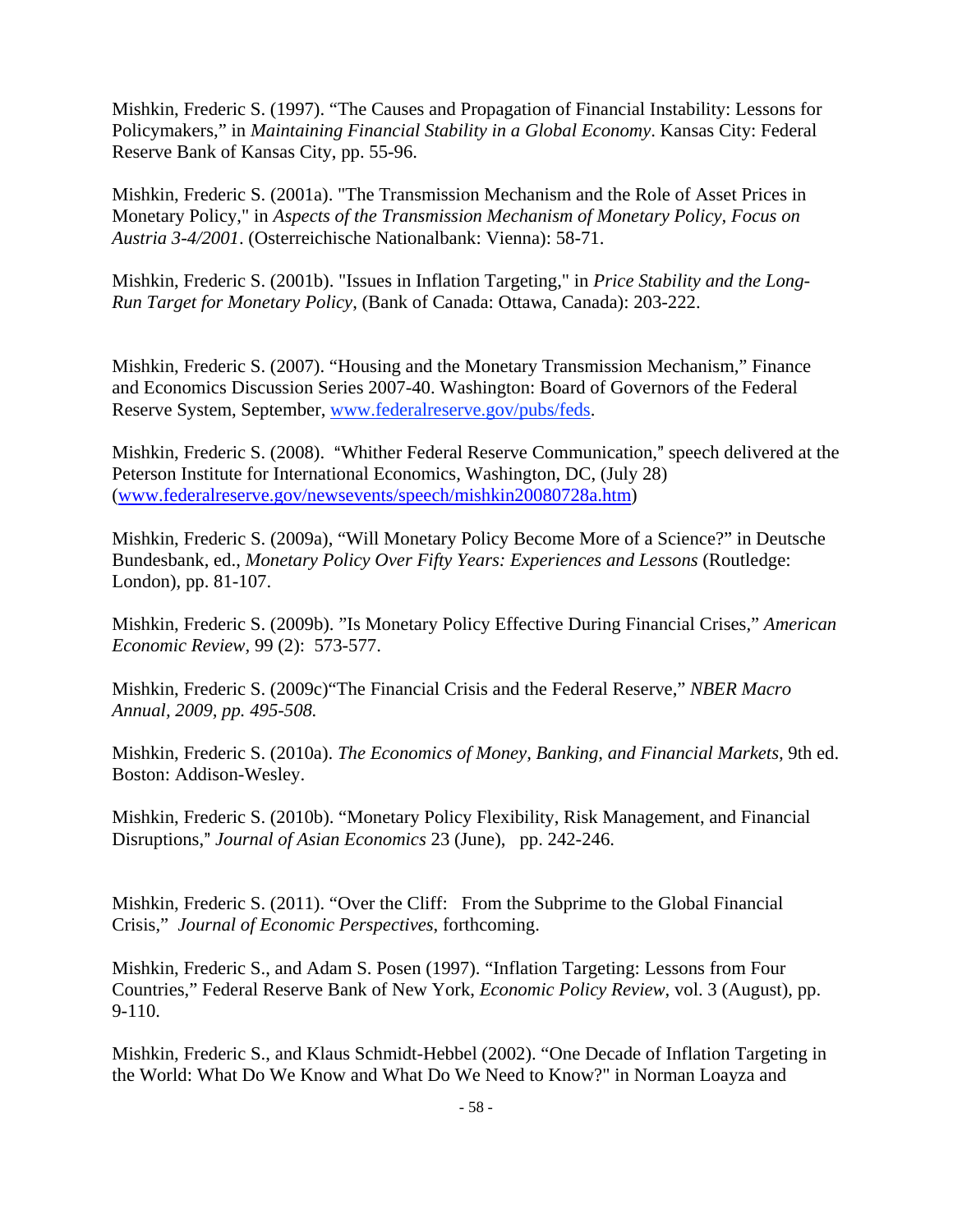Raimundo Soto, eds., *Inflation Targeting: Design, Performance, Challenges*. Santiago: Central Bank of Chile, pp. 171-219.

Mishkin, Frederic S., and Klaus Schmidt-Hebbel, eds. (2007). "Does Inflation Targeting Matter?" in *Monetary Policy Under Inflation Targeting*. Santiago: Central Bank of Chile, pp. 291-372.

Mishkin, Frederic S., and Niklas Westelius (2008). "Inflation Band Targeting and Optimal Inflation Contracts," *Journal of Money, Credit and Banking*, Volume 40, No. 4 (June), pp. 557- 582.

Muth, John F. (1961). "Rational Expectations and the Theory of Price Movements," *Econometrica*, vol. 29 (July), pp. 315-35.

Myers, Stewart C., and Nicholas S. Majluf (1984). "Corporate Financing and Investment Decisions When Firms Have Information that Investors Do Not Have," *Journal of Financial Economics*, vol. 13 (June), pp. 187-221.

Orphanides, Athanasios (2003). "The Quest for Prosperity Without Inflation," *Journal of Monetary Economics*, vol. 50 (April), pp. 633-63.

Phelps, Edmund S. (1968). "Money-Wage Dynamics and Labor-Market Equilibrium," *Journal of Political Economy*, vol. 76 (July/August, Part 2), pp. 687-711.

Phillips, A.W. (1958). "The Relation Between Unemployment and the Rate of Change of Money Wage Rates in the United Kingdom, 1861-1957," *Economica*, vol. 25 (November), pp. 283-99.

Posen, Adam S. (2003) "It Takes More Than a Bubble to Become Japan," in Anthony Richards and Tim Robinson, ed. *Asset Prices and Monetary Policy* (Sydney: Reserve Bank of Australia): 203-249.

Posen, Adam S. (2009) "Finding the Right Tool for Dealing with Asset Price Booms," speech to the MPR Monetary Policy and the Markets Conference, London, (December 1) http://www.bankofengland.co.uk/publications/speeches/2009/speech415.pdf

Rajan, Rhaguram G. (2005) "Has Financial Development Made the World Riskier?" *The Greenspan Era: Lessons for the Future*. (Kansas City: Federal Reserve Bank of Kansas City): 313-369.

Rajan, Raghuram (2006). "Has Finance Made the World Riskier?" European Financial Management 12(4), pg. 499-533.

Rajan, Raghuram (2010). "Bernanke Must End Era of Ultra-Low Rates," *Financial Times* (July 28), http://www.ft.com/cms/s/0/2a19a706-9a7a-11df-87fd-00144feab49a.html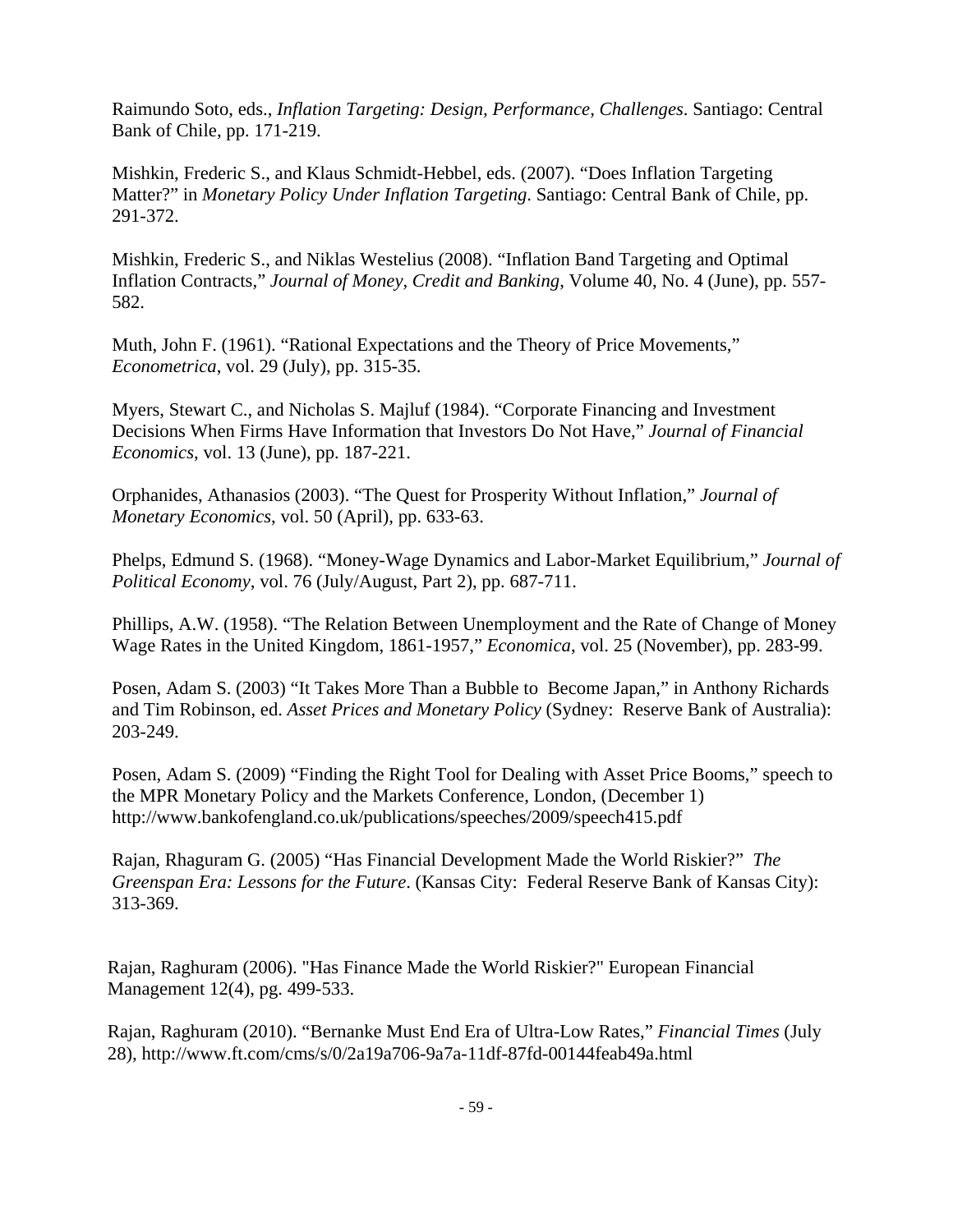Reifschneider, David, Robert Tetlow, and John Williams (1999). "Aggregate Disturbances, Monetary Policy, and the Macroeconomy: The FRB/US Perspective," *Federal Reserve Bulletin*, vol. 85 (January), pp. 1-19.

Reifschneider, David, and John C. Williams (2000). "Three Lessons for Monetary Policy in a Low-Inflation Era," *Journal of Money, Credit and Banking*, vol. 32 (November, Part 2), pp. 936- 66.

Reinhart, Carmen M. and Vincent R. Reinhart (2010) "After the Fall," Federal Reserve Bank of Kansas City Economic Symposium, *Macroeconomic Challenges: The Decade Ahead*, manuscript, http://www.kansascityfed.org/publicat/sympos/2010/reinhart-paper.pdf

Reinhart, Carmen M and Kenneth S. Rogoff **(**2009).. *This Time Is Different: Eight Centuries of Financial Folly* (Princeton, NJ: Princeton University Press)

Rosenberg, Irma (2006). "Monetary Policy in Sweden," speech delivered at the Swedibank, September 18.

Rotemberg, Julio, and Michael Woodford (1997). "An Optimization-Based Econometric Framework for the Evaluation of Monetary Policy," in Ben S. Bernanke and Julio J. Rotemberg, eds., *NBER Macroeconomics Annual 1997*. Cambridge, Mass.: MIT Press, pp. 297-346.

Sack, Brian (2000). "Does the Fed Act Gradually? A VAR Analysis," *Journal of Monetary Economics*, vol. 46 (August), pp. 229-56.

Samuelson, Paul A., and Robert M. Solow (1960). "Analytical Aspects of Anti-Inflation Policy," *American Economic Review*, vol. 50 (May, Papers and Proceedings), pp. 177-94.

Sarkar, Asani and Jeffrey Shrader (2010). "Financial Amplification Mechanisms and the Federal Reserve's Supply of Liquidity During the Crisis," Federal Reserve Bank of New York Staff Report No. 431. March.

Schmitt-Grohé, Stephanie, and Martin Uribe (2005). "Optimal Fiscal and Monetary Policy in a Medium-Scale Macroeconomic Model," in Mark Gertler and Kenneth Rogoff, eds., *NBER Macroeconomics Annual 2005*. Cambridge, Mass.: MIT Press, pp. 383-425.

Selody, Jack, and Carolyn Wilkins (2004). "Asset Prices and Monetary Policy: A Canadian Perspective on the Issues," *Bank of Canada Review* (Autumn), pp. 3-14.

Smets, Frank, and Raf Wouters (2003). "An Estimated Dynamic Stochastic General Equilibrium Model of the Euro Area," *Journal of the European Economic Association*, vol. 1 (September), pp. 1123-75.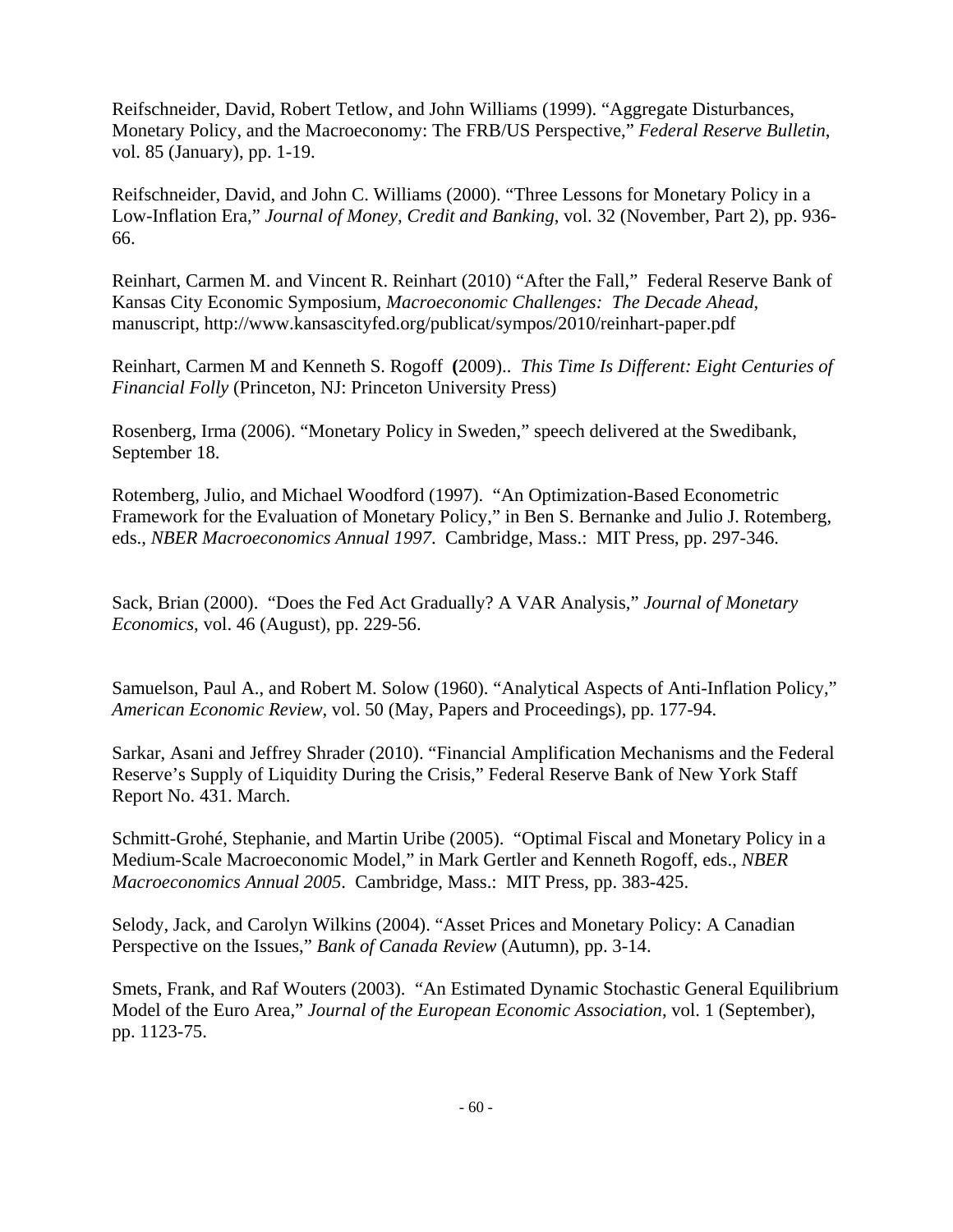Smets, Frank, and Raf Wouters (2003). "An Estimated Dynamic Stochastic General Equilibrium Model of the Euro Area," *Journal of the European Economic Association*, vol. 1 (September), pp. 1123-75.

Stevens, G.R. (2004). "Recent Issues in the Conduct of Monetary Policy," *Reserve Bank of Australia Bulletin*, vol. 2004 (March).

Svensson, Lars E.O. (1997). "Optimal Inflation Targets, 'Conservative' Central Banks, and Linear Inflation Contracts," *American Economic Review*, vol. 87 (March), pp. 98-114.

Svensson, Lars, E.O, 1999. "Price-Level Targeting Versus Inflation Targeting: A Free Lunch," *Journal of Money, Credit and Banking*, 31: 277-95.

Svensson, Lars E. O. (2001). "The Zero Bound in an Open Economy: A Foolproof Way of Escaping from a Liquidity Trap," *Monetary and Economic Studies*, Vol 19, no. S1: 277-312

Svensson, Lars E.O. (2002), "Monetary Policy and Real Stabilization", in *Rethinking Stabilization Policy*, Federal Reserve Bank of Kansas City Jackson Hole Symposium, 261-312.

Taylor, John B. (1993). "Discretion versus Policy Rules in Practice," *Carnegie-Rochester Conference Series on Public Policy*, vol. 39 (December), pp. 195-214.

Taylor, John B., ed. (1999) *Monetary Policy Rules*, National Bureau of Economic Research, Studies in Business Cycles, vol. 31. Chicago: University of Chicago Press.

John Taylor (2007). "Housing and Monetary Policy," in Federal Reserve Bank of Kansas City, *Housing, Housing Finance and Monetary Policy* (Kansas City: Federal Reserve Bank of Kansas City:. 463-476.

Taylor, John, B**. (**2009). *Getting Off Track: How Government Actions and Interventions, Caused, Prolonged and Worsened the Financial Crisis* (Stanford, CA: Hoover Institution Press).

Taylor, John, B. and John Williams (2009). "A Black Swan in the Money Market," *American Economic Journal: Macroeconomics* 1(1): 58-83.

Tinbergen, Jan (1939). *Business Cycles in the United States of America: 1919-1932*, Statistical Testing of Business Cycle Theories, vol. 2. Geneva: League of Nations.

Tirole, Jean and Emmanuel Farhi (2009). "Collective Moral Hazard, Maturity Mismatch and Systemic Bailouts." NBER Working Paper Series 15138.

Turner, Phillip (2010). "Central Banks and the Financial Crisis," BIS Papers No. 51 (Basel: Bank for International Settlements): 21-25.